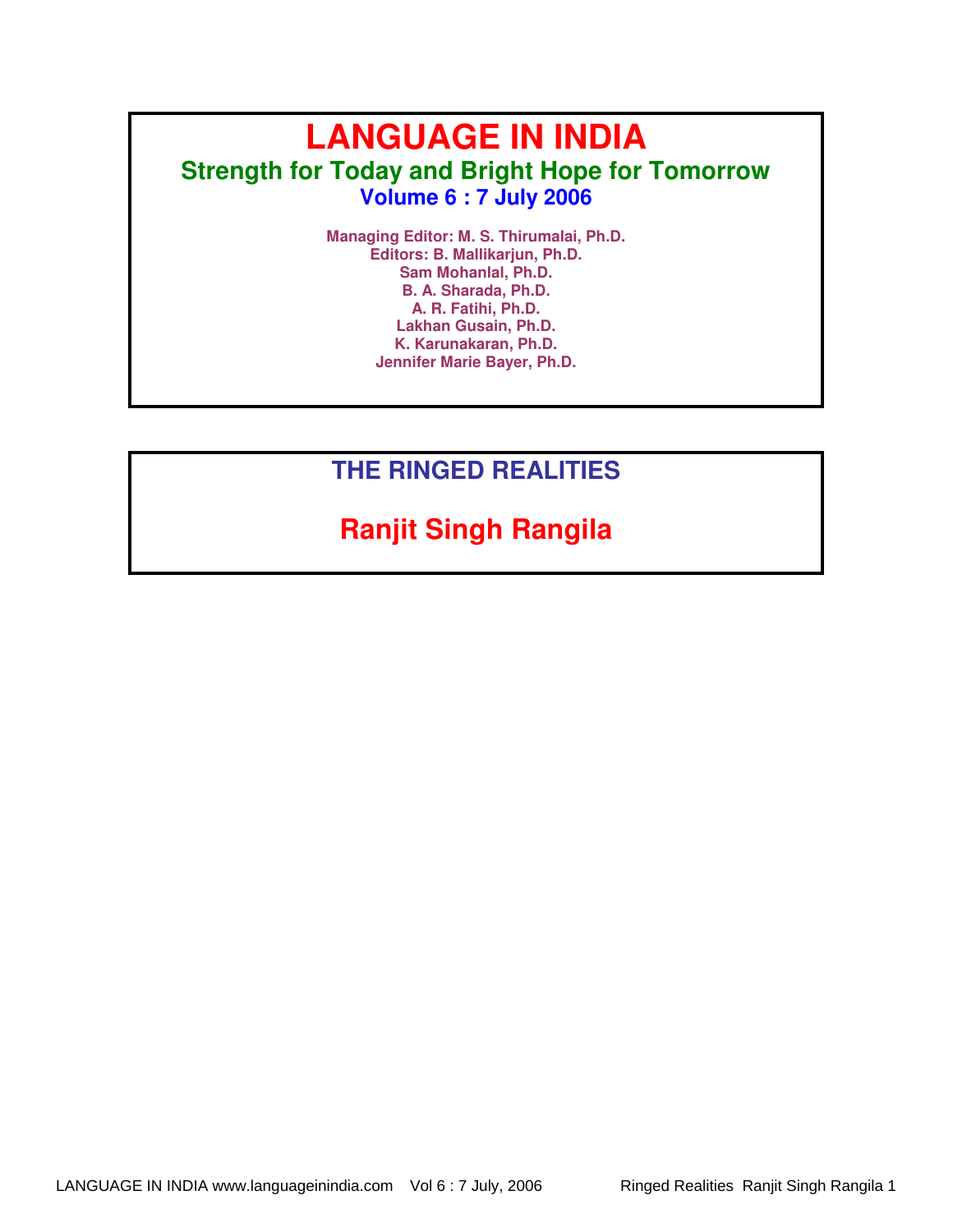## **Preface**

This writing falls within the broader topical focus worded as *The Cultural Body* in the ZICR write up. In particular it relates to the issue of *the pluralistic reality show* that was identified as one of the relevant issues.

At a conceptual plain the writing is a contribution to the vision of C-semiology. As the writing proceeds a sympathetic reader is encouraged to know more about the vision and the theory called C-semiology. The idea of 'The Pluralist Reality Show' is received within the framework of the vision.

The problem posed through the expression *the ringed realities* surfaces to begin with so as to problemtise the issues at hand. This leads to a detailed vision creation that finally provides a sustaining base to the main problem of *Reality*, as well as to its manifests called *realities*.

The writing closes with a plausible explanatory insight as to why human beings have to *ring* the realities that they create while conducting their 'reality show'.

## **The Limits**

There seems a strategic advantage in opening this writing with a negational note that the writing does not propose to receive the idea of 'The Pluralistic Reality Show' purely in linguistic terms. It helps the writing to take the issue beyond the limits of what is known as 'linguistic turn' (Winch 1960) in certain quarters of theory building.

The strategy creates a subtle conceptual leap that opens the problem of *linguistic pluralism* into a mega project of *wisdom creation* that human beings are engaged in wherever and whenever (see also Rangila 2001a). Seen from this end the issue of *The Pluralistic Reality* becomes a tiny problem of the problematic that gets created as human beings engage in negotiation with their existential universe and give rise to a whole hog play of reality as such.

The project opens the whole inquiry into a conceptual universe that human beings create. The 'pluralistic reality' enshrines in this universe as conceptual reality. *Ringed realities* are offered as conceptualization of this plurality at this conceptual level.

When referred back to the discovery of formal properties and to the principles of srtucturation offered by the structuralist legacy (see Cassirer 1945 who has a curtsey reference to Panini as well) of the last two centuries or so, the proposed discovery of 'conceptual reality' may offer a rather delicate and representational universe.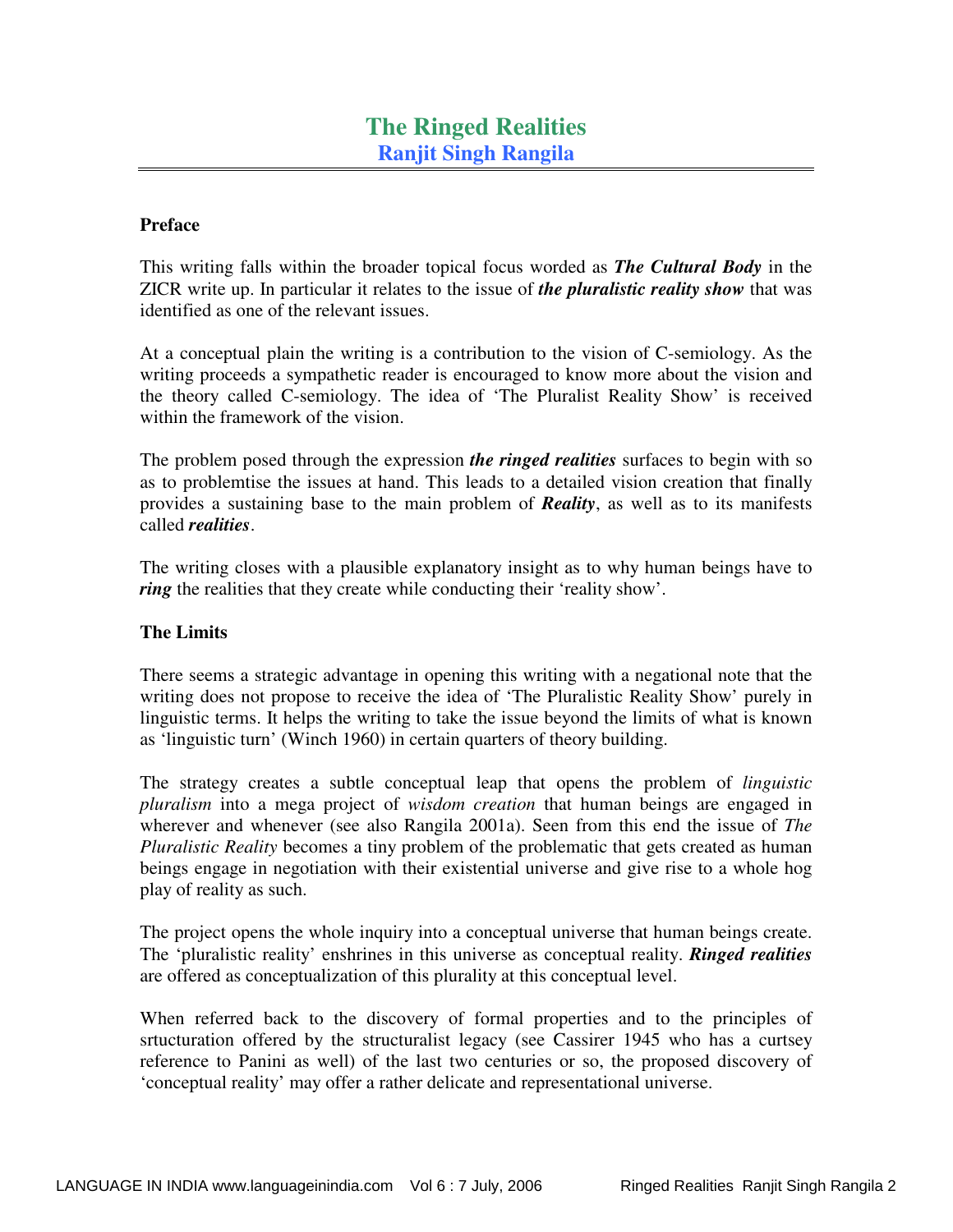Such a *conceptual turn* to the basic problematic would drive home a realization that any form, fact, act, percept, or even artifact is as deep as a civilization itself, whereas linguistically conceptualized reality offers an insignimal half an inch surface.

The strategy, therefore, helps the writing to conceptualise the issue of *pluralistic reality show* with active reference to the archeological depth of civilization, obviously in this case the Indian civilization.

And finally, to discover this level of reality definable in conceptual terms is to discover and gain the sustaining base for the pluralism that even linguistically articulated reality exhibits. The Picture-1 has the base proposal:



Picture-1.

The writing creates insights, or better put a mega vision of reality and its management – including, of course, insights on showcasing. The linguistic side of the reality comes up in some measure in the form of examples, but it does not make a full problem of *plurilinguistic show*. So also does political reality.

## **The Programe**

Much below the cognitive potential of human beings, there is a 'never ending' play of deep consciousness that receives the facts of existential universe in its own terms. It is here that one creates reality and discovers a possibility of its first showcasing. It is here that the basic modalities of negotiation with anything get formulated. And it is here that one is engaged in its interaction with whatever is known and knowable in a subtle way.

The minimum that, perhaps, happens is that man holds multiplicity of forms by driving them to their singular inferences. It is at that plain of one's being that reality is created and realized in multiple forms, on the one hand, and construed in their singularities, on the other. It is possible to think of an initial architecture of this play of reality at the seat of deep consciousness. The Picture-2 has it: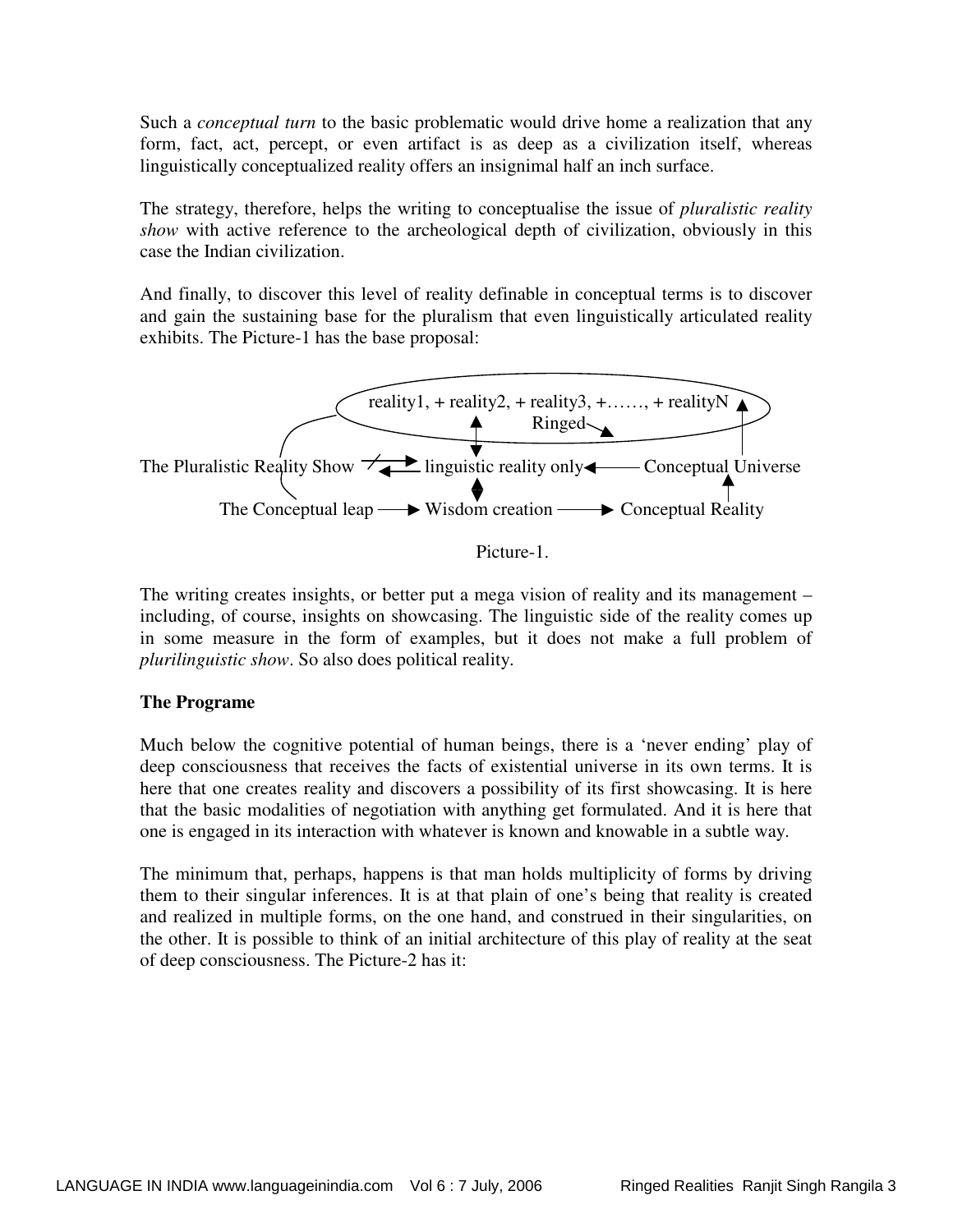

Picture-2.

These forms are the base on which the idea of *pluralistic reality* may stand. One may submit that although this writing does not deal with the linguistic end of reality directly (see Rangila 2002b and 2002d for some details on this issue), yet the insights being developed may hold good for linguistic articulation of reality.

Therefore, keeping in view the developments in C-semiology theory that this writing takes as the framework, it could be profitable to develop the general vision on formal plurality of forms ('realities'), than to count forms (whether linguistic or otherwise) in a *show* that India, for instance, presents. That is, instead of inquiring into the linguistic plurality in India, the writing initiates a discovery that may offer illuminations into the way multiple forms get created to constitute reality; and into the ways and means of negotiation with existential universe that help human beings to live with these forms.

## **Reality In C-Semiology**

Ever since the idea of C-semiology started taking definite shape (see Rangila 2000 and also now 2002c), it has been pointed out time and again that C-semiology deals with 'life' in the universe. Life includes all that constitutes the universe, including the elemental forms of life that are possibly discovered, or the ones that may ever be discovered. That is, in this vision life does not mean just human life.

Further, for C-semiology theory this whole of the spread of life is a project in civilization making. This is why civilization is conceptualized as a living existential and an ongoing life making praxis in the lives of the people that may make the civilization.

This apparent reference to people and their civilization may signal an anthropological shade to the phenomenon of civilization. It is typical to the vision of C-semiology that this theory insists on prioritising a rather more primordial relationship between life and civilization, the relationship that is inclusive of human beings, but not human centered.

There is a conceptual shit here. It may even be called an epistemic redefinition as well. That is, inquiry into *the life in the universe* is no longer received in man-centered terms, rather, man, together with any thing that may share the universe with it, becomes the part of the cosmic spread of the universe.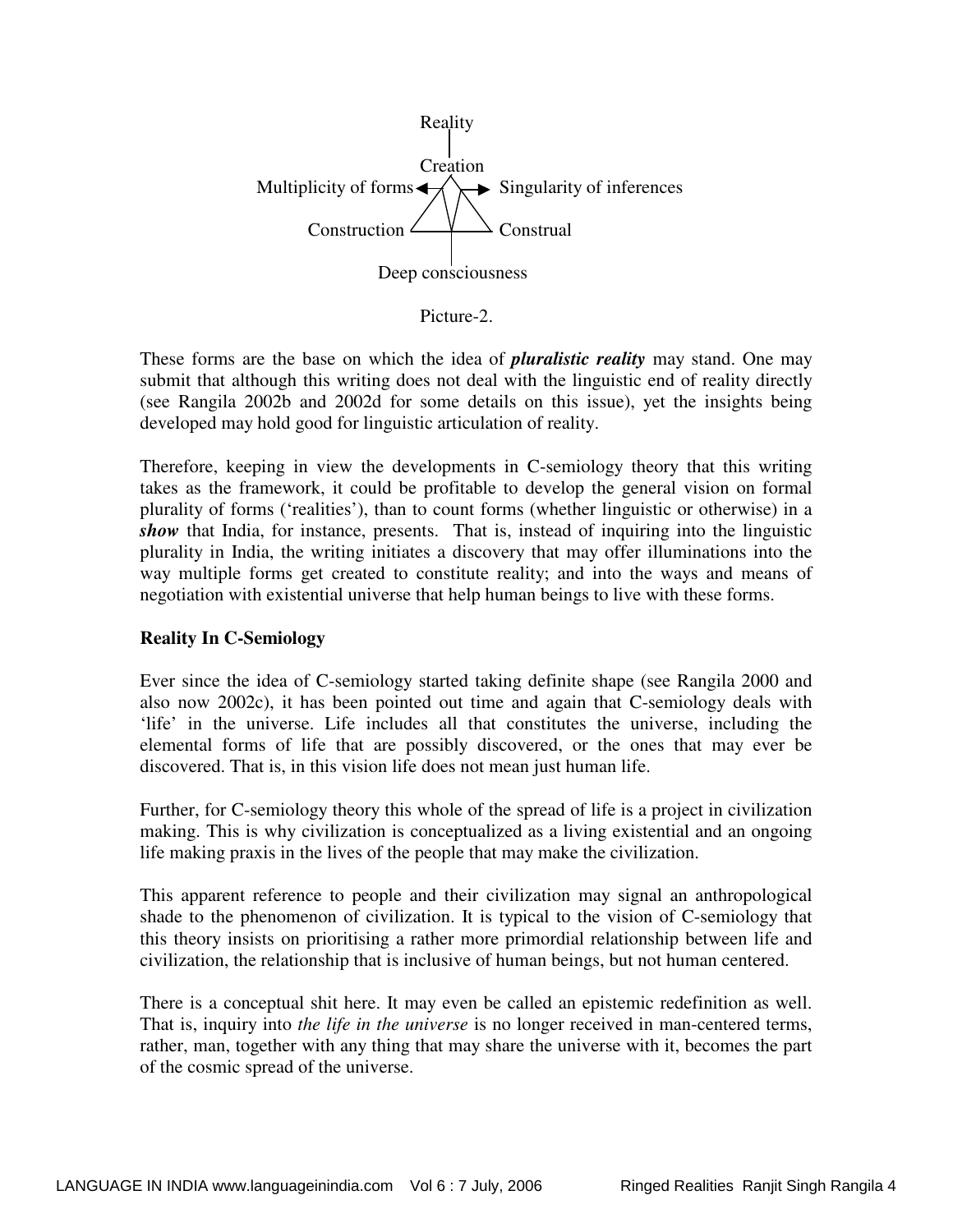The vision that may follow from the shift is no longer motivated by gaining control over what was called *nature* by the antropo-wisdom of the so called *social sciences*. Quite contrary to that sense of the universe, the motivation here is to gain insight that may help to make life better and livable.

There is, of course, a principle of faith that cosmic understanding of the existential universe may lead to the vision that sees through the ways and means with which the universe is sustained. The *sustenance vision* may discover a much sober idea of man also – where man is found a humane person that does not just compete, but empathises with the forms of life.

Going by the history of the idea (see Rangila 1998 where most of the preliminary ideas since 1985 were summarized), this is for the first time that *reality* as a problem within the framework of C-semiology is getting conceptualized. In that sense this writing opens up a new chapter in the development of the theory of C-semiology.

## *a terminological*

One of the most interesting facts about *reality* is that it is a mega conceptual that may be at once opened up to what has been called *para-theoretics* elsewhere (Rangila 2000). Going by the mass spread that it entails, as well as, it constitutes, reality is almost parallel to an equally mega conceptual called *universe*, although there is no reason to equate them.

There is further room for some terminological care, especially with regard to the point on *reference*, since anthropo-sensitive theories are rather more inclined towards receiving life-making practices within the rubric of *culture*. From the point of view of C-semiology this attitude towards theory building and observation making is basically more of an immediate, the right here and this kind. Or, at least this is how this theory may respond to the prevalent culture centrality.

Human life, especially where it is observed from the point of life making, does have its immediate, but what is equally important in it is that it has an *end of the distant* also. And, what is even more basic is that, for C-semiology at least, life runs into these two ends almost simultaneously. That is, given the watertight distinction between *now* and *then* in life making practices, there comes some moment, a point in time realization and observation that the distinctions merge into a consonated consciousness.

This realization can be captured, for the sake of terminological care, in either of the two possible ways as in the Picture-3: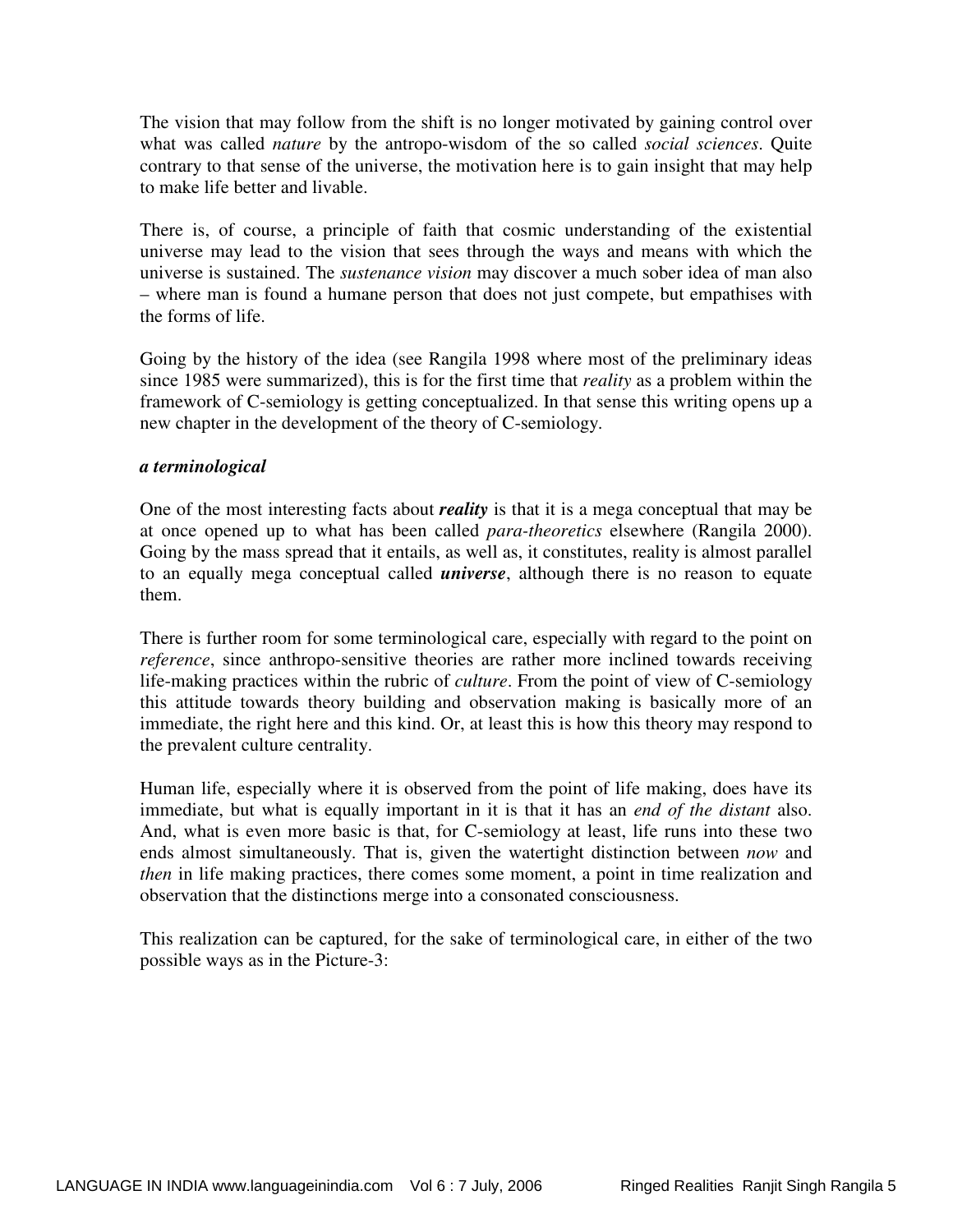

That is, it makes sense in C-semiology to observe human life in terms of any of the 1 and/or 2 characterizations, whereas the 3, that is without any notion of civilization available to act of observation, presents a half-truth, and therefore, is ruled out.

With the characterization in the Picture-3 above, it makes sense to hold that C-semiology takes *civilization* as its direct point of reference (see also Uberoi1978 where his idea of *semiology of civilization* surfaced as a statement). As this writing proceeds, it could also be apparent to the reader that *civilization* for the theory of C-semiology is a 'field' (in Kalmograph's sense) of ideation, as well as, an operational universe such that sustains life enabling *cultural praxis*.

As a matter of conceptual rationale that gets priority in C-semiology to workout its theoretical appropriateness, there is very little scope for an oppositional relationship between culture and civilization in this theory. In fact, if C-semiology subscribes to the kind of ideational taxonomy that most of the disciplines dealing with human reality have been maintaining since long, then the subscription is on its own terms, whereas both culture and civilization are two ends of the same conceptual fact, and one is tied with the other as a prerequisite, in more than an inseparable bond.

For instance, the often held oppositions like past, present, history, contemporanity and the like make sense in C-semiology only within an insight where they may be non-absolute yet real distinctions, even so oppositional ones as well. But to hold on the oppositional property it may also not be lost sight of that the distinctions do lose the property as they are submitted to another level or zone of observation. What is even more crucial is that this gaining and/or losing a property happens within one and the same scheme of observation.

For C-semiology this realization has proved its utility in an altogether different universe of discovery. It was discovered, for example, in a study on Panini's Shiva Sutra (see Rangila 2002a) that when the given materials (phonational in this case) are lifted from one level of consideration (abstraction basically) to another, they enshrine into a different kind of unity. Going cross levels is just not always motivated by opposition making, it could as well be for the sake of better observation making and possibly for wider generality.

This discovery, however, may not be seen as a position against the very idea of taxonomy itself. In fact, if a facility, as basic as taxonomic sense, is withdrawn from the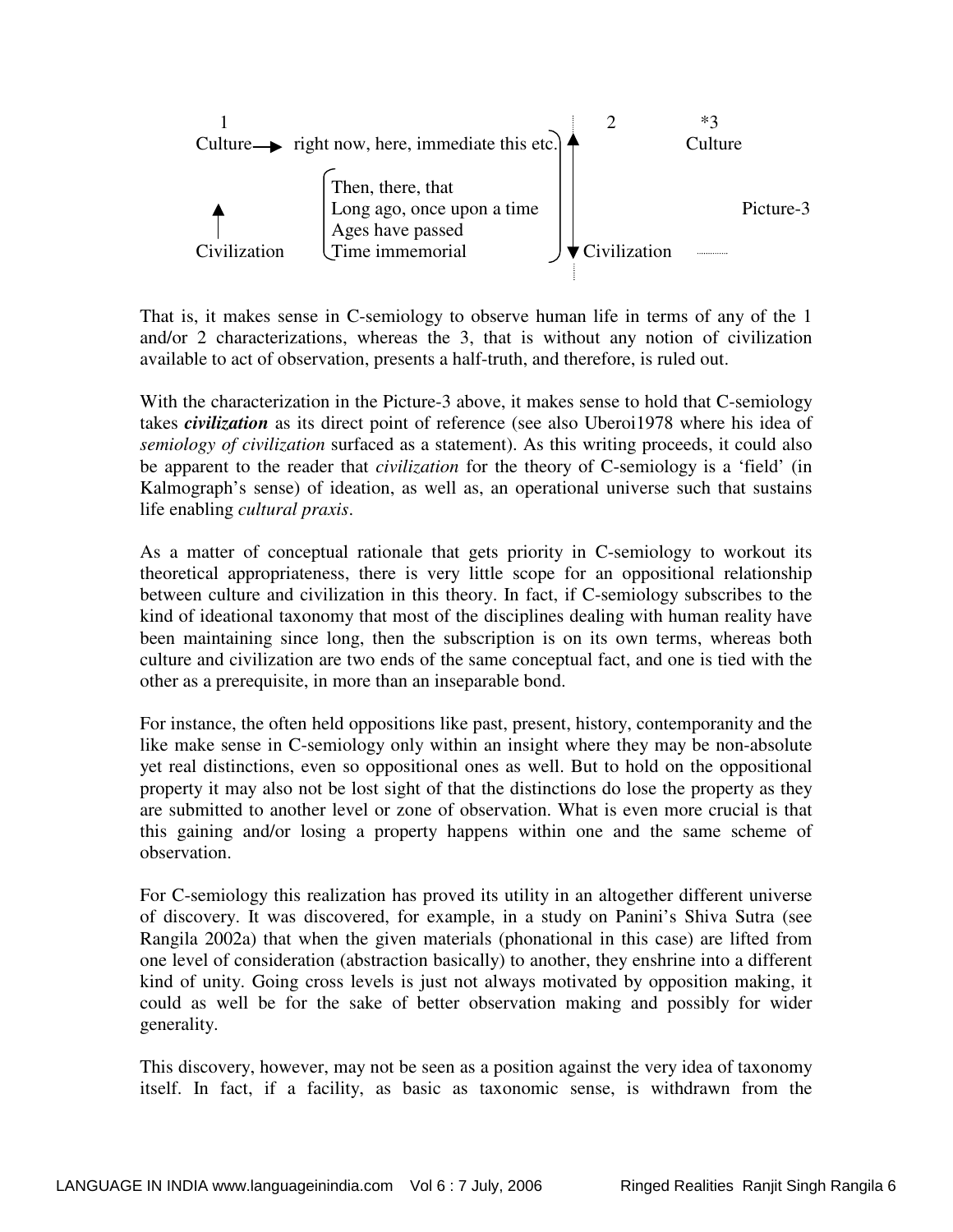consciousness of human selves, one wonders whether it may ever be possible to appreciate the fact that the existential universe they make is a constituted fact in the first place. That there is a single, and that too a unified universe that they have, is an experiential truth that is reached through the process of gaining access to and cognizing of the vast, the mass spread that gets thus created.

There may be a grid like linking of every thing that comes up to experience as in the Picture-4:

 $\dots$  Faced with  $\bigoplus$  gained exposure  $\bigoplus$  observation  $\bigoplus$  cognising  $\bigoplus$ realization  $\bigoplus$  discovering  $\bigoplus$  role enactment  $\bigoplus$  ....

Picture-4.

It could be fair to suggest that at every step, stage and instance of the run of the *process of wisdom creation*, taxonomic sense must be integral to any act, whether aimed at differentiation or integration. There is, in this sense, an inescapable conclusion that taxonomy is a part of human intellection as a device of wisdom creation, and that most of the areas of the concerns of human knowledge do require this basic facility.

Further, it seems the case that whatever happens in the care of sense data experience may have to follow the grid discovered in the Picture-4. The grid as such may prove useful to integrate the insights developed in *Mahavakiya tradition*, on the one hand, and by the developments in *Narratology*, on the other, into the vision of C-semiology.

When it comes to its central concerns, theory of C-semiology is in search of a vision where taxonomic wisdom gets integrated into cross level generalities, and into cross zone differences, as well as, analogies. For instance, lot much in *virtual reality* is analogous to *reality*, yet it differs on some of dimensions and time parameters that make them virtual.

Or, for example, in computer simulations it is possible go backward and forward in time, given the job at hand (see Chaturvedi and Mehta 2002). That is, it is vision integrals that make the differences that get down to the definitional primitives. This could be even more relevant to the developments in nano-technology.

## **Reality Showcasing – the idea**

. To conduct a reality show is to play within the design of a constructed fact that has already gone through a round of creation at the time of chalking out of the show that eventually happens. There is a scope for a subtle Plato-lack that one may discover taking place during the journey from creation to construction, as there is an obvious yet uncertain room for an observable miss-match between what is the chalked out and the final product. The Picture-5 has it: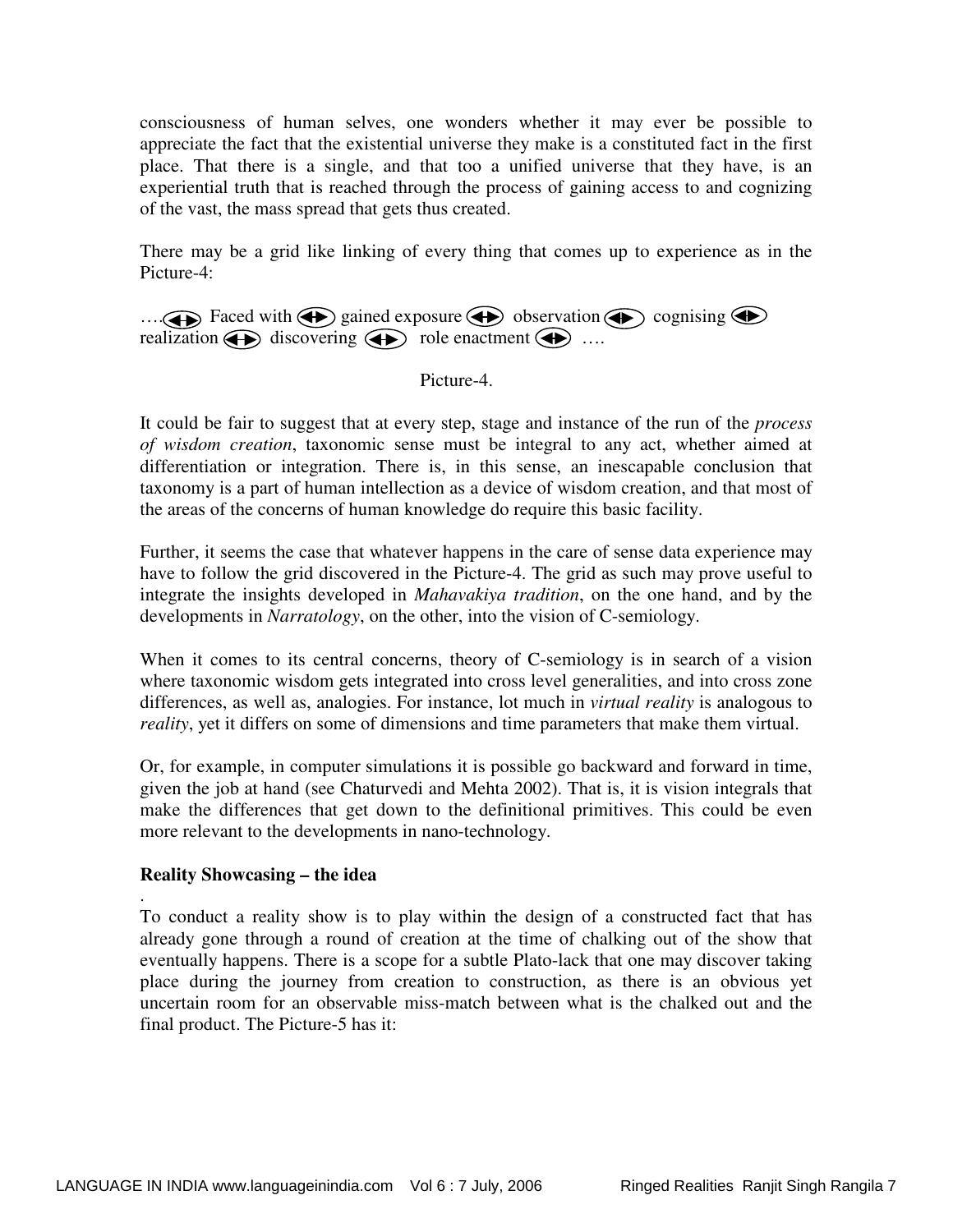

Observational facility that supports the showcasing reality has more charm as it is rooted in product creation, on the one hand, and is tied to a hope of product promotion, on the other.

One must be willing to accept that this vision of showcasing has a very strong idea of *product linkednes* and thereby it imposes a rule of *commoditification* on reality. That is, in this vision *an essential link is fixed between the real and the visible*.

This has its translate within phonated reality, because the phonated has every chance to get an essential link established with the real. Incidentally, it is here that a possibility of the idea of *construal* surfaces to begin with.

As an intellectual problem of 'the real: the visible' has its route up to the main problem of concretization of reality. In fact some of the broader issues and questions start taking shape within the problematic of the concrete. A part of this issue comes up later.

One is led to discover that the idea of showcasing is a tiny fragment of a mega problematic that covers the whole world of the concrete and the physical. But this idea does not surface unless one asks oneself the question: If visible (i.e. the showcased) is concrete in character, is the concrete visible only?

One of the possibilities in this case is a straight- jacketed yes-no solution. Given the option one cares to opt, some rationalization may be tailored down with sufficient clarity, design and excellence. But what if the answer is taken as both 'yes'-'no' to be supplemented by 'not known'? This is a common finding, for instance, in the field of questionnaire-based research (see Rangila 1986 for such a realization).

The possibility, however, may not arise in showcasing because its over all framework has sufficient scope for a clear 'yes' as distinct and uniquely present, as against a clear 'no' – one at a time, and the one at its place. That in showcasing either a fact-product is there, or it is not, is more than a conclusion. At the most an *absence* of some thing, object, product etc. may be used to make meaning of the given display is very much a possibility. This is the best that showcasing can offer and this is how it is.

What remains to be added is that in a showcasing framework, both 'yes' and 'no' are translated into a 'presence' and an 'absence'. And, further, each of the cases has its separate value frame. For instance, the presence of a product, or call it an artifact, is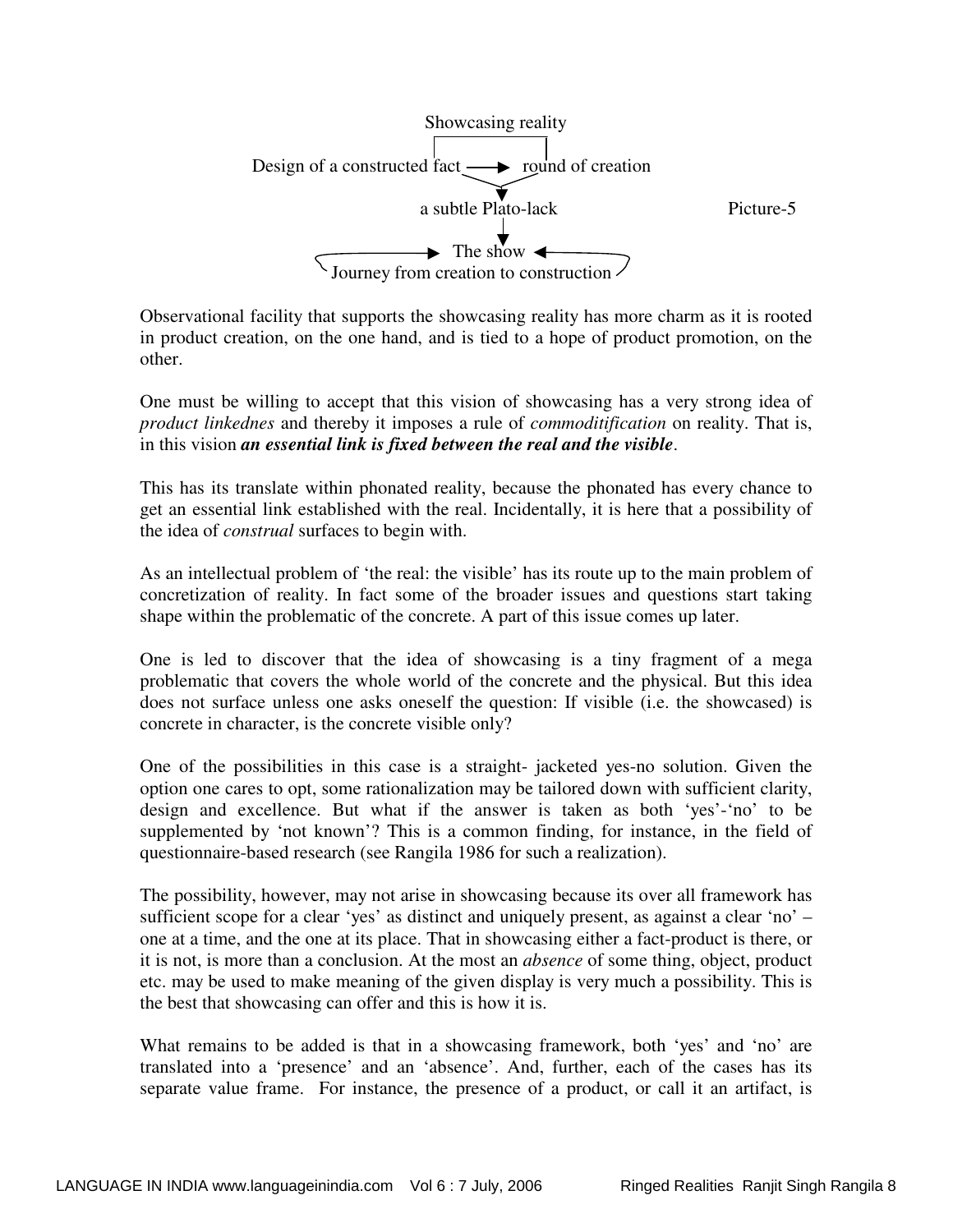highly valued, and the absence is just dropped as a blank case of no. This is how rather careful and resourceful instances of showcasing are conducted.

What is even more interesting is that this is also how every instance of negotiation within the framework of power showcasing is organized. In fact it is negotiation where showcasing comes fully alive, because it is here that all the three conceptual categories called creation, construction and construal open up into their strategic best and they function as the three cooperating devices of one skill called negotiation.

This observation gets better appreciation and clear inferences may follow if showcasing is localized into marketing where the same yes and no are realized into availability of product, or otherwise. So much so that when this is further linked with the customerbuyer rating and valuation, the issue of product linkedness as the central property of showcasing gets fully expressed. After all a very positive value rating that sustains return of the customer and gets mapped into product loyalty, or indifference as the case may be.

Showcasing, in this sense, presents a *field of data* (see Rangila 1995 for an earlier version of the idea), a form of life that has come through a very many layers of insight application so as to build an application universe out of the insights that went through rounds of them during evolution the human civilization to enrich (see again Rangila 2001a) its forms of life.

As the wheel of civilization has moved in the known history of human beings world over there has been good amount of intellectual investment, and certain cultures that have developed sophistication, especially in the area of commerce making, can be seen reaping the rewards of showcasing.

From the point of this writing, however, reality showcasing, even when it is observed in a vast majority of forms of life, presents a very limited and tiny field of observation, because it is build on a basic logic that is sourced through either-or choice mechanisms. The point is hoped to surface again in some form or the other as the writing progresses.

## **Reality Showcasing – the practice**

Two possible attitudes seem equally plausible in what may be called the practice of reality showcasing.

The one may be to present some *reality* as a commodity like any other commodity, or a product in a market showcase.

Most of the rules of the game that go by the sale-soled and buy-bought culture do walk into this attitude. It is different story that one may adopt a defense strategy, or promotion strategy that professes, on the face value of it at least, that it is just for show.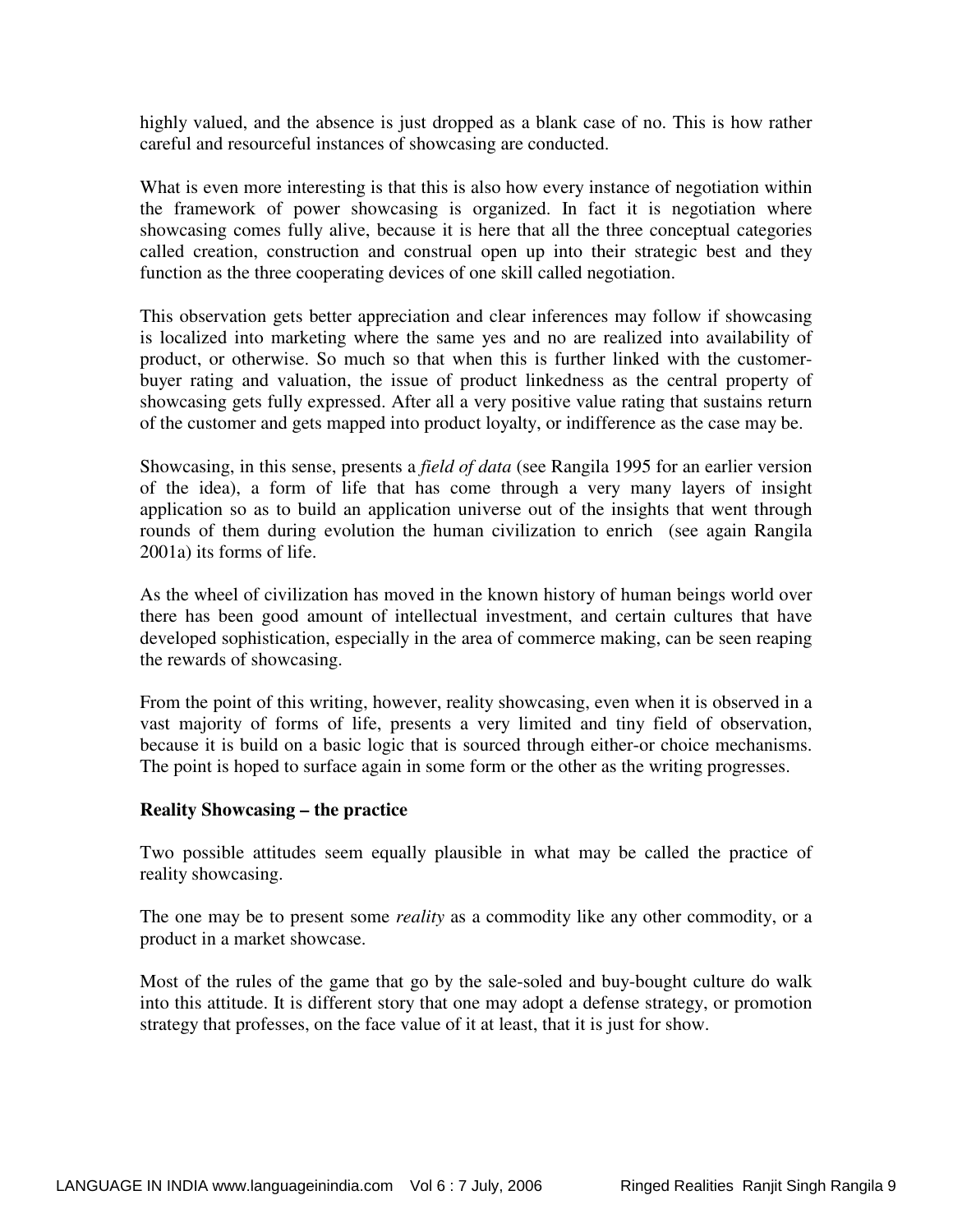Modus operandi could be worded, created and/or projected in any fashion format and so on, the main motivation in this attitude is to create and increase visibility of a project, object, idea, concept, locale, business, or even of a country.

The great fun about this attitude is that almost every person, business, company, country worth the name does use some form or the other of showcasing. The pundits of this attitude would not hesitate to recommend it as a necessary *evil* especially in the newfound luxury called global environment.

One must be careful, however, in noticing that the practice of showcasing is deep rooted in the make of design of every event, act, fact, percept of whatever that may be accepted as cultural at one end of the observation, and civilization, on the other.

## *Reality-Power Showcasing*

The power side of the reality showcasing may crystalise better with a digression into international political praxis. The virtual encounter between President Musharraf and Prime Minister Vajpayee at the 57 UN General Assembly may serve as to most suited example.

Given the charter of representative behavior, the UN General Assembly happens to be a multilateral forum where annual statements professing a country-particular vision of the international scene are made. These statements follow a general formalism that is rooted in *the right to statement*, on the one hand, and is sourced through *the history of the position* that a specific country is supposed to have been holding. The picture-6 has it:



But what happened on the floor of the UN this time was more of a grand spectra in the international politicking, a grand display of the power, and each of the two dignitaries representing the two countries conducted their *power showcasing* with such a stark difference that the encounter turned out as a grand narrative.

Incidentally, so much of political analysis has already appeared in Indian media (see The Economic Times, Banglore, September 16, 2002: 6; The New Indian Express, Banglore, September 14, 2002: 11; Gupta 2002, Chandy 2002, Jaitley 2002, Naqui 2002 for instance). One is certain that the same should be the case in Pakistani Press also. This writing does not propose to add to the analysis.

It is, on the contrary, limited to power showcasing only as the issue relates back to the general problem of reality showcasing. Or, to put it differently, this writing takes up the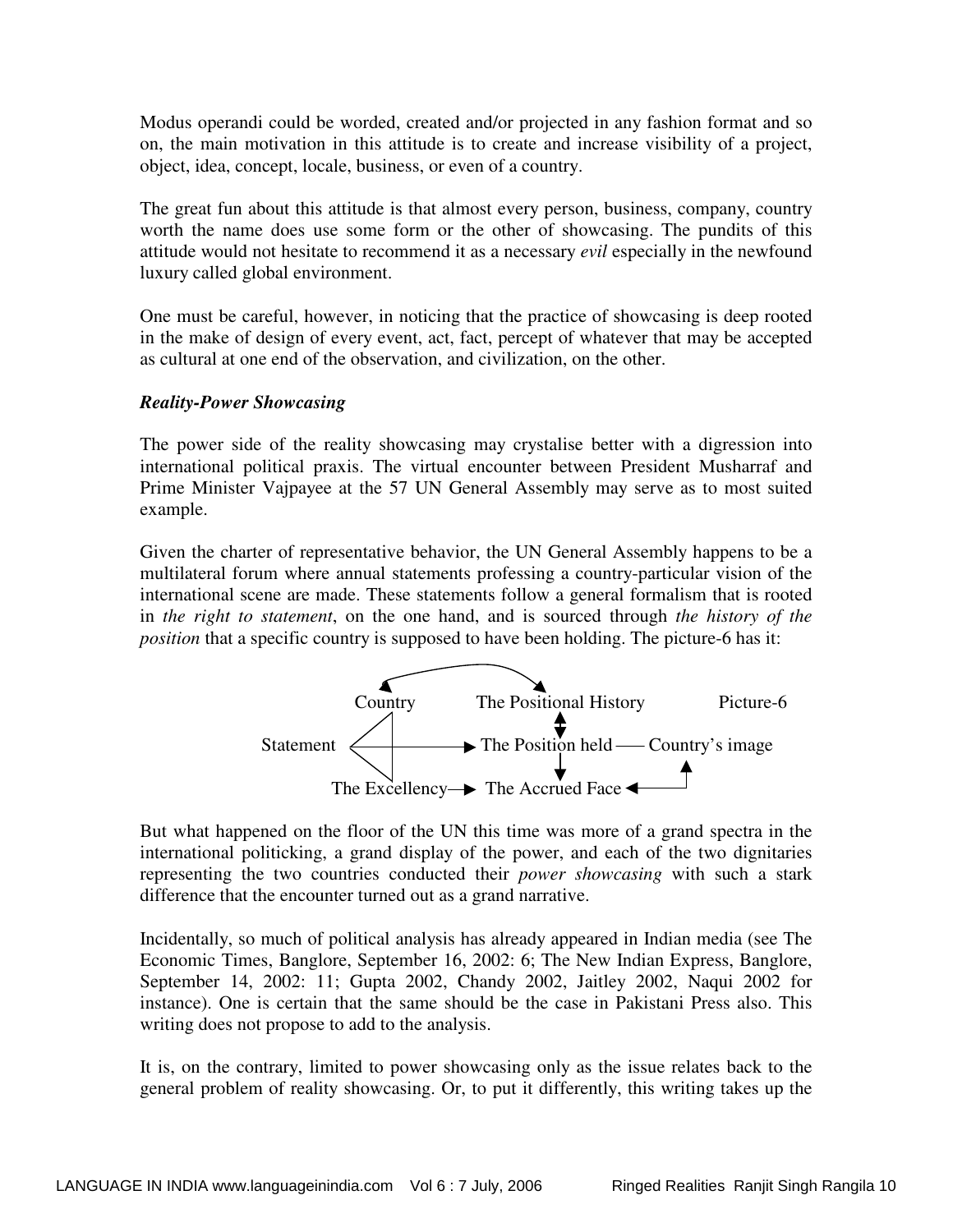issue of political praxis to the extent it concerns power showcasing, and that too to the limit to which the writing can take it just as an instance.

## *President Musharraf Speaks*

It all started with the statement of President Musharraf that hit India in 'harshest' terms (Chandy 2002, though Gupta-2002 believes it was done for 'domestic audiences).

As the reality showcasing would demand it, to begin with, every instance of it has to create a 'display'. So did Mr. Musharraf create his own display wherein he described South Asia as 'the most dangerous place on earth'.

To his intention, this was the case because, the valiant 'freedom struggle' that was being waged in Kashmir since decades, was getting curbed by force and terror. To add to the repression and to deceive the people of their democratic rights India had now declared 'farcical elections'.

Going by the history of Indo-Pak relations, and of the positions held on the floor of General Assembly, this statement in itself is a trouble shooter, because the authorship of the 'struggle' and of the 'terror' has been a debatable commodity since long. Further, the length of this debate has also brought it to a just 'known position' and 'nothing new' status.

But what Mr. Musharraf displayed was grand than the known position. The President accused India of 'encouraging Hindu fundamentalism to attack Muslims' and other Indian minorities in Gujarat (see Gupta, Jaitley and Naqvi for their reactions on this) which resulted in "massacre of Muslims".

With this statement a new element got added to the on-going political discourse. That is, the President sought to project an equation between the 'gruesome' Kashmir, on the one end, and the 'violent' Gujarat, on the other, and thereby implied to build a *brute other* face of India.

This is, surely something harshest to project at a multilateral forum. This is expressing power to its degree infinitum. That there has to be an equally strong reaction, build into the conceptual composition of the narrative.

As the history of the sub-continent goes (see Dixit 2002 for a part of it, and for a possible way out also), the championship of the cause of Muslims has been a rather tricky preposition. Every time Pakistan tries to win the trophy for the cause, India shows the better size of its own populace. Demography has its own logic to contain intentions. But the human tragedy is that the match does continue and people must pay the price with their lives. What a macabre wisdom of conducting political praxis.

Having inflicted India with a gore and brute face within his vision of the 2002-South Asia, the President proceeded to spring some interesting surprises. Much against his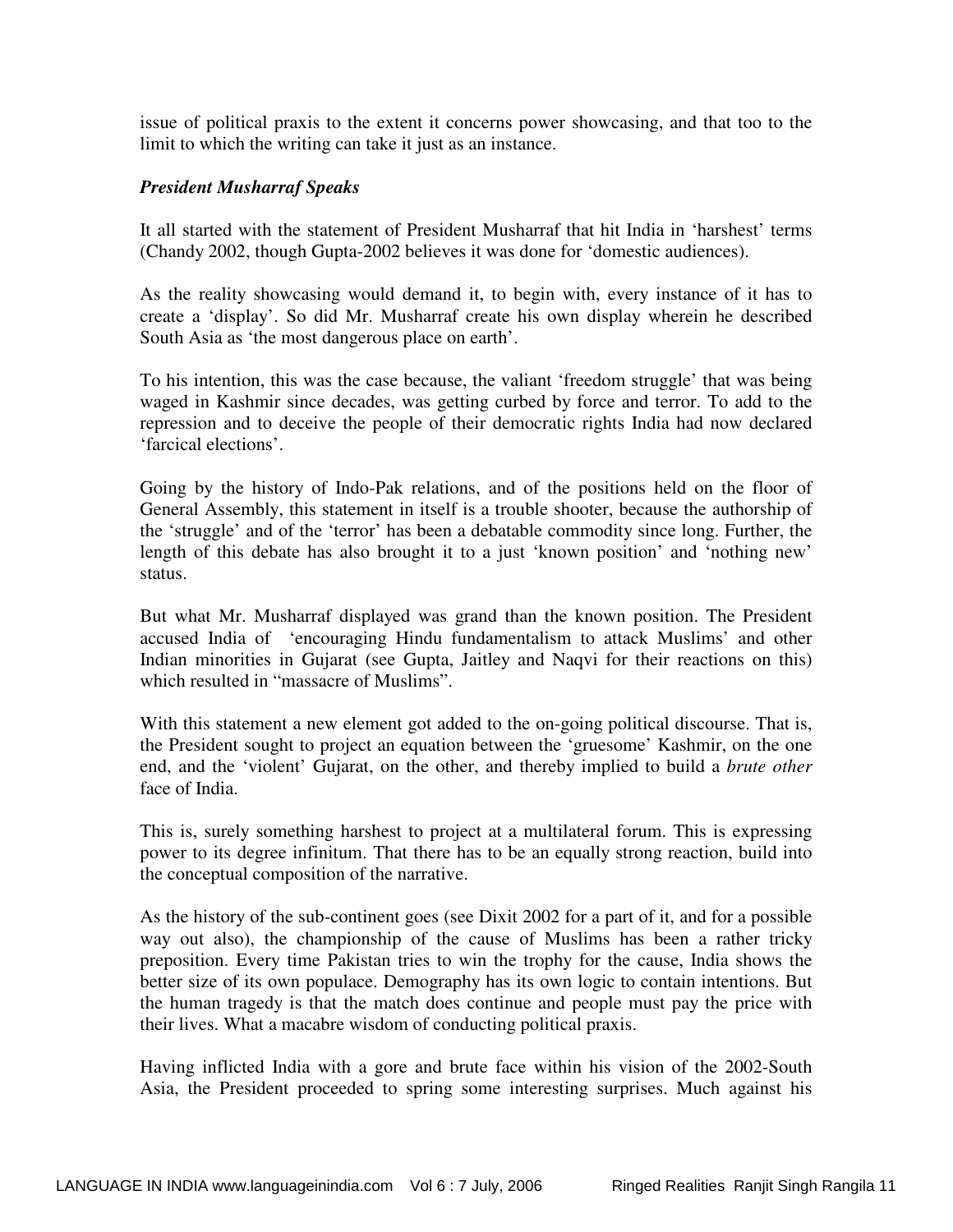known threats of nuclear option that are better reported by his own media, he informed the international community as to how his country has exercised utmost restraint in the most compelling situation.

Obviously, there is not just a thin line between issuing a threat and exercising restraint. From the point of the C-semiological observation it is more than just conducting of reality showcase. To hold an intentionally created display and to issue that as a threat in one 'locality', and claim it as restraint in another is well understood case of expediency within the realms of power praxis.

But this may also be noted that these moves make the meta-language of power showcasing. And instead of taking sides, the C-semiological vision expects it as the base line of international and/or national, or for that matter of any case of politicking.

Therefore, from at point of view of this writing Mr. Musharraf is not guilty of indulging in expediency. He is supposed to conduct his power showcasing and he cannot afford to not employ the appropriate meta-language that serves his site-specific intentions.

In fact, this is what makes an instance of power showcasing grand spectra, because it opens to so many dimensions simultaneously. Further, the base line of expediency is just not available to the particular dignitary only. As general property of power showcasing it is affordable for anybody who qualifies to the right to statement. By the same token it is very much true of *the virtual other* in the encounter above.

To signal power, or for that matter to read power out of the given statement is left to the others – and here the other could be any, not just India alone. The statement is made on the floor of the UN. It should, however, may not be overlooked that the more than loud India targeting is just not only for any body. The angle of 'any boy', if relevant, comes secondary to that of India in that sense.

Surely every possibility for a counter is build into the statement. That is how the Musharraf statement gets directly and essentially tied up with the Vajpayee statement that comes though one day later.

The two statements together make one single encounter in another sense also. That is, they address more or less the same political ground conditions (see The Economic Times, 16 September, 2002: 6 where the editorial is entitled as 'One world, two visions'). The encounter is termed *virtual* above because the statements follow a sequential order.

## *Prime Minister Vajpayee Speaks*

Mr. Vajpayee builds the whole display on and around the strategy that may be termed as that of *direct rebuttal*. In that he picks up each of the points in the Musharraf statement and explodes the intention on which the point is made to stand. Thereby, as the media reports have it, the Indian Prime Minister turns the Musharraf display upwards down and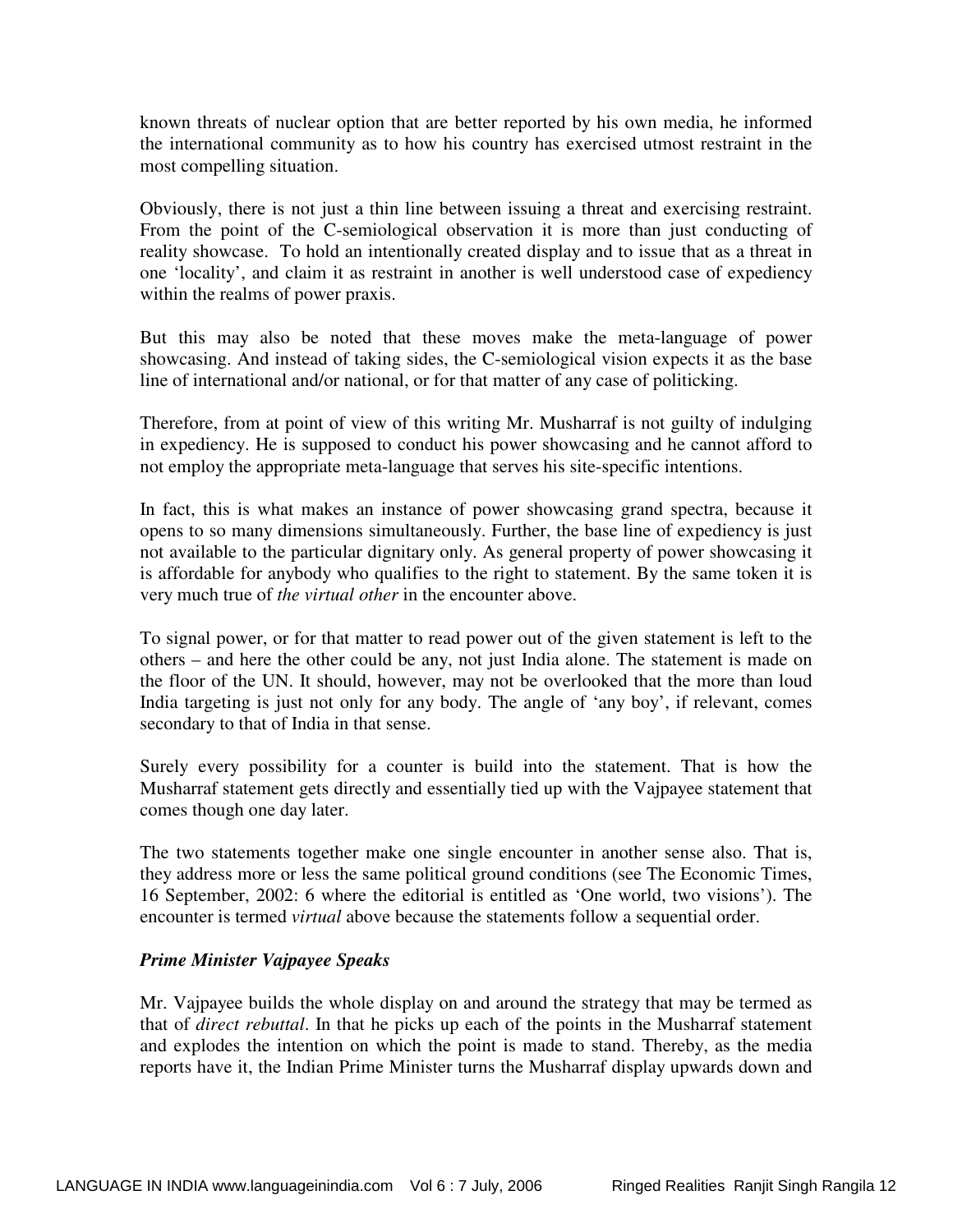that too almost brick by brick (see Chandy 2002 who reads it as ' blistering, no holdsbarred attack').

For instance, the 'South Asia' becomes 'our South Asian region' and the 'nuclear restraint' is turned into 'nuclear blackmail', and 'blatant nuclear terrorism'. Further, the talk of the 'farcical elections' is commented grudgingly: " It requires an effort of logical acrobatics to believe that carnage of innocents is an instrument for freedom and elections are symbols of deception and repression".

To this comment Mr. Vajpayee adds a blunt and personal dig: " Those who had to adjust voting and counting procedures to win referendum – and achieved constitutional authority by simple expedient of writing their own constitution – are ill-placed to lecture others on freedom and democracy".

And the claim of 'encouraging Hindu fundamentalism' is counted as "…yet another patently false and self-serving claim that in India, Muslims and other minorities are the target of 'Hindu extremists'".

Mr. Vajpayee's statement has an equally strong dig on the role of international community: "How can the international coalition condone Pakistan-directed killings of thousands of innocent civilians – woman and children included – to promote a bizarre vision of self-determination."

## *the encounter*

Surely the virtual encounter follows a queer logic, as if the first position is held to make an intentional claim on the given ground reality in one and the same South Asia, and the other position walks in to render the claim a disclaimer.

An observer of history of the Indo-Pak relations may read it potentially written into the history. As if the composition, as well as, the appropriate understanding of a current statement on the floor of the UN General Assembly is essentially rooted in that history, and the history has to come alive in the 'encounter'.

Therefore, the understanding and the explanation of what happened between India and Pakistan on the floor of the UN cannot come from a study of the protocol formalism. Certainly it is not even plurality of 'linguistic' codes being used – both of the dignitaries did deliver in English only. In fact one does not get a thing out of the total encounter if it is approached with the insights available through linguistic pluralism, or for that mater any other form of lingualism.

The problem is conceptual, and that too that of international diplomacy and politicking. It concerns a subtle transformation of a right to make a statement into a grab of a right to charge the other as the *brute killer*, a counter factual description.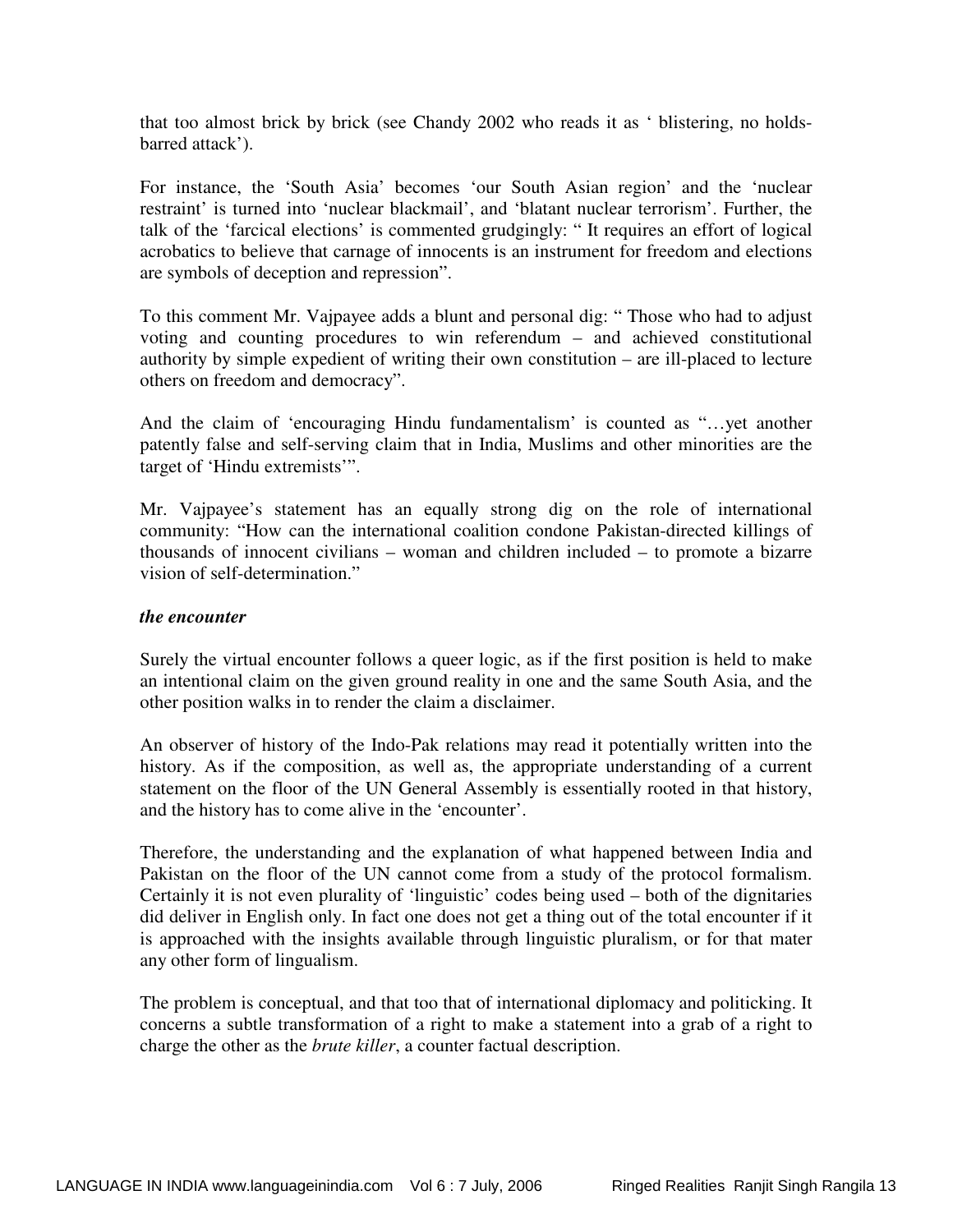This has a price. The right to grab consolidates the power potential of the dignitary, cuts across the power base of the other, succeeds in diplomatic one upmanship, even though temporarily, and hence, creates a make belief display to say the least.

But still the fun of the game is that the whole 'encounter' is conducted through language, where every expression stands for a power assertion, a tool of power excelling and of calculated offensive. The other in the encounter shoots a blunt rebuttal and thereby not only cuts through the offence, a diatribe, and the power projection, but also converts the 'right to statement' into a tool of *counter transitivity* (see Rangila 1991 for the theoretical insight).

The counter force thus created converts the otherwise chances of stating the positions of the respective countries to a *virtual encounter* between the two adversaries. That the persona, the initiator of the encounter, receives harsh defacement follows from the logic that is build into the display of a power showcasing: as a rule, one's pride in an encounter like this may the other's pale face. The Picture-7 has the architecture of the encounter:



Picture-7.

On the art of creation of the display to conduct his power showcasing the Indian PM follows quite a different modus operandi, as compared to the Pakistani President. Whereas Mr. President tries to create a skillful *display* given the expedience at his disposal, Mr. Prime Minister conducts it through more of an open house fashion.

There is challenge, there is hit – as if the two positions are at war. But good thing about the whole show is that the encounter, though *virtual*, is being verbally conducted. Is it not a good thing to happen that the heads of the two governments are engaged in a virtual encounter, conduct their discourses, strategically speaking, on the analogy of a virtual war, than a real war between the two countries?

Going by the perceptions of the mass opinion, though the UNO has acquired the status of a very prestigious 'international bazaar', as somebody may say, yet there is no denial of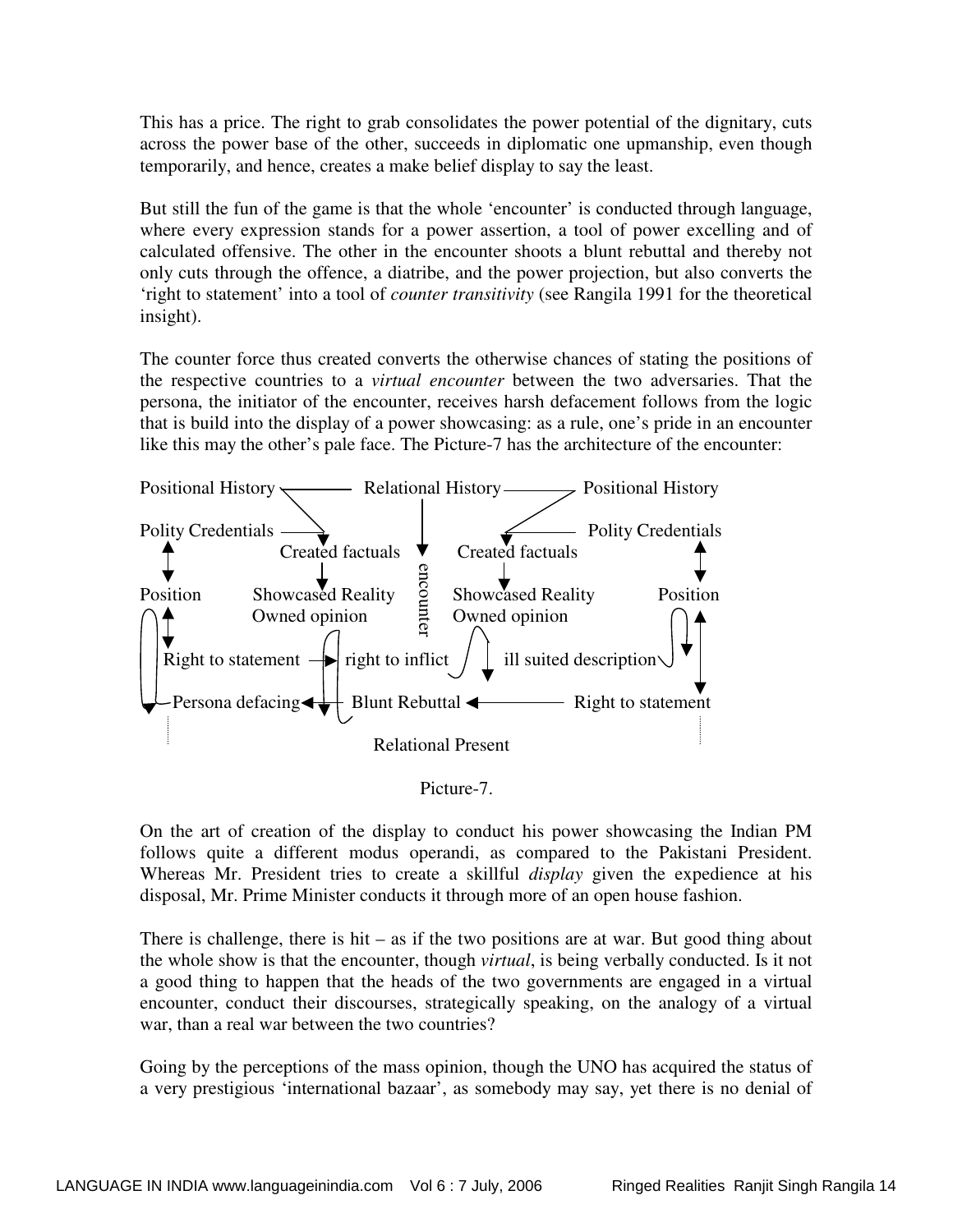the fact that the annual General Assembly sessions do provide a forum where positions are held, projected and negotiated – selling of a higher order. Let there be war-selling through the power soaked discourses. Such power showcasing through confirmed truths, or through intended twists, is quite affordable for mankind as compared to the real war on the soil back home. It is really profitable to have UNO, because it does provide platform for a virtual war.

 But to get at the deep formalism of the two ways of power showcasing, there are again strategic differences. The first statement creates *factuals* to project a position. They are termed 'factuals', because opposite of the *projected facts* is known to be equally true (see Rangila 2000b for a supporting convention)*.* And, further, there is realist claim about the projection also.

It is here where the basic problem sets in. The projection is just not that of delicately formed innocence. On the contrary, it rises to becoming a tool of politicking, whereby *reality is not to be received and projected as it is known, rather it is carved as per the intention* – to be read as policy in this case.

There is a possibility in deducing personal agenda, as well as, inflicting of personal hurt – hitting the other as swearly and as far as the statement may do it. This, of course, most often happens with the UNO statements, especially in the case of Mr. Musharraf the play of the brute is the most commonly used strategy in conducting his diplomatic statements. Chandy (2002) does talk of the way Mr. Vajpayee is different on this count.

This is where the words, the sentences, the tone-intonation etc. and what have you move much beyond the facts that they may stand for. They become *factuals*, because they are still held as *facts* such that are hoped to describe the intended reality. In this sense they fit the description of a display, and they qualify to be accepted as a rightful instance of power showcasing.

In other words, the wisdom that recommends, or conducts showcasing of any kind believes that for any idea-product to gain visibility, salability and that too in a good, big volume, the primary condition that it must satisfy is that it may use this popular tool with *sufficient* force. Reality showcasing and power showcasing, in this sense, form parts of one and the same project of reality.

## *The Problem*

When put with reference to the immediate problem of power showcasing, this attitude towards reality reduces the basic issue into a game of expediency. There is no denying of the fact that there are areas of life where every human being, in some sense or the other is prone to this game. But it could be too naïve a characterization of life if this strategy is accepted its central and defining property.

The other basic intellectual problem with this attitude is that it opens the whole issue of reality to a game of utility. Once it is realized that, conceptually speaking, *utility* provides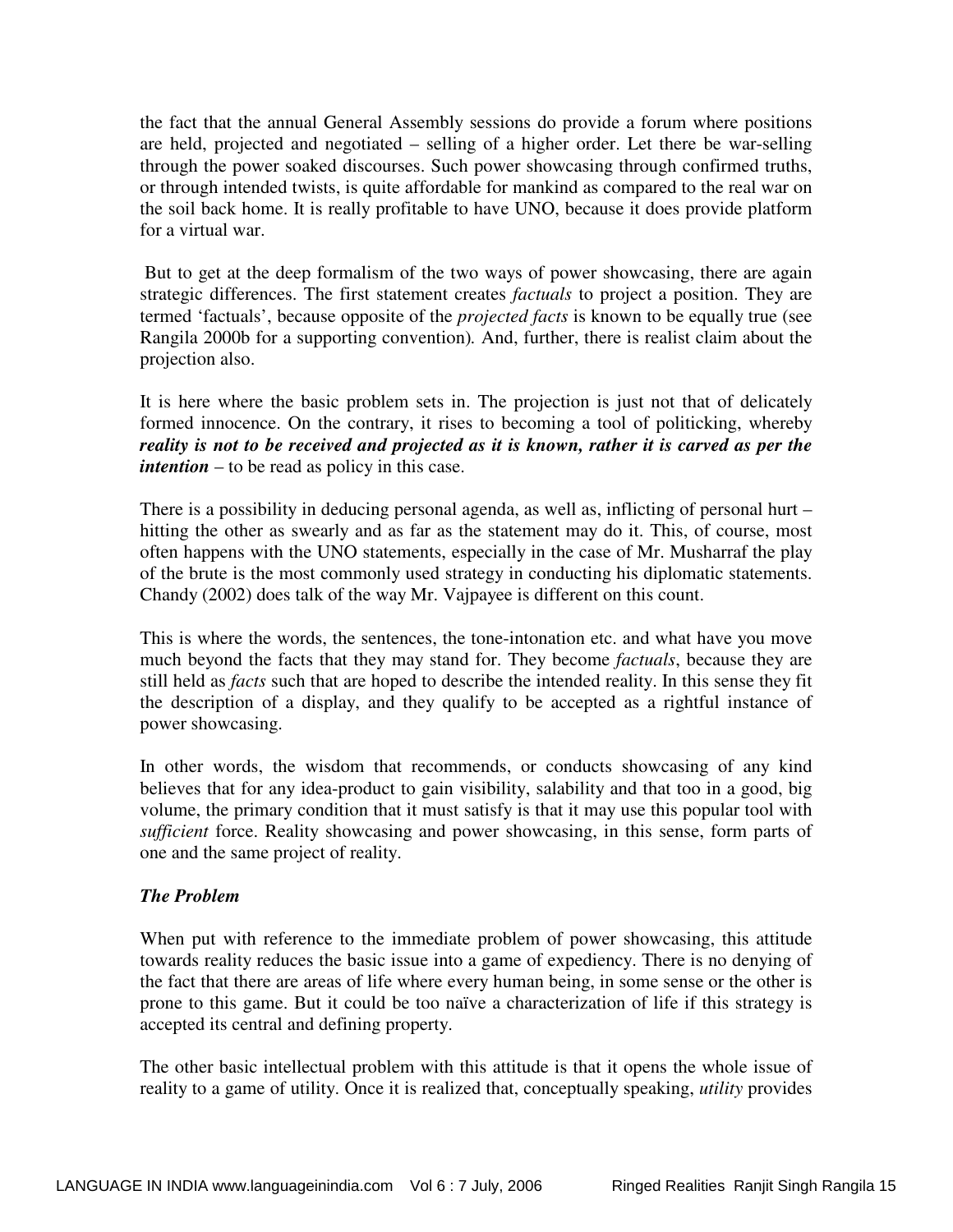better generality of observation, the comparative advantage between power showcasing and reality showcasing surfaces clearly. But here again, as a general problem in showcasing, an even more basic difficulty arises.

That is, every particular concept, product or precept etc. being showcased in the given instance and round of showcasing occupies the entire place of reality as such in the observation. Although this has its sustaining logic and is justified on more than one count, yet this is too big a mishap for the total project of the vision of reality that Csemiology is in search of.

There is, however, no doubt that showcasing as a fact of human civilization has its functional relevance. An even more basic role of showcasing is that it is an important part of the means of realization of the total project of reality as such.

To get deeper into the issue, there is very subtle representational problem here. A *token* of a type (meant in Pierce's sense) at a particular site is a justified representative of the type, but can it be the type itself on the same site? This question leads to a rather subtle problem that may be posed thus: If a token can be a type itself, then how and why does one maintain the distinction? And also in that case what happens to the dimensional differences that human consciousness is so sensitive to?

The problem takes a complex turn if the issue is pushed further from the domain of token-type to the spread of type-reality. For instance, in this case the question that one must answer is this: If a type represents its reality at a particular site, which is its justified status and role, then can the same type be *reality* as a whole? If this is really the case, then how does one hold on to the distinction between the reality of the type and Reality as the phenomenon as such? Is there any real distinction here? Or, is one caught in some kind of a shadow of a distinction?

These questions deserve some more delicate answers, especially if intellectual world is interested in having a stake in the project of reality. The elucidations that the vision available to English-learnt academics provides are half walking truths. Not that the questions are not asked, the basic problem is that the probe for answers and solutions falls on its face when it comes to gaining much deep insight that may take care of the caliber of a rare happening especially.

As has been hinted these questions are due in the intellectual scenario where the project of reality is no longer restricted to ones conceptual elucidations, it has grown into the most serious project of technology also. Though a feebly reflected mirror image of reality called *virtual reality* has more or less been with human beings almost all along, but the issues may be better grasped with the solutions to these questions.

Reality showcasing in this sense is more of an *actential* that has a layout principle with a hope-potential and a layout scheme. At a particular site an amount of this hope-potential gets realized – many a times as per the scheme and at other times out of any desired planning.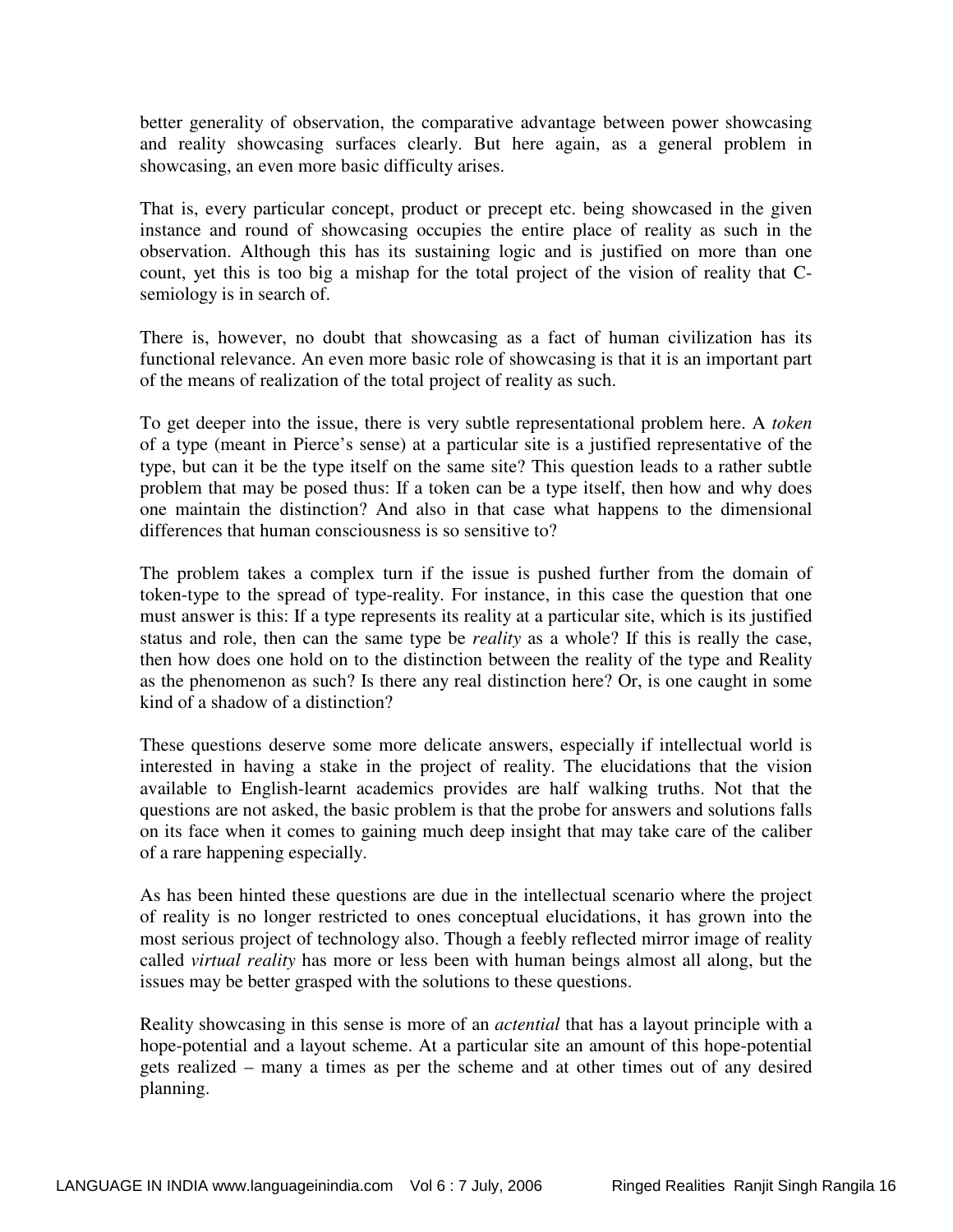But more important from the point of view of this writing is to discover that showcasing is a conceptual potential also. This potential has a mega design as well, and at times it acquires projectile elevation that could be called grand, like in the above example, given the grandeur, the impressive intensity and all that may be counted as its constituent elements.

If this issue is pursued further to workout its applicability within the limits of a 'locality' (see Rangila 2001a for the notion), on a site as it were, it might be possible to argue against the post-modernist declaration of death of grand narrative etc. Even at the face value, it seems that their proposal does not carry any content because they do not conceive any role for *the unknown-*1 such that may be the same grand narrative that has been declared dead, otherwise how does a theoretical assertion of a universal applicability range comes up, and that too without any qualifying restriction, especially within the universe that it is addressed to?

## **Creation Of Reality**

Creation of reality is more of a creation of metaphor, as well as, management of metaphor. And, in that, it is more subtle a game than most of the metaphor theory would have it.

It is metaphor because the creative act, like any other act in the whole of the universe of 'cultural praxis', is at once open to multiple dimensions and layers. Every bit of the play that takes place is a potential where there are choices that are related to and bound through matrices of different kinds. Wherever and whatever is considered at any plain and/or dimension of ideational creativity, opens up as a range, a realm, a depth – all at once and together.

The whole opening of this kind makes into a configuration. For its theoretical considerations C-semiology may designate this as the *end of multiplicity* of reality.

The bewildering flux of reality that any thinking and behaving individual faces, and finds even uncomfortable to be with is primarily due to this multiplicity that makes an individual to face not only an array of choices, but it also forces the individual to struggle to take decision from that range of propelling ratings of the possible decisions that one may take.

Difficulty arises because it is just not a case of multiplicity that lies everywhere, rather, this multiplicity is to be lived with. To live with multiplicity is to engage in cultural praxis, at a level of consideration. And, make that possible one must have ways and means to deal with it. This is where the multiplicity does not remain a mere ontological construction.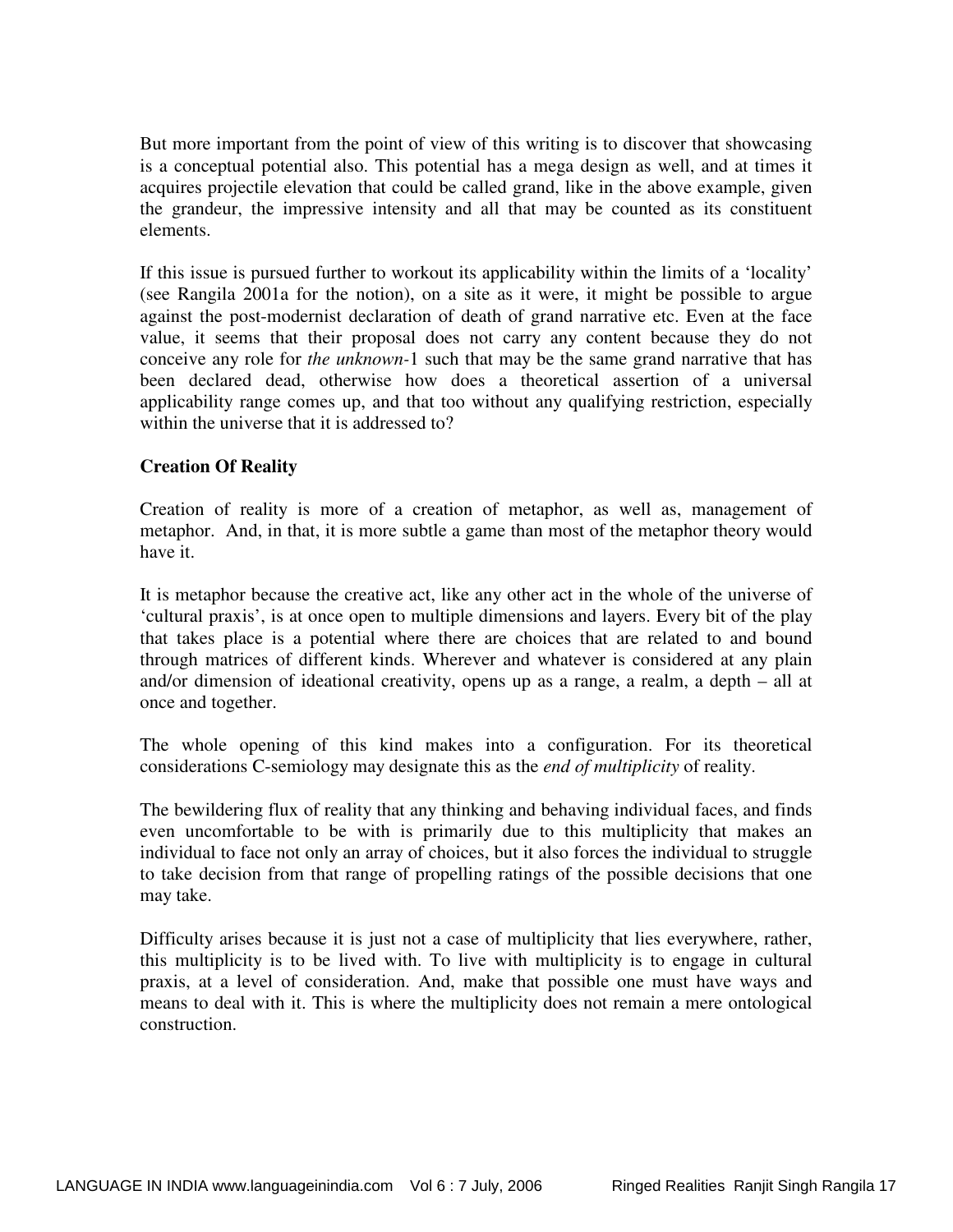On the contrary, it walks into the consciousness of man and settles there as one of the most basic properties. This explains as to why the process of semiosis puts up multifarious creations.

Parallel to this end of multiplicity, there is another equally basic end that may be identified as the *end of singularity* (see Rangila 2001a for an alternative way of conceptualizing: 'field of conceptual unity'). This end receives the multifarious creations, the forms that they are, conducts its readings, and works out its inferences also.

Though these inferences are based on the received multiplicity, yet they are singular in character. This is quite a crucial element of the nature of this end for C-semiology.

Actually, it is in this crucial sense that the end of singularity works opposite to the end of multiplicity. Of course, to get its inferences done this end functions in cooperation with the end of multiplicity, and hence runs parallel to that as well.

But the main characteristic feature of the end of singularity lies in the fact that it is unity centered, more specifically when it gets at inference making. In that it runs, though parallel, yet opposite to the end of multiplicity. There is subtle decision theoretics (see also Rangila 2002a) that sustains this inferential end. The Picture-8 sums up the conceptualization of metaphor management that has been developed above:



Viewed from its mathematical base, the total process of reality creation that is summarized in the Picture-8 has two sets of mathematical operations tied into one single process. The first one is, as the designation given above may put it, the mathematics of multiplicity that is responsible for bringing in amorphousness. Whereas the other set is decision theoretic in character. But the most fascinating thing about them is that they function in mutually sustaining fashion – as if where one ends, the other begins.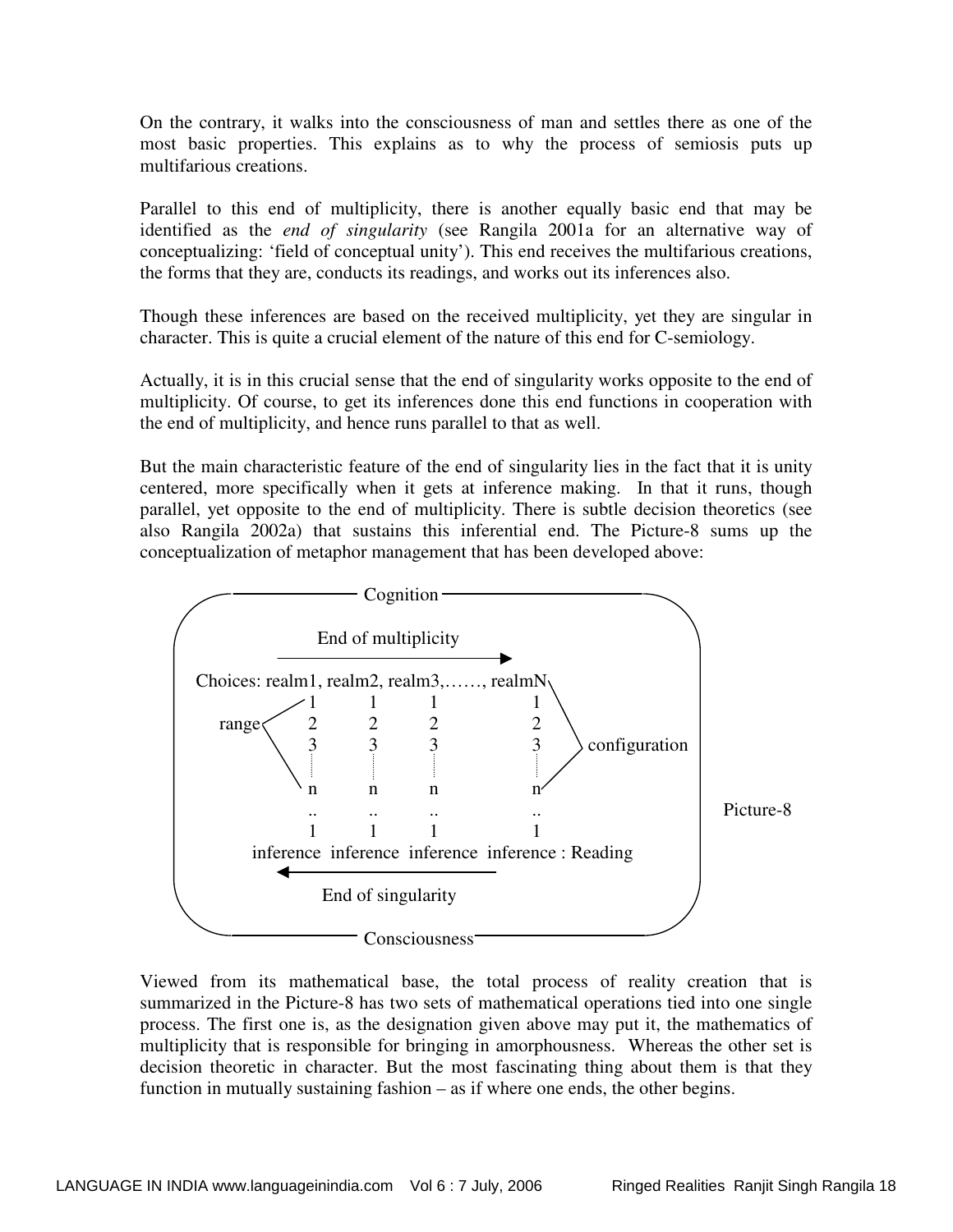## *a different conception*

Metaphor in this conception of reality is conceptualized differently than the celebrated formulations of Jakobson (1956-71) and of Ricoeur (1978), where the two ends of the present formulation are more of *axis* that coordinate with each other over a point. To coordinate on a point and to cooperate as two ends of a problematic are two different positions in themselves.

To be sure the *metaphor* and *metonomy*, as the axis are known in both of the formulations referred to above, are the two axis of any unit of observation, whereas here they are basically two parallel ends of metaphor itself. What is even more crucial is to note that there is no loss of representation in the present case.

On the contrary, metaphor in the present formulation does take care of some of the metatheoretic contingencies of C-semiology. The full statement on this issue may be tried only in future elaborations. The Picture-9 summarises the present position:



 Also there are code related problems in the sense that metaphor becomes a general property, or call it a defining feature of code as such. These problems are dealt with separately (see Rangila 2002b for a detailed formulation). Art side of the issue is being conceptualized in a forthcoming writing (Rangila 2002d). Management side of the issue comes up in construction of reality below.

There is then a rather more subtle processing, the calculi, that keeps occurring almost always. One side of this calculi leads through the discovery of the existential universe. This move runs through multiples of facts, their multiple ranges and layers and so on.

The whole game that takes place on this axis may be called *process of cumulation*. It may even be seen as discovery of the spread of a locale of action. As per a characterization offered in 1995 this may even be called as *data field* (see Rangila 1995 and 2002b).

The other side, that is the end of singularity operates on a *principle of simulation* that reads all the cumulated discoveries into unitary perceptions. To make sense of the spread that is considered at any point of contact with existential universe, that is, at every locality, this movement directed at singularity is rather more central and basic. It adumbrates a condition as per which unless some received perception is read into an inferential singularity no sense can be made of it.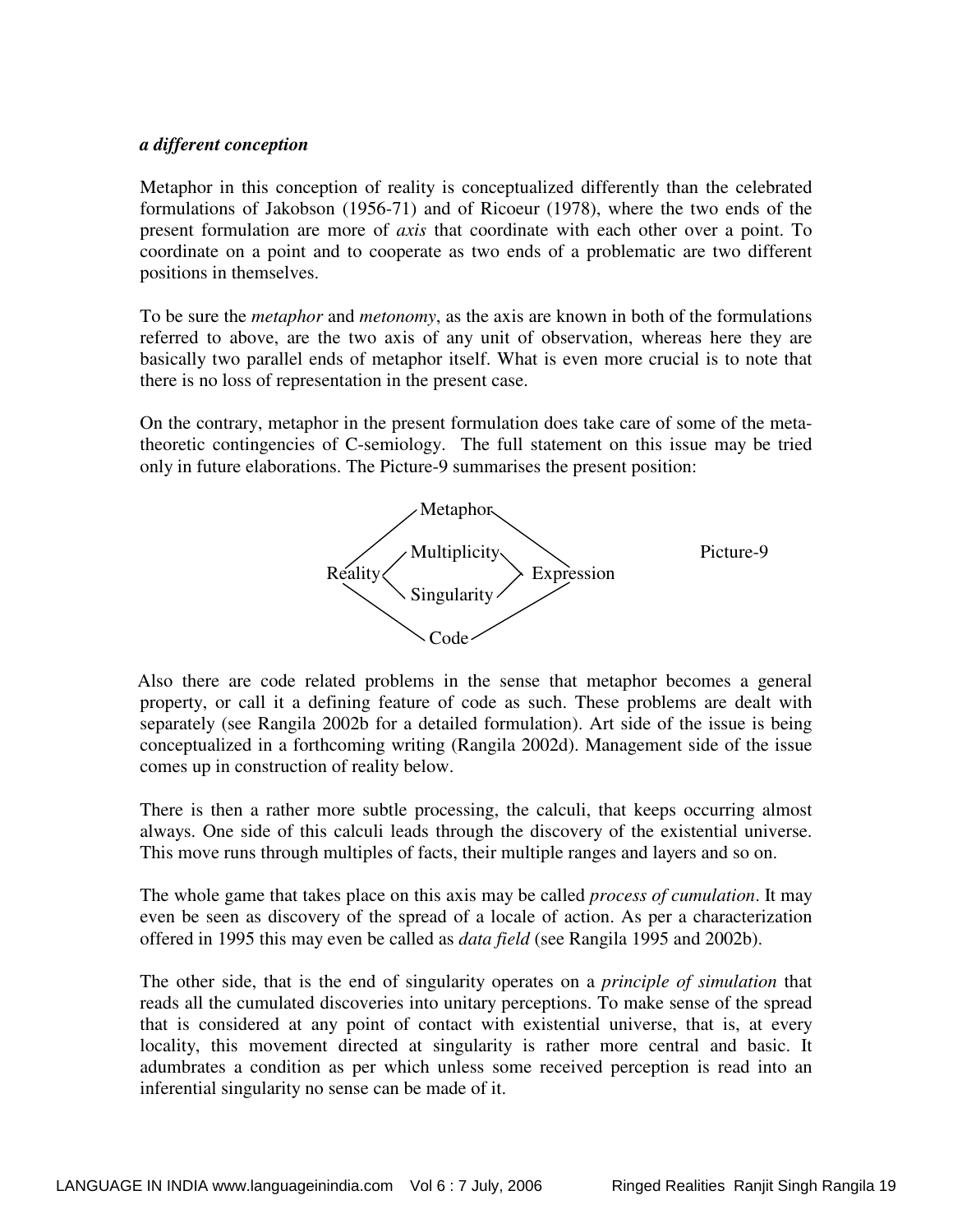## **CONSTRUCTION OF REALITY**

To continue with the problem created above, the cooperation that has been found coming up between the two ends is just the base condition for an act, a happening, a form etc. to come about. But that still does not make the actual realization possible, because creation of reality just lays down the route plan that may be followed by the resources of the consciousness.

That is, there comes a further round the same general process of creativity. This round is termed here as *construction of reality*. This round works on the outputs of the other two cooperating ends of the previous round. The received input includes two things: (1) the forms, and (2) the inferences. With this a very detailed and delicate processing sets in.

 It is precisely known to the consciousness engaged in this processing that any forminference combine is a product of the negotiation that it have had with the existential universe; it is equally understood during the negotiation that the consciousness have had full cooperation from its rather direct version that may be called 'cognition' in Csemiology theory.

Therefore, the central focus in this round is to put the form-inference combine on to some possible relational networks. Not that there is no reference to networking in the round concerned with creation of reality. The reference there is so weak that it does not map up the elements concerned into a possible code of any kind.

This explains as to why the round could be called the round of *the potential play* – a kind of minimalism that is an equivalent of pre-theory (see the Picture-20 below) in Csemiology. That is, there is experience, there is locality sensitivity, there is site linkedness, but all of these root sources participate in such a micro quantum that they are almost invisible and insignificant in their role at that initial round of the creative process.

But the round of construction of reality is more visible and vibrant in its operations. The primitive version of the human negotiation with the existential universe starts getting mapped into some possible kind of code. That is, *the form-inference combines from the previous round are now brought into the care of some possible code kind* (see also Rangila 2001b for a detailed insight).

As a matter of fact, the consciousness engaged in creation of reality is in search of the whole universe of possibilities. In this sense, this round may even be called the round of possibilities. These possibilities, for C-semiology, are basically expressive possibilities.

That is, given the mode and medium availability, the possibilities constructed in this round may be 'possible' in cultural praxis under some describable conditions, but whether they could actually be realized is normally not certain.

To put a form-inference combine into relational networks, the consciousness, as assisted by the direct experiencing cognition, maps them up into some code configuration. The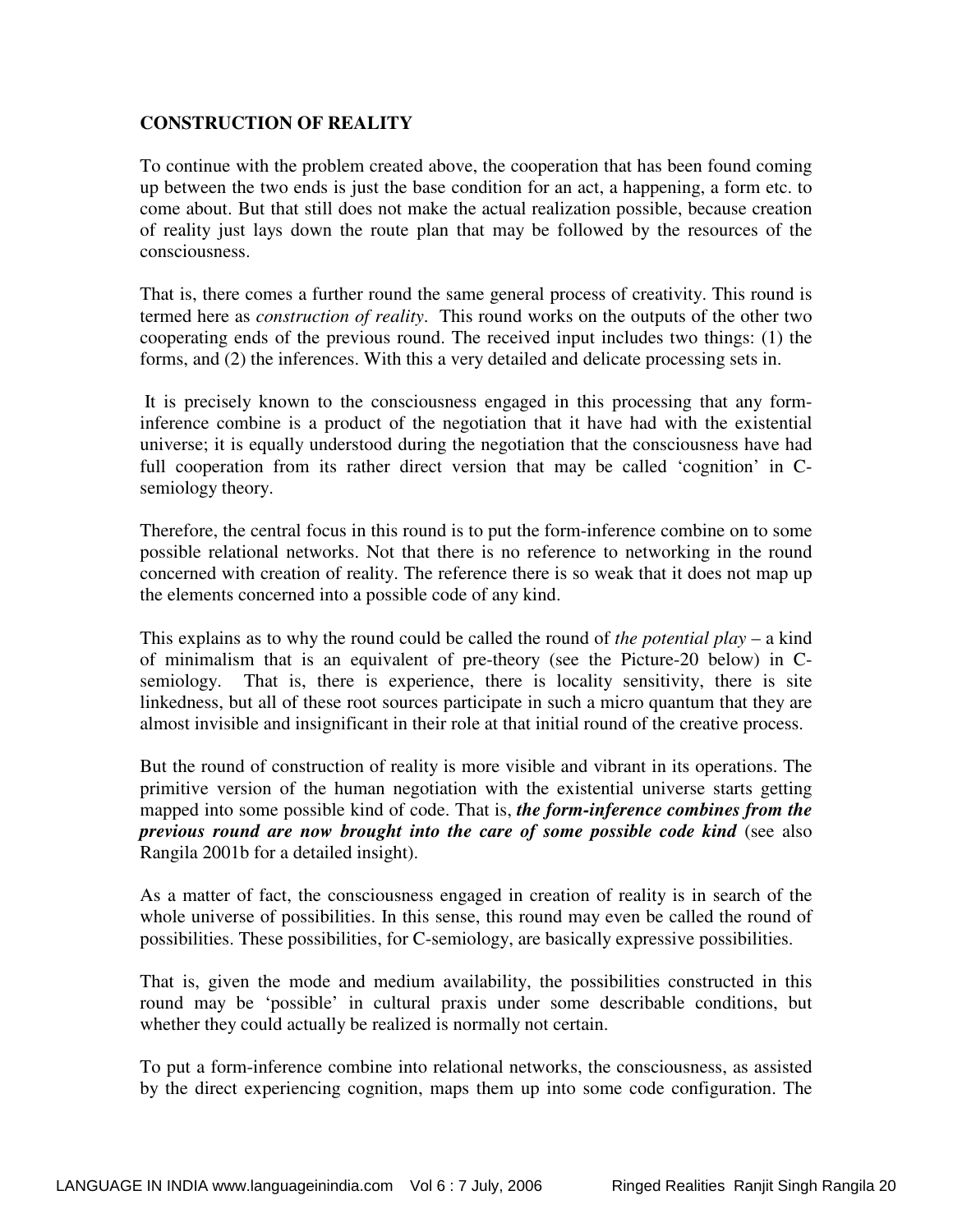code, as is always the case, does have its linkage with definite, yet possible locality and site. That is, the possible locality and possible site have the required defining properties already build into them.

Within the care of the chosen code, the configuration that they get worked into has its own scale of welformedness. The scale is rooted in the general vision of the nature of the things, as well as, in the order of the things that C-semiology theory follows. All the operations that take place within this round of creation of reality are more of an equivalent of what is known as 'theory' generally.

Theory at the stage of this round looks after the regulative principles, and the observational technicalities. The construction as a minimum graph-tree like configuration (see Rangila 2001b where the idea of *invisible trees* first came to shape) is visible to the eyes of mind, the deep consciousness. That is why it is conceptualized as belonging to the 'sphere of the possible'.

It has its weak reference to the consciousness. Although the construction is all encompassing, a mega spread, and therefore, is not sustainable through just only any one of the zones of the body-brain, yet it does not reach those depths of the consciousness that are open to rare events. The sphere of the possible, that is, the body-brain engaged in construction of reality, is more often direct cognition, and very rarely opens up into deep consciousness.

This also explains as to why most of the times human beings are direct perception centered. From the point of view of this writing, direct perception is a property of cognition. The whole game of construction of reality thus conceived has something like *possiblism* about it. The Picture-10 has it:



In one important sense, the round of construction of reality seems a conceptualization of individual's preoccupation and negotiation with its own self. After all the negotiation in that case may be made up to be a purely cognitive happening with no relation to any entity, agency and the like that may lie external to cognition.

The explicit mention of 'existential universe' with a ':' sign in the Picture-8 is a conscious effort to not to allow this writing to get trapped into the attitude of selfcenteredness. The conceptualization, however, does take care of the issues related to selfcenteredness.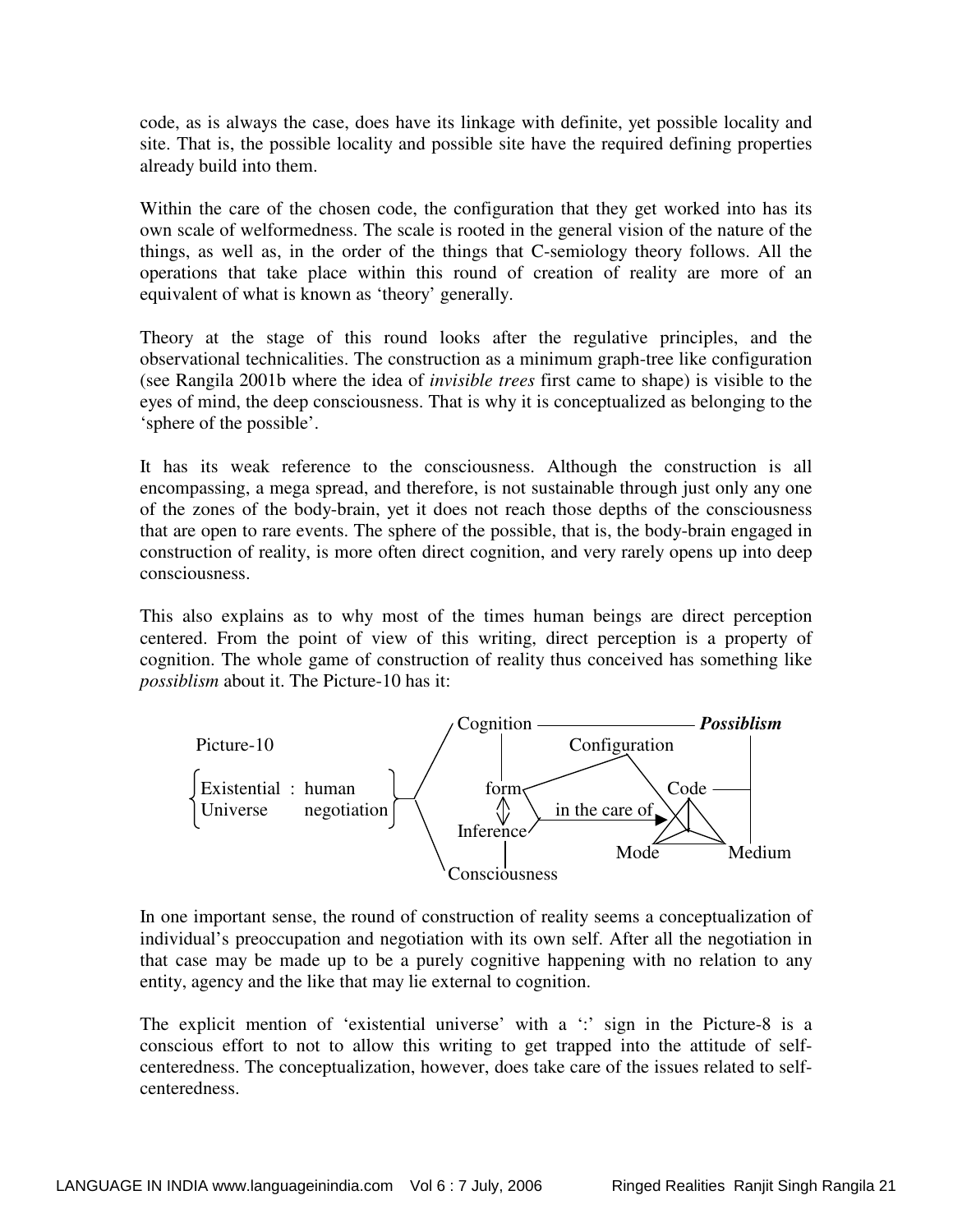To C-semiology such an attitude may be called *extreme cognitism* that presents half of the story of the negotiation, because it does not have role for externity (see also Rangila 1989: 90-96 and 2003 where this problem is taken up for detailed investigation). It does make sense in reading reflexive activity as internal to a reflecting individual, but to treat entire negotiational leap as a kind of internalised reflectivity is more than a reduction.

C-semiology, therefore, postulates a subtle concepulisation that brings in an alternative vision of reality construction and of creative potential. Given the development of the writing so far, this vision proposes to posit a double-ended idea of the 'negotiation' in this case.

That is, to say that a human being is engaged in negotiation with its existential universe is to mean that the bodied person is a site where anything and every thing external to it is in negotiation with all that it has internal to the self that the bodied person does make. This vision does capture something very unique that normally does not meet the eye about man. The Picture-11 has it:



It goes without saying that this vision goes much beyond what may possibly be required for the round of construction of reality. In other words, by the same token it is also clear that the project of reality has lot more to it than the discovery of the round of possibilities captures with the insights offered above. This is where the issue of construal of reality comes into the problematic.

Nevertheless, this round with its externity-internity axis may lead to a particular conclusion. That is, it may be possible to suggest that no country, state, community, or a person can afford to have and make life purely on its internity-rooted definitions. It was shown in a BBC film, for instance, that even grass grown in an excessive copper surface had absorbed copper as one of its major content elements (see again Rangila 1986 for its other theoretical implications).

## **Construal Of Reality**

The process of creativity that sets in with the round of creation of reality, and moves through the round of construction of reality, comes up with a mega leap because now the process opens up into a rather more intricate computing. There is quite a subtle fruition of the total process, because whatever sets in with the creation of that rather innocent unit of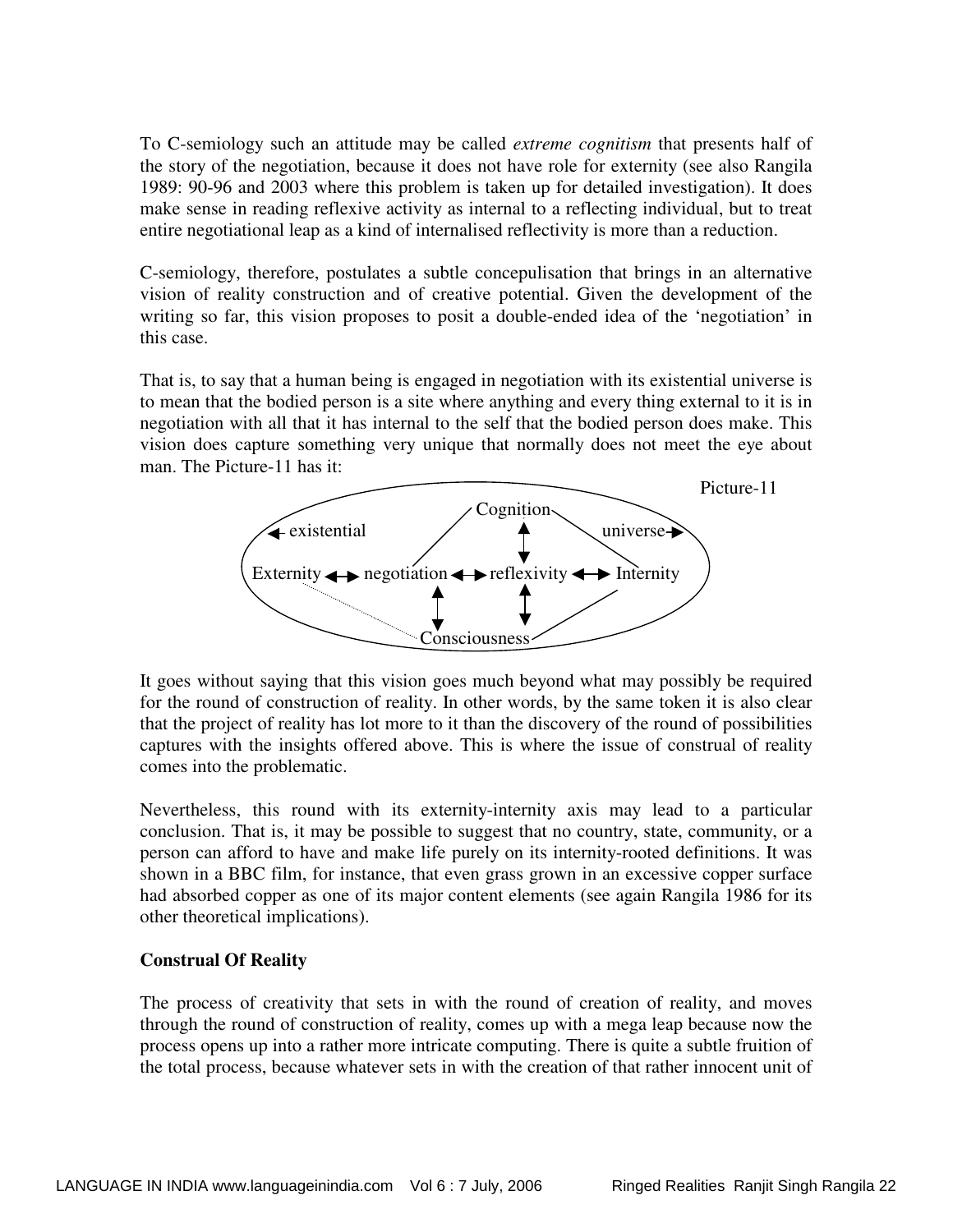from-inference combine, the minimal *representational* as it is, gets lifted up into some kind of possible code.

That is, the form-inference combines together with their coded networking are enriched into very delicate readings, where the cognitive channel handling them opens up into cultural spread (see Rangila 1989: 67-71 for an earlier version of the formulation). A direct linkage thus gets established between the whole process and the universe of the *immediate and the now* signifying practices, on the one hand, and between the process and the deep consciousness, on the other. The Picture-12 has it:



With this double linkage the project of reality that is otherwise just an affair with 'the now and the immediate' gets networked with even the depths of unconscious, on the one end, and with the spread of civilization, on the other.

This makes the computing in this process a mega operation. It is subtle and delicate because it is now linked up with deep layers of unconscious. It becomes rare, at times, because the process brings up even those coded configurations that are hitherto unknown.

In this particular sense this round of construal of reality is inclusive of the previous two rounds. That is, all that happens in the earlier rounds does continue in this round as well. Nevertheless, there is a subtle difference. Whereas the processing in both of the previous rounds is more of an elementary kind, creation and construction that takes place in this round is also of the mega proportions.

An ideational happening of a rare and hitherto unknown caliber is a product, to say the least, of some rarely possible and archetypal linkages. It is unknown because linkages that it sands on are normally not seen coming up. So much so, at times it is not possible to know and detect the linkages immediately. The discovery of such linkages often becomes a project in itself.

The idiom currently in vogue terms such instances of the occurrence of the rare linkages as *work of intuition*. The expression in the idiom, like any other expression, makes an interesting metaphor though (see again Rangila 1986 for the insight).

As indicated, to get into the actual processing, the round of construal brings in what may profitably be called *signifying*. That is, this round takes up the coded form-inference materials already created and puts them into a new round of reading. This reading may be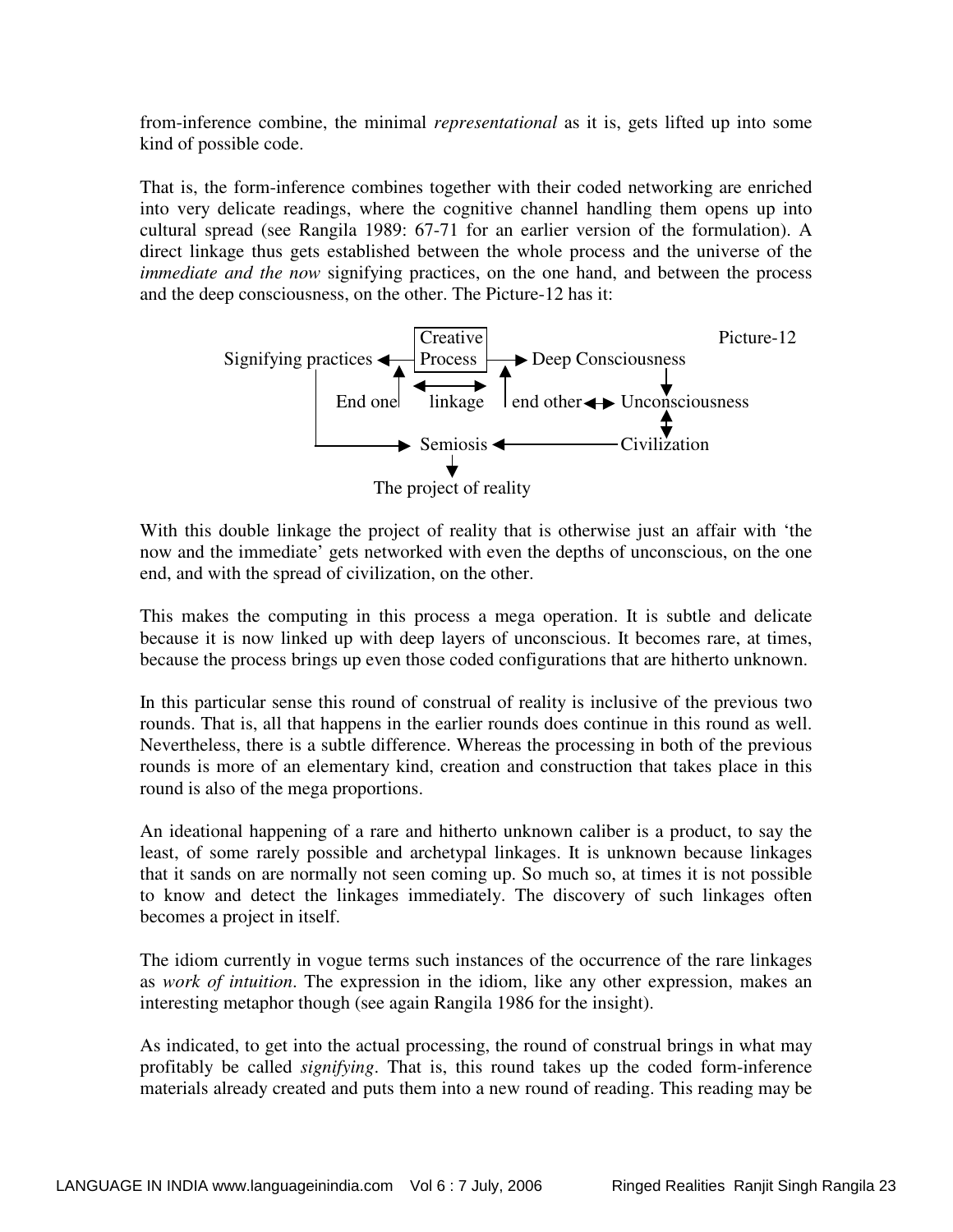called *interpretation (see Rangila 2001b also)*. This explains as to why one intuitively feels as if interpretation has something fully worked out already to ponder over.

As a matter of fact, this reading is an engagement with *valuation*, since interpretation conducts value ratings for the coded materials. This is, in a way, a kind of the last brush stroke in the total process of creativity. The Picture-13 has it:



Picture-13.

With the value ratings of the materials ready, the consciousness, engaged in the signifying game, gains definite certainty as to where should a given material stand if it is made to go through the round where it may get realized as a commodity, a fact, a product, an artifact or the like.

The route from this point forward leads to showcasing that has its own layout scale and game of display construction formulated above. But within the round of construal it remains to be added that the game of interpretation is not possible unless it has the resources available through the double linkage.

Interpretation does receive information through the direct and immediate observation, on the one end, and it is also rooted into the archeological depths of civilization, on the other. Actually, this is where the central focus of C-semiology is.

The statement made about a *conceptual archeology* later in this writing makes sense in these terms. Within the vision of C-semiology, conceptual archeology (see Rangila 1988) in certain ways is a near equivalent of interpretation, and in other terms a tool of interpretation, depending upon the interpretive conditions and the job-particular demands of the theory.

Interpretation, though, in this round of construal is in itself a complex module such that has many layers and rounds of processing of its own, but it also fits into the mega play of signifying practice. An in depth enquiry may reveal that the layers are not a typical characteristic of construal only, they are a general character of any process also – i.e., pick up a layer and that has its own layers.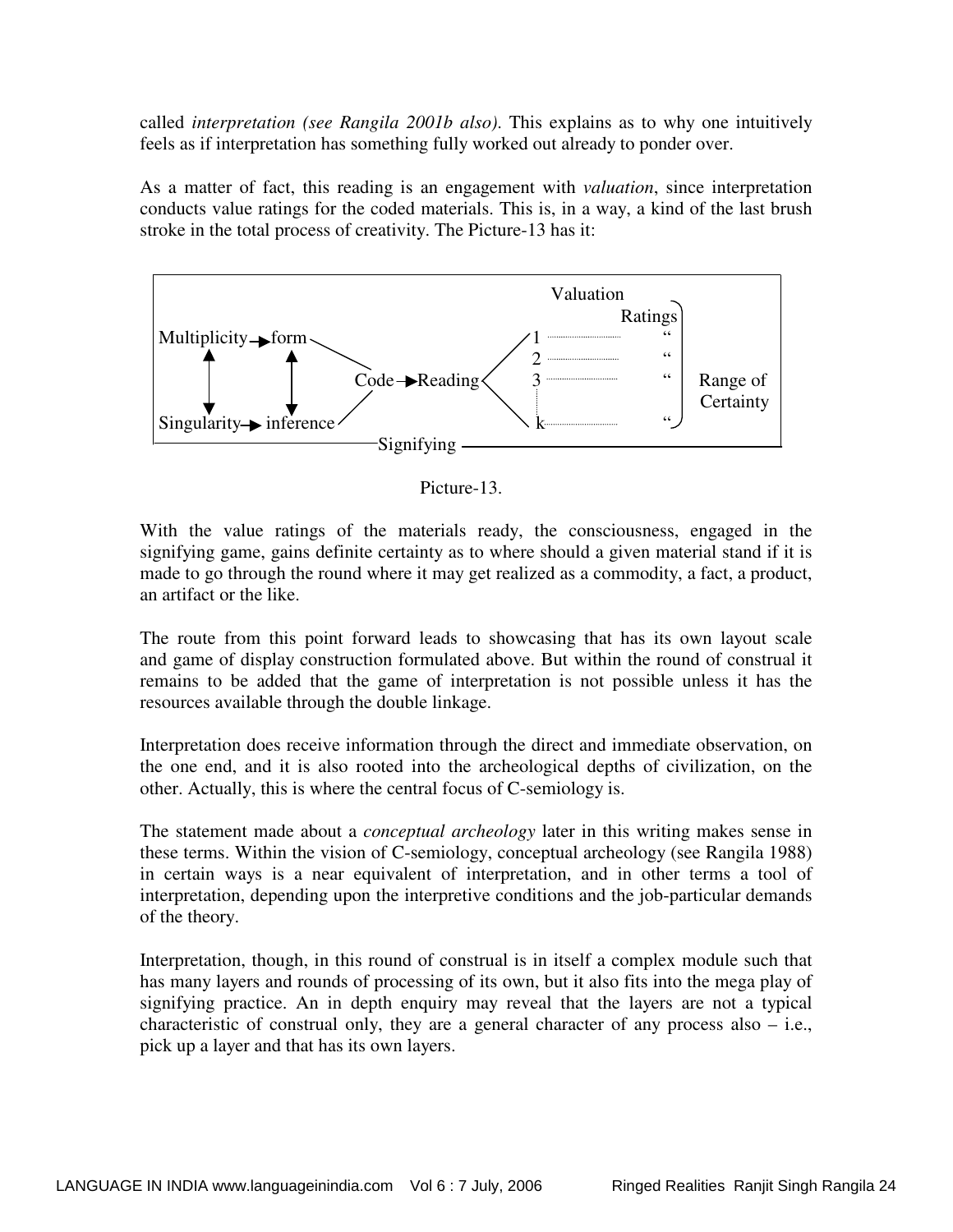This is where C-semiology differs from the theories that base their processing on a bare modularity (compare this position with, for instance, held by Chomsky). Incidentally, this is not an original insight. The ancients in India had offered onion as the representing metaphor, so did Roland Barthes.

The round of construal of reality, therefore, may be called the round of *the simologique*, where all the materials and coded configurations are placed into their *universe of valuation* such that the whole round as such leads the consciousness to the definite value ratings that the materials may have as and when they could be realized as audible, or visible, or cognisable facts.

To be careful, the 'cognisable' has a special merit in the above mention as it stands for those happenings that come through the total computing as stipulated above, but still they happen in the consciousness only (see Rangila 1998b). It goes without saying that such happenings are normally realized during deep meditative realizations. Whether they are ever lingualised or not is not the issue for C-semiology. It suffices to discover that they are very much real possibilities.

An additional feature of this round, like the previous one, of course, is that it is still an exercise in 'possibility' only. And, in that sense, it follows the general vision of Csemiology, because it does not happen as an independent and absolute level/round of computing. The Picture-14 has the vision:



This completes that basic conceptualization of the primitive vision of C-semiology. There are, however, problems that go beyond the limits of the problems related to computing and processing discussed above. They are wider conceptual problems that concern the delicate layers of the vision itself.

## **The Vision Furtherance**

It is shown, for instance in the Picture-8, that within C-semiological vision the reflexive intellection is not a mere internity-located activity only. To take up the issue of reflexive intellection further, it may be added that reflexive intellection is primarily a cosmic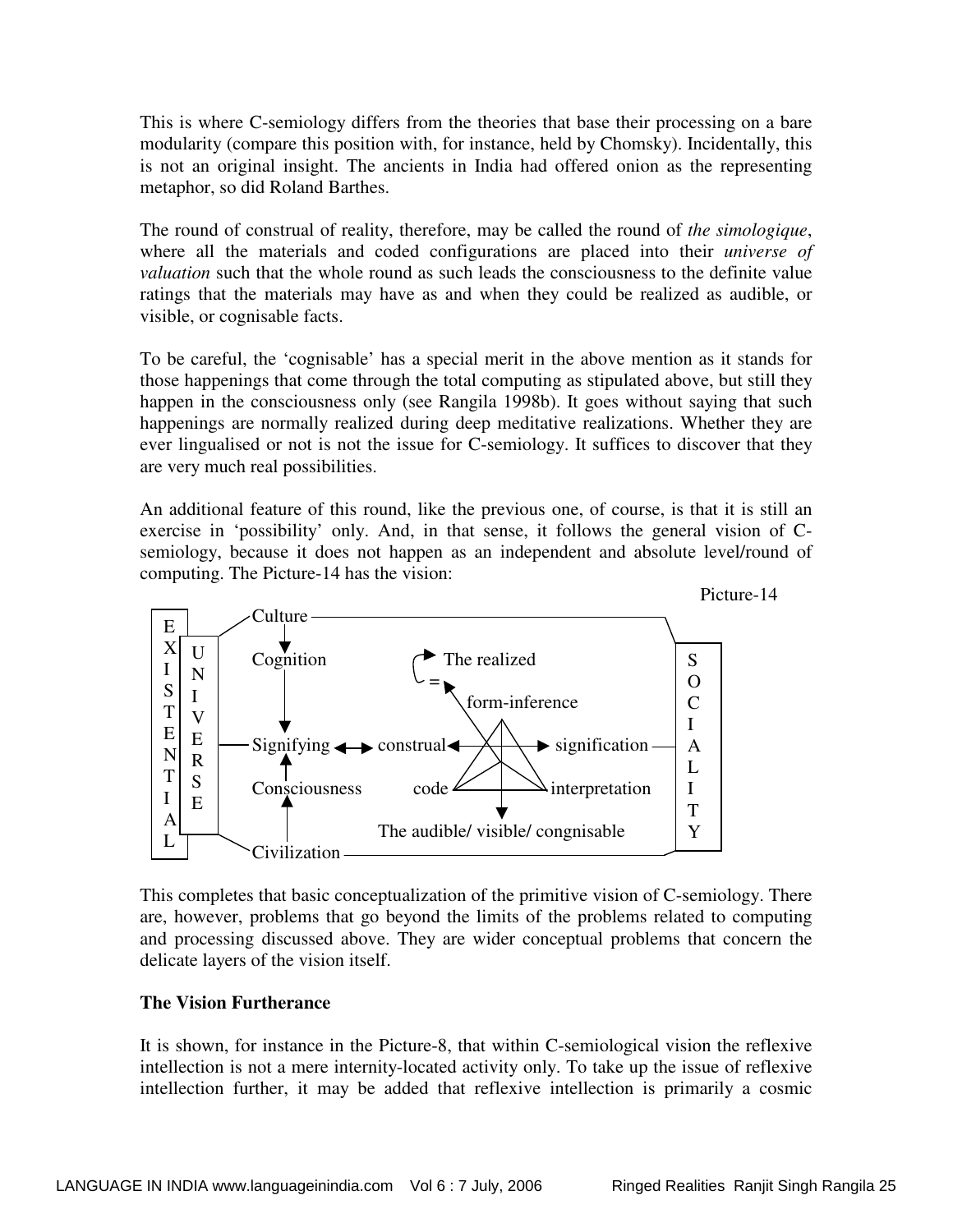happening where an individual consciousness gains a para-spread, a super-ideational leap. The referential linkages, especially the one that logic often taps, are relegated to just hints of sensitivity in this leap.

That is, an individual engaged in reflective intellection gains cosmic consciousness that opens up fields of reference not only to internal churning, but more importantly, these fields of reference gain unforeseen extension also in the course of the illumination that occurs. It makes better sense to see this rare moment of cosmic creativeness as a cosmic spread that sometimes may come closer to the cognizing of the existential universe itself. This moment goes deeper and further into the layers of one's consciousness for rare introspection.

Within this rare and cosmic moment of creativeness lies that more sensuous, delicate, intricate and even welformed happening of any expressed fact of any kind. The Picture-15 has the architecture of the vision:



It would be fair to assert that even internity-sensitiveness makes better sense in this vision. After all to hold on to internity is to be obliged to face a direct question: internity of what?

#### *reference to negotiation*

Almost a similar situation arises when the focus shifts from reflexion to negotiation. Negotiation may possibly be claimed to be happening out there, an extreme externitycentered activity. As if this may be an encounter of a mundane kind; as if without external engagement nothing worth the name is possible within the human world that is gained, maintained and lived with; as if all that man has is two eyes to see and one mouth to deliver a response to whatever comes through contact and age.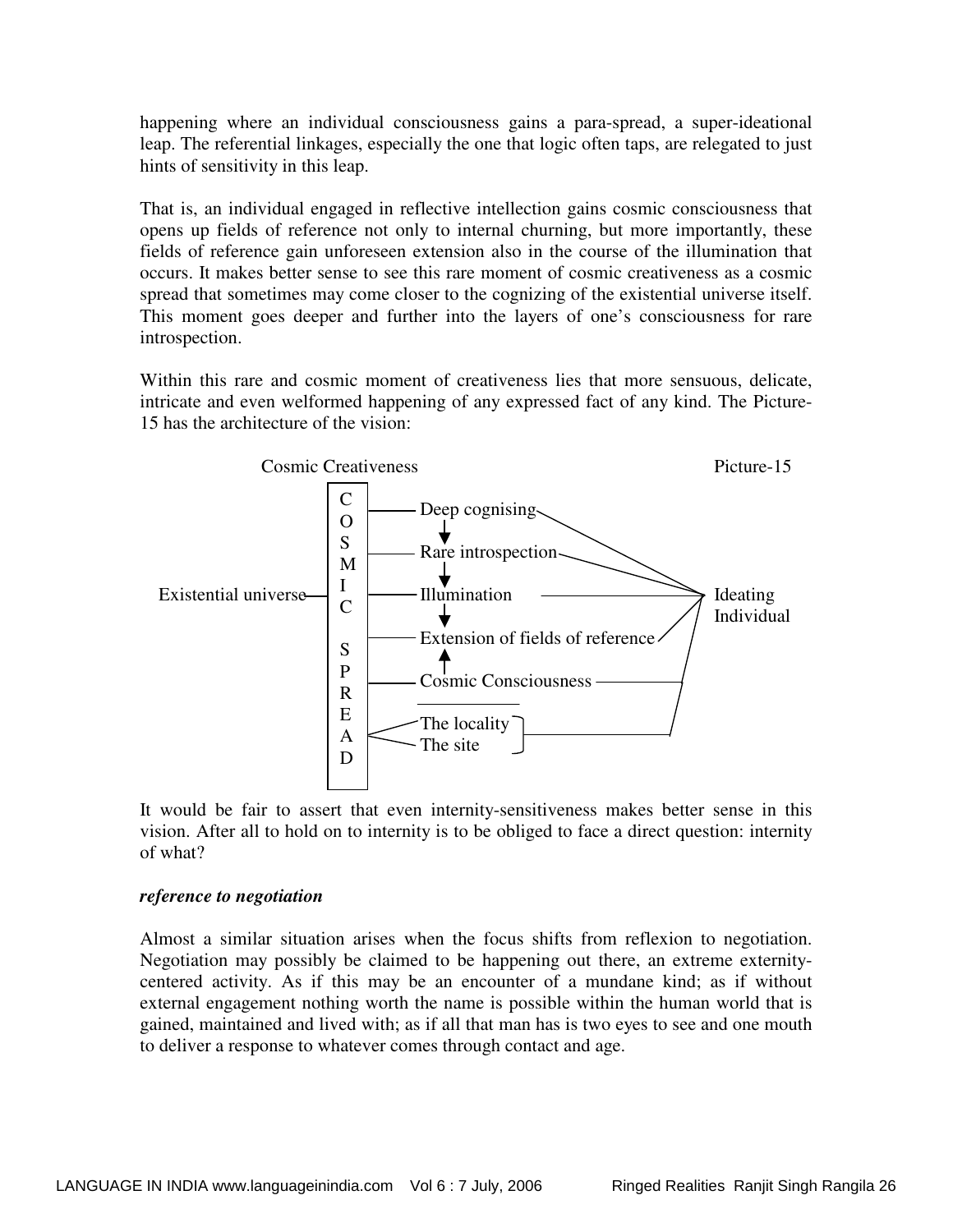As indicated above through the Picture-8, quite opposite to an ideational happening characterized by reflexivity in a way, negotiation seems to take place external to consciousness – as if it does not involve cosmic conscious, as if negotiation is a bundle of mundane bruteness. But actually, negotiation is much more than that.

Negotiation has a great extension range. It spreads between what may be identified as *the brute-crude and diligent otherness*, on the one end, and *the delicate subtlety of the self*, on the other end. Though it could be a little over doing, yet there is some sense in relating the first with cognition and the other with deep consciousness. The Picture-16 has it:



## *Consequences for Construction of Reality*

The main consequence of the vision is that it makes one believe as if the construction may be more of a poetic fantasy. In fact if that belief is denied, then fantasy must lose its base in reality. Whether one likes or not the consequences of this loss could be too harsh.

That is, if the role of fantasy were to be denied, then *virtual reality* could never have been a real discovery. This explains as to why metaphor also gains a genuine and theoretically granted role in reality construction.

Going by a characterization offered in 1986 it makes sense to view every statement made and every description created as metaphor at its core (see Rangila 1986). This also explains as to why reality has to have poetic fantasy as its strategic base. As indicated, it goes well with the facility created through the Picture-8.

## *Consequences for Creation of Reality*

The vision has its consequences for the idea of creation of reality as well. The fact that this creation has the end of multiplicity running in opposition to the end of singularity (shown above,) and that during the creation an individual consciousness gains cosmic spread and height, such moves must be a part of the grand happening that may be responsible for creation of reality. Given the time, locality and the hosting site, such moves participate in the creation as dimensions of the mega event.

The reality thus created has *the principle of flux* build into it. In one important sense this makes poetic fantasy possible. This presents multiple vision-ends from where the nature of material created may be received. This is like, for instance, 'secularism' in India where there is a Congress version, BJP version, Akali version, DMK vs. ADMK version – to count just a few – with a quick realization, of course, that the notion is open to multiple readings even in the near future, because every version has got potential of another version in it.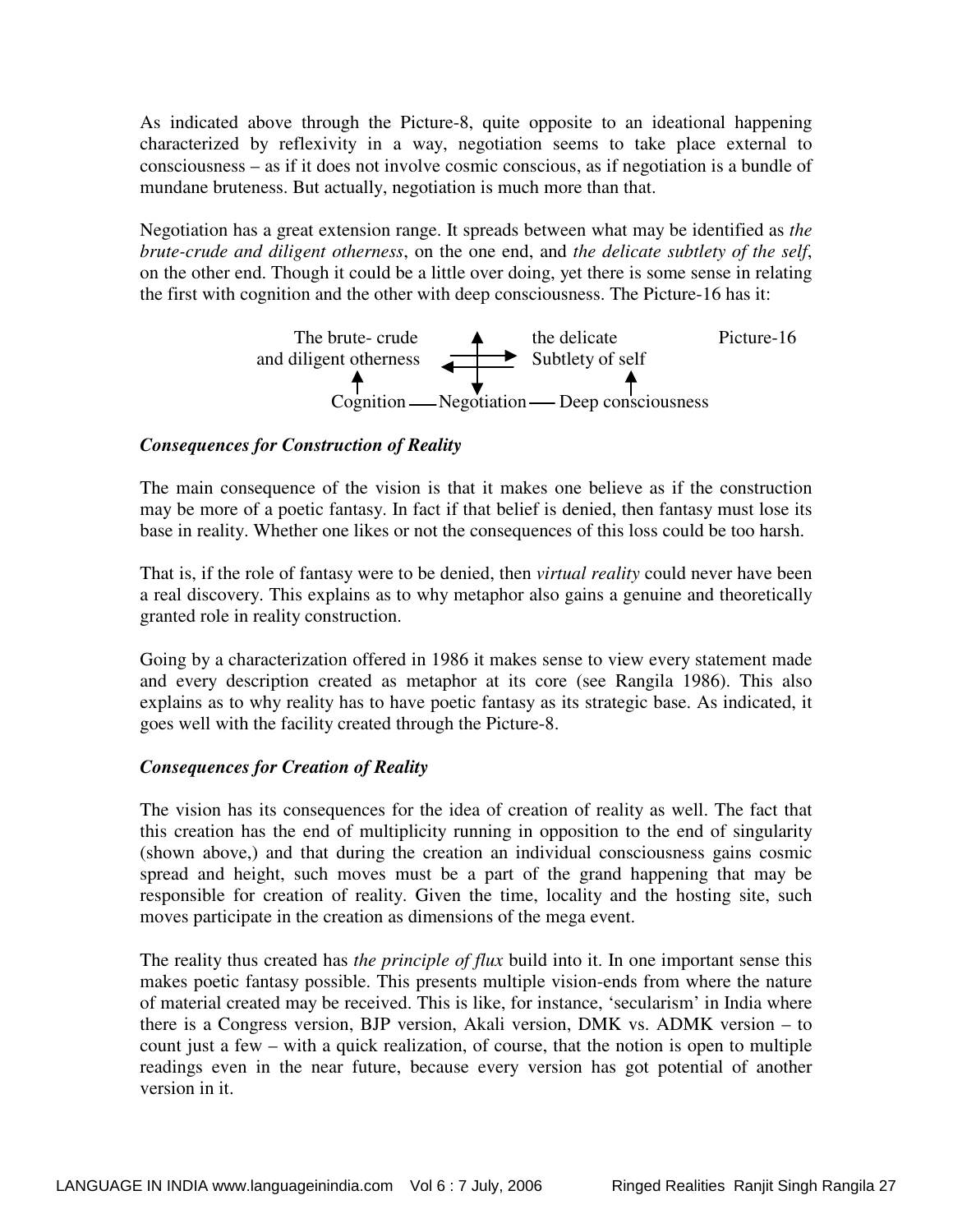Fantasy is possible in the vision of C-semiology, as well as, in the life of any nation, because every thing is thought about with reference to the depth of civilization, on the one hand, and within the cosmic spread of time – where time does not go forward only, it does justifiably move backward also – on the other. The play of the double is the root of fantasy.

It may be noted that the end of multiplicity would certainly project the material as amorphous. To make sense of the material from this end, even to measure the spread of the creation from this end, one requires the insight and tools of quantum theory. The mathematics of aphormity, or call it even of uncertainty, will have to be rooted and scaled in quantum terms.

This is the main motivation to place 'metaphor' at the primitive base of the theory. At this stage of the development of C-semiology, the vision allows to see deep beneath what has been received as the *mathematical wisdom* as distinguished from the *political praxis*.

That is, another end, altogether missing in the 1986 vision, comes to the fore here. The new end, call it the 'end of singularity' as above, or in general *the end of unity*, takes the whole problematic of reality into the Saussurian urge for *unity*. Seen from this end, all the scales of multiplicity, the amorphousness of the created matter goes on falling into unitary readings.

Or, to put it differently, even if they do not actually fall within the dictates of the logic of the ideal happening, they can be maneuvered to look like unitary readings to begin with, and like unitary position to end with. After all alternative positions on ideas do create their mass justifications, as well as, followings, and hence party positions, especially in a democratic polity.

Incidentally, a lot much of intention play, or call it even imposition, seems to become honorable due to this facility. One may explain, for instance, Pakistani experiment with democracy (see also Sikka 2002 for Pakistan's relationship with world powers), or for that matter any case of expediency, in these terms.

Theoretically, the moves lead to a grand show, a display, or call it even vision. In the process a grand happening that is available with its multiple layers of distinctions and oppositions, and even with its non-connectedness, opens up into a *field of unity*.

To be careful, this unified entity is a result of inferential reading. That is why creation of reality as such is seen running into opposite directions.

But once this realization is placed in relation to the mathematical bases of the inferential activity, a rather more delicate discovery surfaces from the history of ideas. That is, as given in the Picture-8, where the two ends are shown converging, the unitary-singular inferences as a matter of fact get drawn from the multiplicity, or rather they are build upon the multiplicity.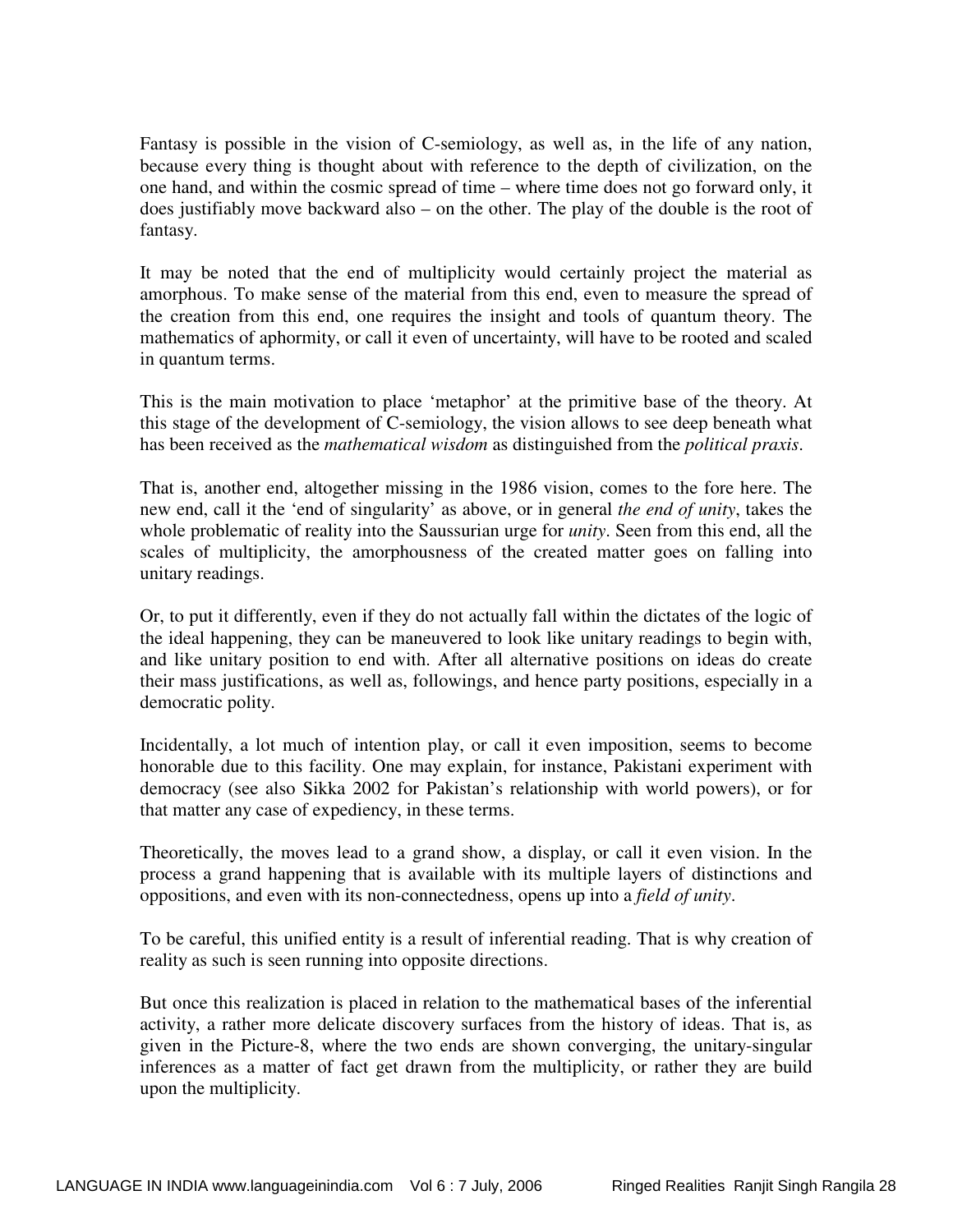That is, the creation and construction of reality is mainly initiated at the end of multiplicity. The end of singularity largely takes care of the building of unities of various kinds.

The cooperation between two ends, postulated above, helps the end-specific computings to enshrine into a wider sphere of processing. The Picture-17 has it:



The parallel processing that runs at the primitive base is directional in happening, as the Picture-17 shows, but the directionality gives rise to sphericity by the time inferential leaps get created. The fact of reality construction lies in this inferential processing.

This statement hopes to discover two possible inferential moves. The first could be that of creation where an ideating consciousness moves through aphormity and exercises its choices; and the second is constituted of the move that works out its unitary inferences.

This is what has been said, especially with reference to the mathematical bases. It may be appreciated that the two ends above are reference points, whereas these two moves originate from those ends, and do the jobs that the ends are held for.

This essential tying up of the otherwise separate looking moves into one scheme of observation makes in itself a major break through for C-semiology. There is, however, a further possibility that stems from this facility of creation.

That is, once a particular piece of creation is in order and is received, it makes sense to ascertain the received gift. And this is where construal of reality sets in.

Whereas in earlier move(s) it is the creation of something, fact, object, product etc., now comes the reception of the same – the next move in the sequence as it were. What does one receive? How does one receive? How is one certain that the reception has taken place? Where does the reception take the receiver? Why does one engage in the game of reception? When could the reception begin and when does it end? These are some of the basic questions that deserve to be raised in further elaborations.

## *logification*

It might be chance discovery, but it is really the case that the classical 'given' of logicians gets discovered here. That is, the habitual wisdom of logicians where something is taken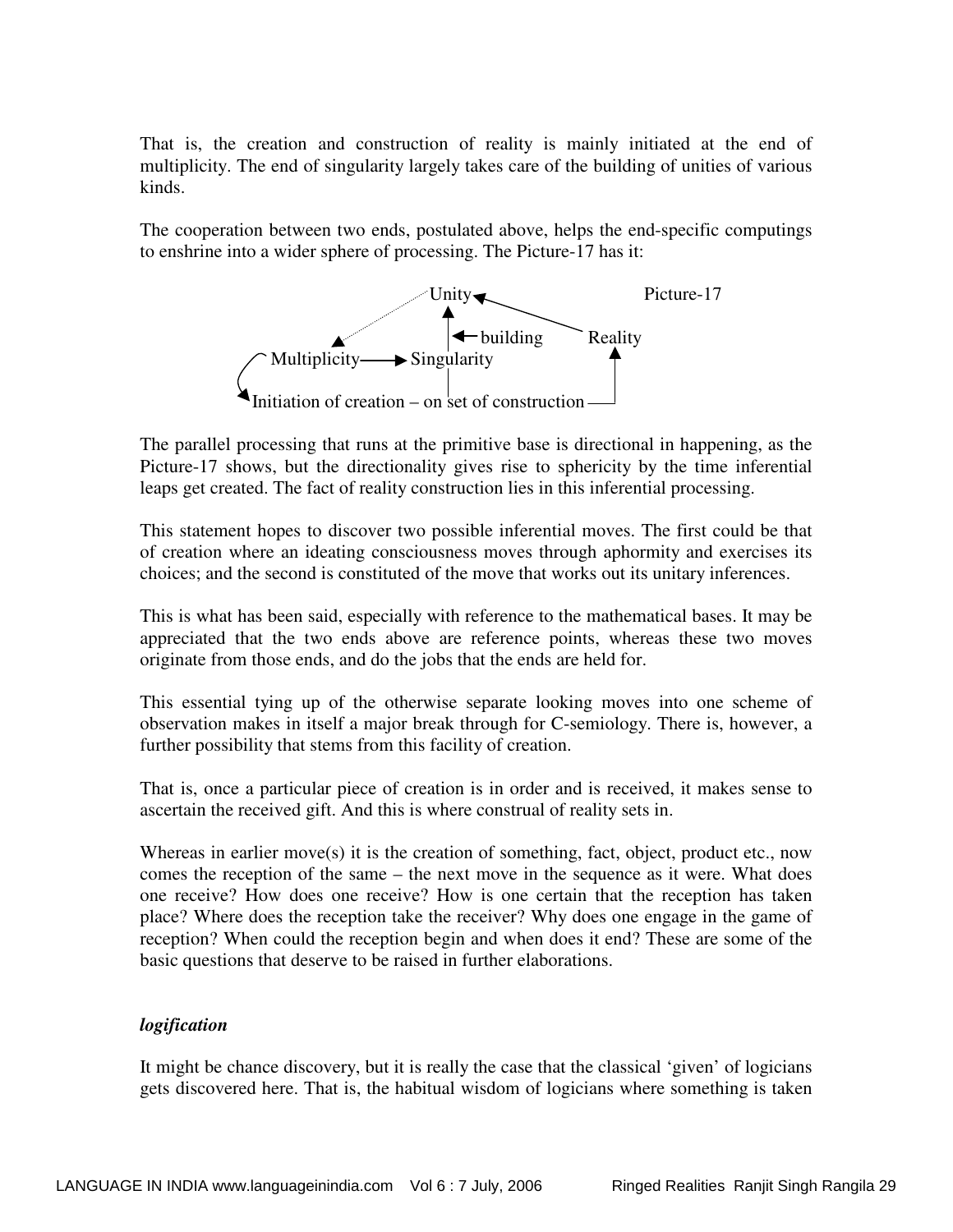as given gets ascertained in this discovery, because the source of this *given* may be located in the fact of creation.

In other words, logicians are in principle engaged in an analytical wisdom that sets in with reception of creation from some unspecified source. Hence their inquiry is basically an exercise is ascertainment – the game of construal to be precise, and not concerned with the facts of creation and construction of reality.

That is why this wisdom at *logification* does not measure up to the demands of Csemiology, because here not only all the three rounds of the creative process are needed, but the total process requires more than many sequences of the logification that these rounds offer in themselves.

## *Consequences for Construal of Reality*

The primary picture that emerges in this case is as if creation of reality leaves certain unities constructed, and as if this game needs to be completed with a further round of receiving the construct. Such a picture makes sense as it offers a sequence of things that are thought to happen as human beings negotiate with existential universe.

Incidentally, one may use 'code' in the place of 'sequence', though a careful consideration would have the idea of sequence inclusive of the idea of code.

Placed in this sequential mould, construal of reality should be a happening that belongs to secondary or tertiary ordination. In fact a lot much of the discoveries in C-semiology have followed from this sequential wisdom. As if there is something already existing such that may be taken as given and all that an individual may do is to receive it by constructing an analytical apparatus that assists in and facilitates the reception.

Apparently this sequential discovery, though real, is just a part of the total process, and the sequential wisdom is a result of the vision that believes in taking reality as given. Further, the preoccupation with *the given* thus received leads to its prioritization also in analytical game in logic at least.

This seems to be justified on one condition that may be termed as the condition of *the primordial presence.* That is, as and when the consciousness thinks of reality it is simply there. Even if one proposes to create reality, therefore, the creation invariably starts with something, howsoever primitive (meant non-technical sense), that exists before the particular round of creation takes off.

There is a theological angle of the issue also, but that cannot be taken up here.

There is, however, a tricky catch here. To say that reality is there, even though in primordial terms, does not necessarily accrue that the consciousness engaged in creating reality may take and receive it without seeing an order that makes sense to it.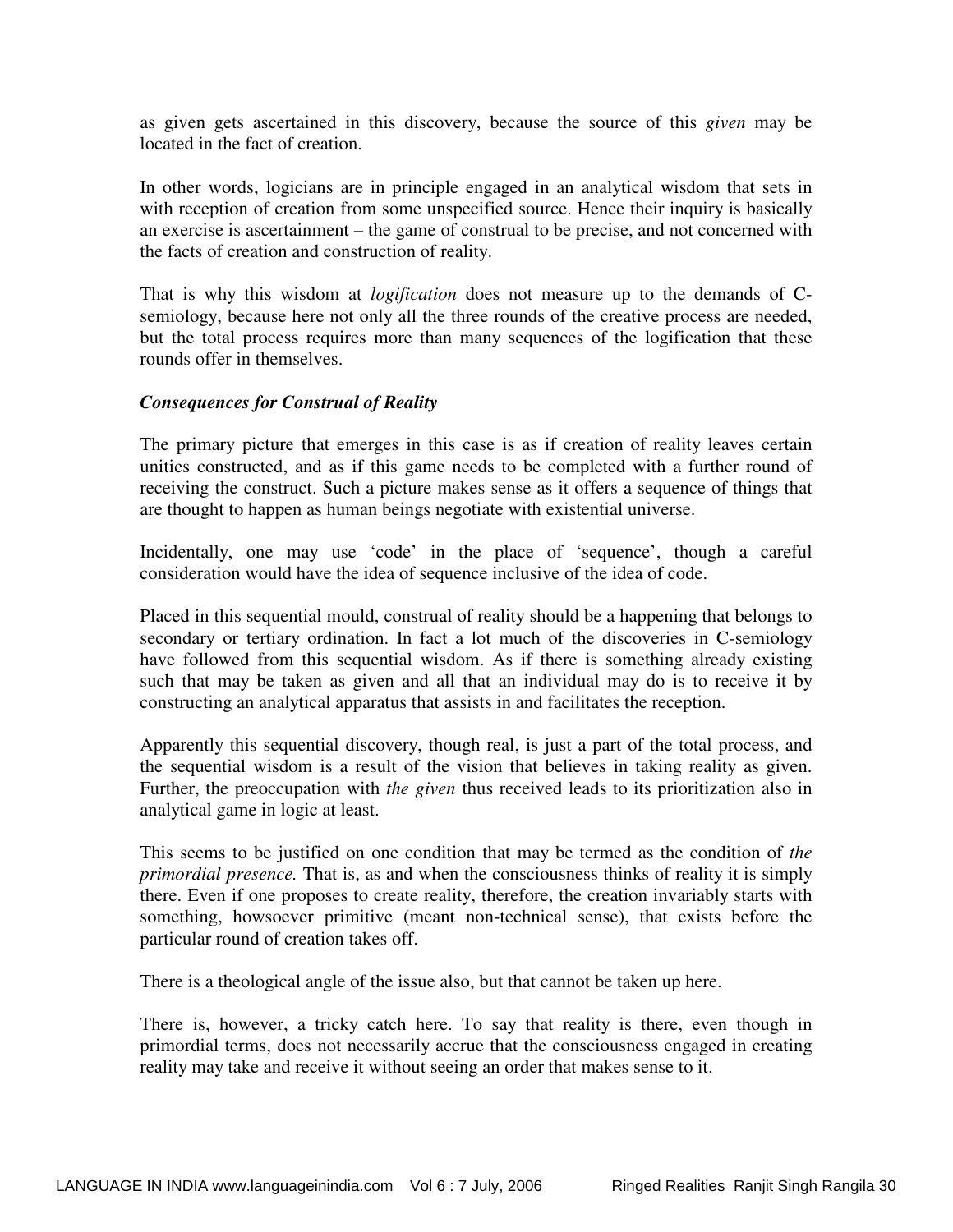This is where construal comes in a big way. As compared to the idea of 'making sense', construal may be expressed in rather more delicate terms like saying to the effect of *visualising an order* in what is primordially present.

The issue of the play of reality, with all the three facets, in this sense does not seem to be that of taking something as given, than it is made of a play with the available, treating the same as the base material, putting it through the creative process, and workout a *sense* and/or a *product* as the case may be. It goes without saying, of course, that the question of giving, and hence of 'the given' arises only when there is a definite facility to take also.

Further, the postulate 'primordial' goes with both human being and with existential universe. Obviously the postulate does not resolve the issue of 'the given' fully, because there are many intricate issues to be solved.

For instance, the explanatory wisdom will have to take a position as to whether existential universe and human being are part of the project of reality, or the project just assumes them to be there. This makes big and delicate difference in terms of the focus.

Surely the issue is concerned with conceptual subtlety, where subtlety gets priority over generality. This is like, for instance, the present Indian government going to Supreme Court on the issue of text book production – obviously under a strong attack from the opposition that the government was 'saffornising' the education – and the honourable Court giving a verdict in favour of the government (see The Economic Times, Bangalore, September 13, 2002: 2).

The conceptual subtlety in this case, perhaps, is as sharp as a distinction between *to be accountable* and *to be held responsible*.

It makes sense, therefore, to believe that the project of reality, given the three facets, may take off with the encounter with existential universe, but it is for human consciousness to decide how much subtle and delicate it likes to go when it negotiates locality specific contextualities. This is the minimum base that every human being must construct over and above *the primitive base* formulated above.

In the absence of this facility a human being may be capable of just cognizing that might not house the conceptual subtleties that C-semiology is looking for to the vision. Incidentally, a human being without the facility of building conceptual subtleties may not able to build the generalities, especially the ones needed in the realm of para-theoretics of C-semiology. A part of the problem comes later (see the Picture-20)

## **The Ancillary Issues**

This opens up the issue of negotiation in a big way. Two questions are rather more crucial here: The first is negotiation with existential universe a personal affair of an ideating consciousness? And, the second is this happening necessarily a sequential play?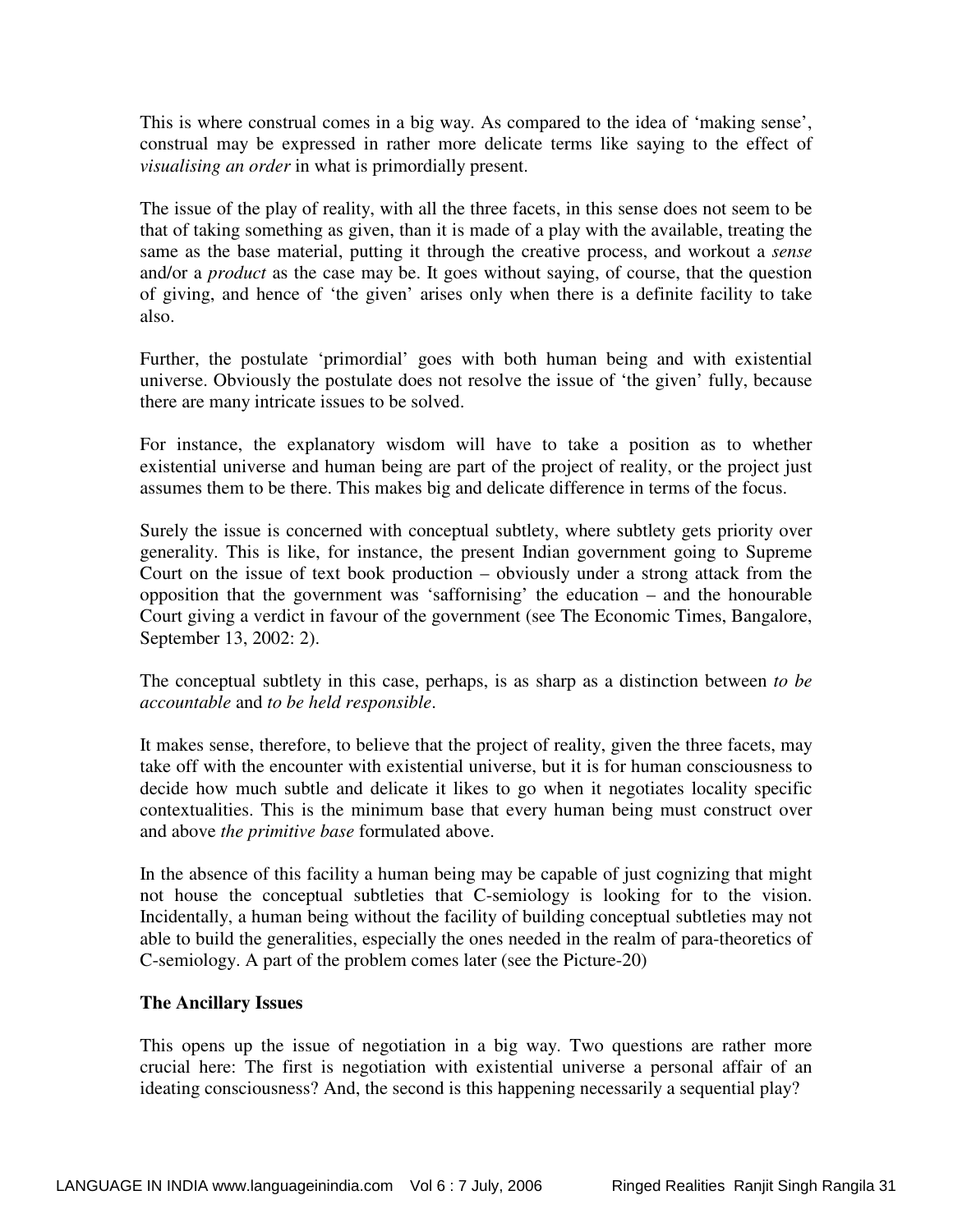Incidentally, the formulation offered through most of the pictures so far suggests an implicit 'yes' to the first question, and so does the writing in the case of the second. The big opening-up suggested above has its basic reference to this conceptualization.

The opening up of the issue of negotiation is due to the fact that the negotiation does not take place in an existential universe that is just mute and a passive void (see Rangila 1998a for an earlier statement on the issue).

In fact, with the mention of the existential universe, a basic presence of *the other* also comes to surface. An agency character of this universe is received. The highest role-place for the other negotiator is created in the theory.

## *agency*

It is very important to underline that *agency* in the above statement need not necessarily be defined in human and/or animate terms only. In fact if the notion of agency is not opened up in these terms, then all that is by far the most delicate, and aesthetically charming may never ever be expressed even. (Full significance of this statement may not be fully possible to realize within this writing.)

For an element (call it unit of any dimension) to be 'agency', and thereby to participate and even to lead the game of expressing, 'to be alive' may not always be a necessary condition. This role may be seen from another end also.

That is, if 'inanimate' entity plays a role in expressing, and thereby asserts something, it may not be identified as an agency in the classical sense of the notion, but its agentive role, howsoever superficial and insignificant it may be, gets very much ascertained.

In other words, to gain a mention, or a place in an order of things is to play an agentive role. In the case of expressing this is more basic than to be alive and therefore, to be an agency.

A person, receiving message, for instance, from *west wind* does not question as to whether wind is animate or not. It just happens, and the *delivery of the message is real* in the sense of the position being taken.

## *typology*

One does not have to just stick to a typology on the nature of the things, and impose the same typology on all and every round of the creative process. In fact many a times a desire to go beyond a round in the process is linked with an urge to go beyond a particular typological wisdom also.

This is where C-semiology has its central point of vision. To be an animate-agency is not a necessary requirement for an element to be expressive. C-semiology does not allow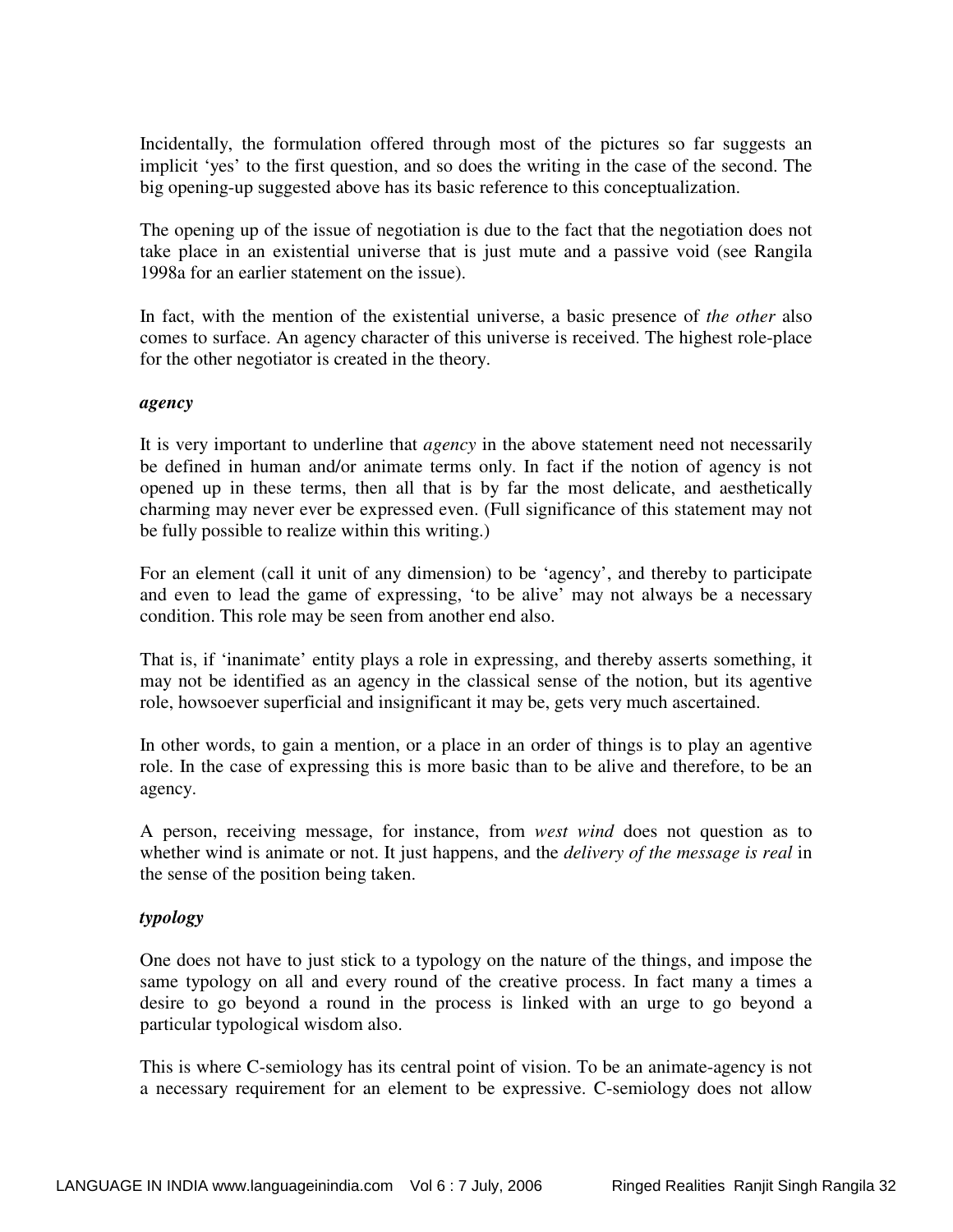existential considerations to decide for the functional roles, because existential grasp provides an insight that may still require ascertainment at a hosting site, especially in this situation.

Therefore, it does not suffice for C-semiology that a distinction may be drawn among 'the physical', 'the existential', 'the alive' and so on. It is equally important to establish a common thread that of playing an *agentive role* among them – the distinction at one end is a relationship at the other end.

What matters in civilization is not just the persona-physique-agency that may take or may not take up a role-function. Equally basic in this game is the role that an element in question plays.

In this sense, it is a role and the player of the role that together make a feasible unit. And further, the agentive role of an entity in civilization goes by the actual role getting put up, rather than the possibility of an entity to perform a certain role.

Or to put it differently, for a role to be real it is important that it moves some times beyond possibility and gets confirmed in actual realization. This statement may, however, not be taken as a stand against the discovery of possibilities.

## *structuration*

This has very fundamental implications for the general process of structuration in Csemiology. No element, entity, unit and the like is susceptible to any structure creating feasibility test unless its role-relation is mapped up as a part of the tested unit. This issue is due for future elaborations.

The other important issue is the decision on the spread and strength of the testing ground. If it is minimal, then how minimal it could be? Or, if it is to grow optimal how does one decide the limit of the optimality? Unless these questions are properly inquired into neither the limits, nor the zones of relevance can be thought about. By postulating *the minimum base* this writing just opens up the possibility for a full-scale formulation in future.

As of now the attitude on agency helps in taking the idea of agency out of the animateinanimate divide. The more serious consequence of this attitude is that one does secure a place for anthropomorphic vision of reality without submitting to the limits that it has been made to impose by the intellectual culture.

As a follow up of these consequences, C-semiology does not just remain a theory of sociality, especially the one that is human centered even though it does mention 'sociality' while conceptualizing issues with reference to human beings.

That is, the vision of C-semiology does posit its problematic keeping in view human beings as one of the points of reference. Even the negotiation that it conceptualizes need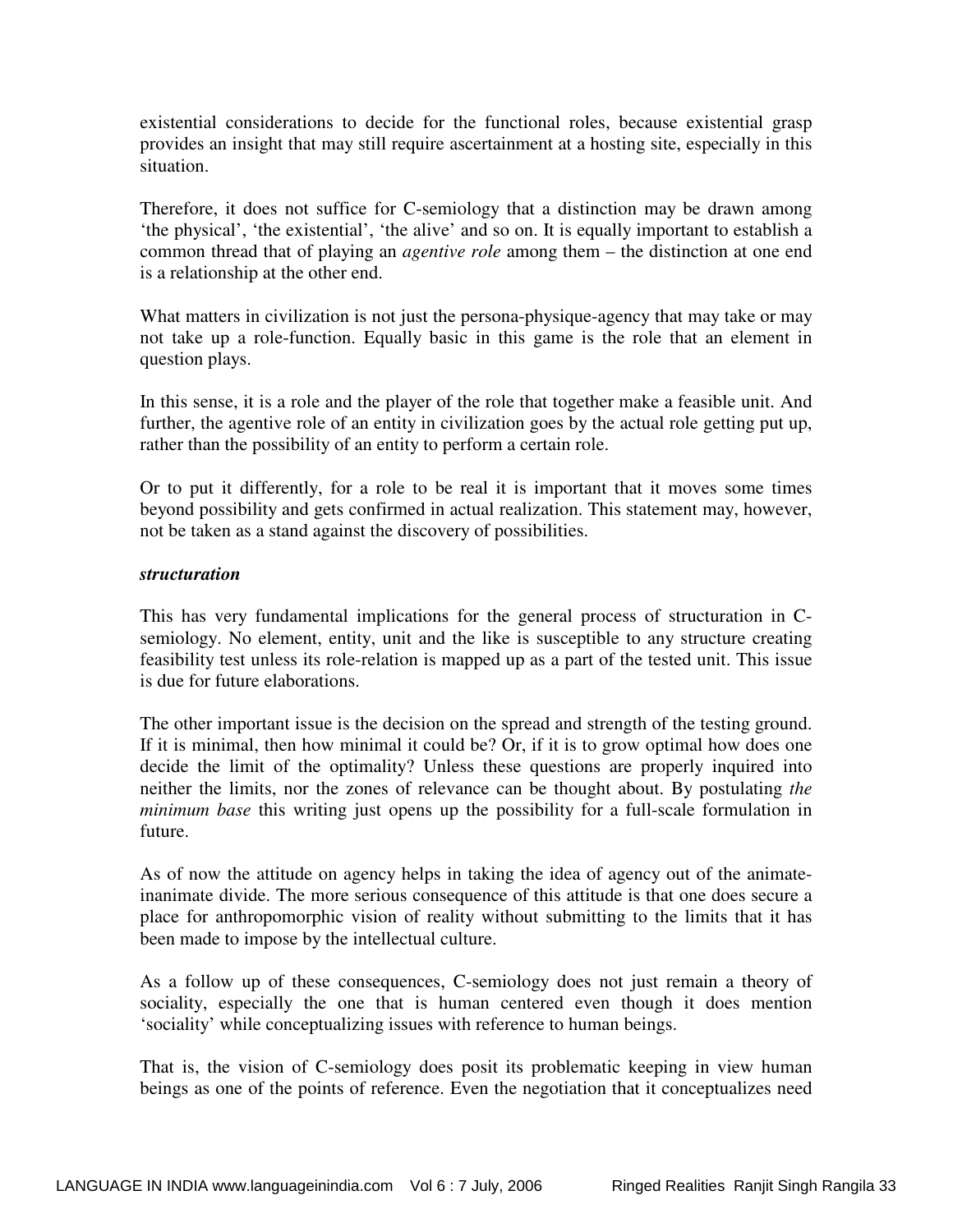not be necessarily between human agents only. Had it been the case, it would have been an affair within sociality.

## *the other – otherness*

A negotiation with existential universe in this writing, therefore, brings in *the other* with a very delicate status. This goes much beyond the limits of the classical view of *agency*. That is why C-semiology posits a conceptual gape as deep as that of a difference in level between *the other* and *otherness*.

That is, wherever an element may not be able to fulfill the conditions of the status of an agency, reference to its bare otherness might suffice for a creative process to take shape. The negotiation does come up between human being and the otherness also. The rare postulation like 'shunya' for instance, are the know products of such interaction.

This is where meta-reality and para-reality – the two sides and levels of reality come in. There is no point in reading a demoralized 'metaphysics' in these levels of reality. Otherwise the conceptualization of the project of reality does suffer from a fallacy of the concrete.

The Ravindera postulate – that is, *too much of concretization is vulgarisation* – is a good warning after all. The Picture-18 has it:



This vision does consider a possibility within the limits of sociality, where human to human negotiation takes place, yet it does not allow a central focus to this possibility as it has been done in known *social sciences.* After all man is not the only being, and the one who may be capable of owning an agentive relationship with its actions.

There is no fun in first investing agentive power with man only, and then relegating the whole life in the universe to a non-agentive emptiness. In fact this attitude brings *only man at the center* and in that it is a version of the attitude that professes *only concrete at the center.* 

C-semiology refuses to accept this age-old and arrogant wisdom. There is every reason, if nothing else at least intellectual honesty, ethical sagacity and responsibility towards civilization could be reason enough to refuse any credence to this arrogance.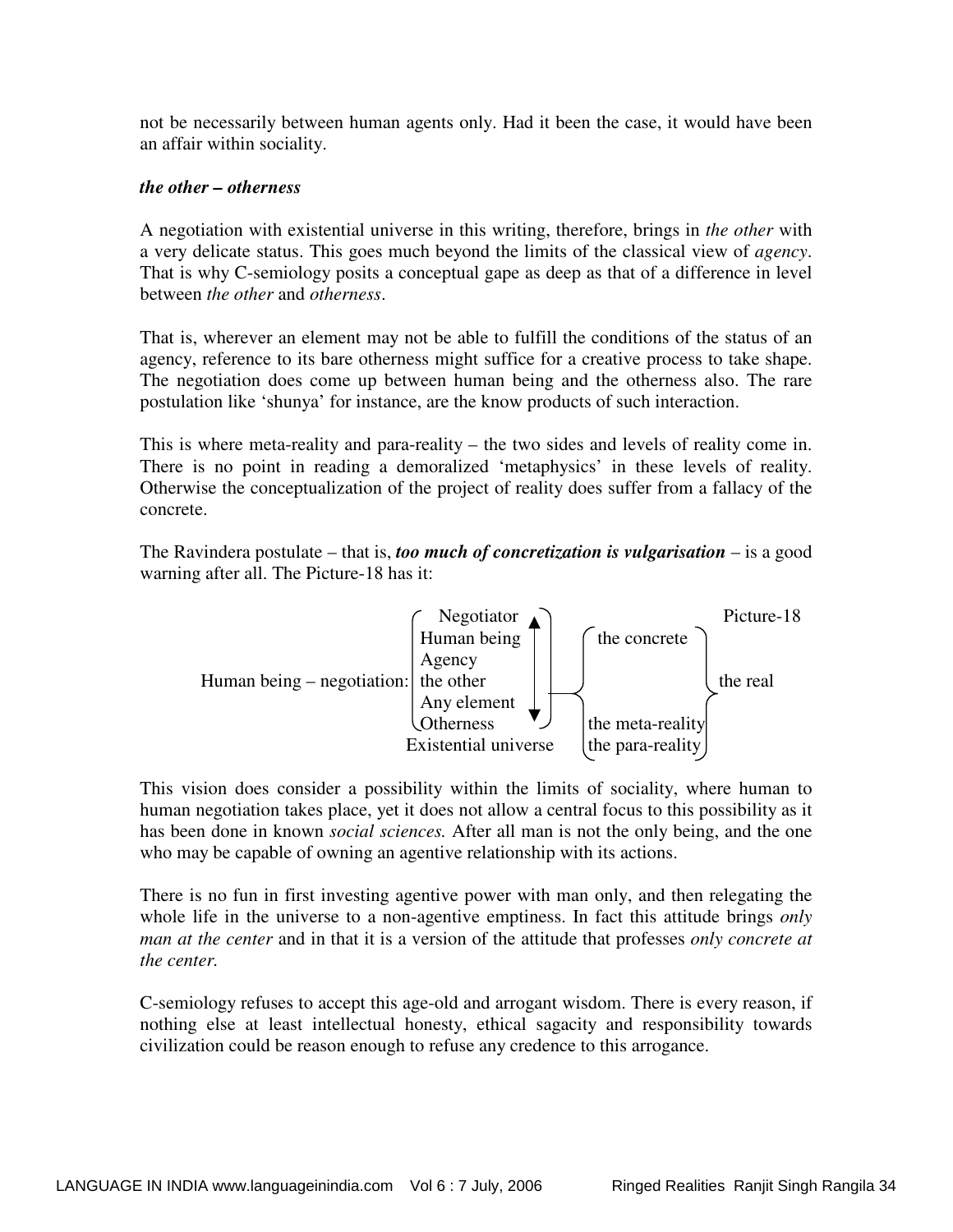Seen from the point of human being engaged in the negotiation in these terms, it is to expect a great many versions of reality coming up. One must be willing to face the fact that this is how it is when civilization is brought into the central focus of theory building.

The field of exploration grows beyond the limited problem of society making and/or language structuration and shifts down to the very basic and primitive problem of life making practices. This pushes forth multiple realities, and with them arises the problem of their management. This is where the possibility of there being *rings* surfaces.

With *the other* being very much a part of the negotiation that comes up in these practices, it goes without saying that it does not remains a personal affair of ideating individual. Even reality that gets created and the array of the forms of reality that result within this vision, are in themselves a grand construal.

## *Sequence*

This brings to the question on sequence. Some hints to this effect have already been offered. A more careful consideration would have it that sequencing is an order imposed by the flow of discovery and/or art of observation. It is a compulsion that has something natural about it, because at a subtle level of consideration to observe also means to fall into order as well.

When translated into the vision being worked out for C-semiology, it means more than one things simultaneously. For instance, sequence here is just not a summation of one by one movement, nor is it just a horizontal and/or vertical arrangement of elements.

On the contrary, sequence is a general and multidimensional force that creates codes of in numeral kinds. These codes do get expressed, for example, in the form of layouts and displays of various kinds.

Put from a different end, sequence could be visualised as a particular movement within a given display that supports any showcasing. This is how the whole progression between creation and showcasing of reality comes up as more of a natural order of things in Csemiology.

In that, like any other accomplishments, creation of reality, construction of reality and construal of reality, all follow sequence as a general principle. The play of reality at a given locale gets ascertained as it gains some kind of display at some hosting site or the other.

But the display, as it helps a given instance of reality to get realized in a particular *order of things* is just not a manifestation of the order being imposed by an art of observation, it is also a statement of the conceptual vision that guides an event of discovery, on the one end, and gets guided by the findings of the discovery on the other end. The Picture-19 has it: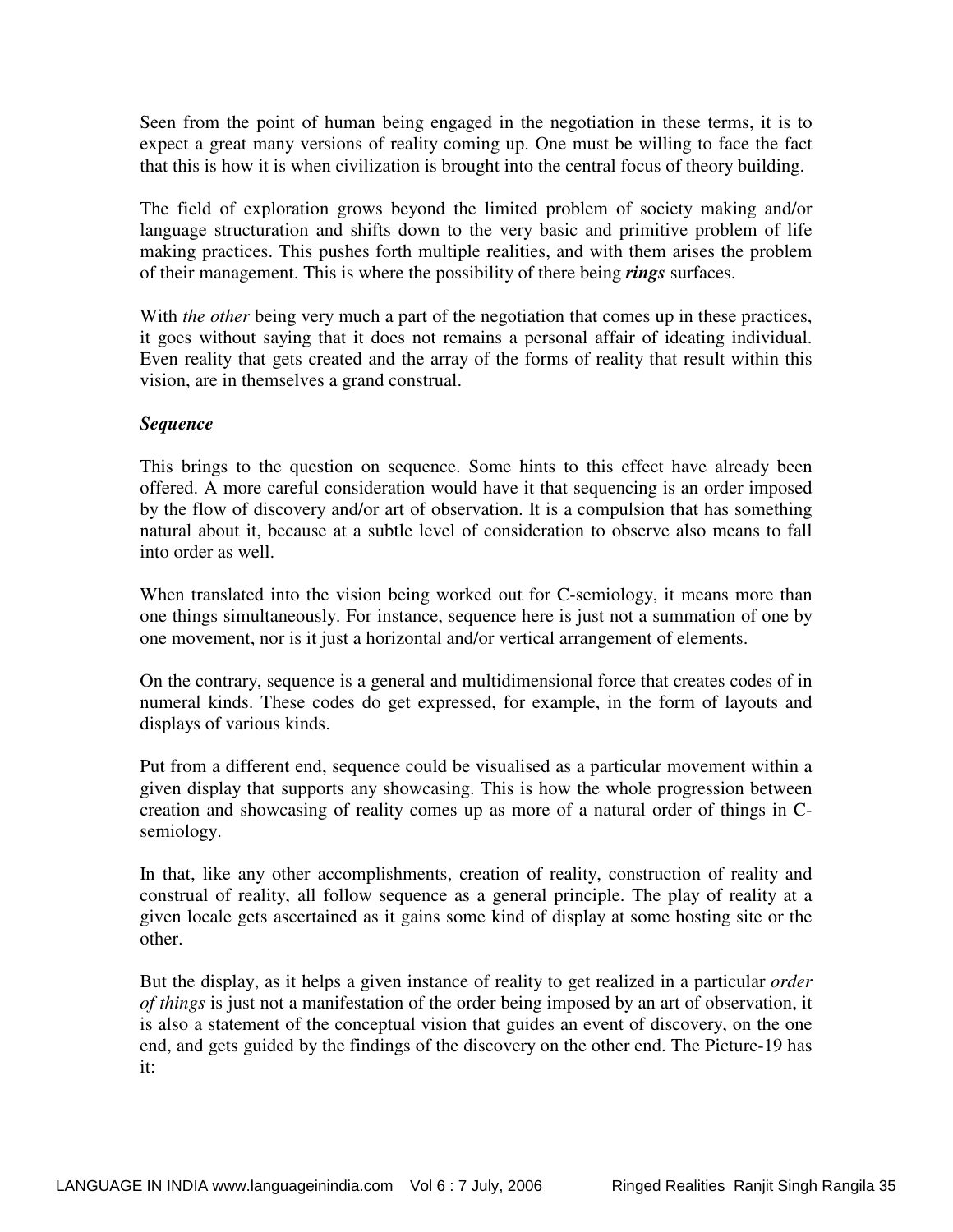

The discoveries here are basically ideational realizations. Many a times they turn out to be the known conformities, and at times the known and confirmed vision leads to hitherto unknown revelations. These unknown realizations introduce redefinitions to vision of reality. (Redefinitions are meant here in accordance with the 1985 formulation that is still good source of this idea.)

## *role-theoretics*

There is, however, a rather more intricate side of this issue. Given the centrality of its role, a particular micro move, or a process itself seems to play a rather more basic and prominent role in a happening. An apparent impression gets created as if the whole happening is solely due to the role of the given move, the process as it were.

Such a role position may be called either *role centrality*, or *role accentuation.* In either case it may be taken to identify centrality as well as amplification of the performing energy as the two basic defining characteristics.

But this role centrality leaves enough room at its periphery where such accentuated role play gives way for other moves and processes to supplement the one playing at the center. The important element in such role-play is the *co-operation* between the elements that play at the center and at the periphery.

Incidentally, this is more than the idea of complementation that structural linguistics had at a stage, because there an element etc. just fits into, but here the fit is under an obligation of cooperation also.

#### *site simultaneity*

The picture of vision that emerges expects more than one sites engaged in processing simultaneously such that one site plays the centrality and the others play the peripheries. This configuration of an activity relates more specifically to the site external linkages.

In this sense, any ideational realization that gets projected in human culture is a result of the activity for which multiple sites participate and act in cooperation. So much so that this externally linked cooperation is not at the cost of the site specific and unique functioning that takes place at every cooperating site.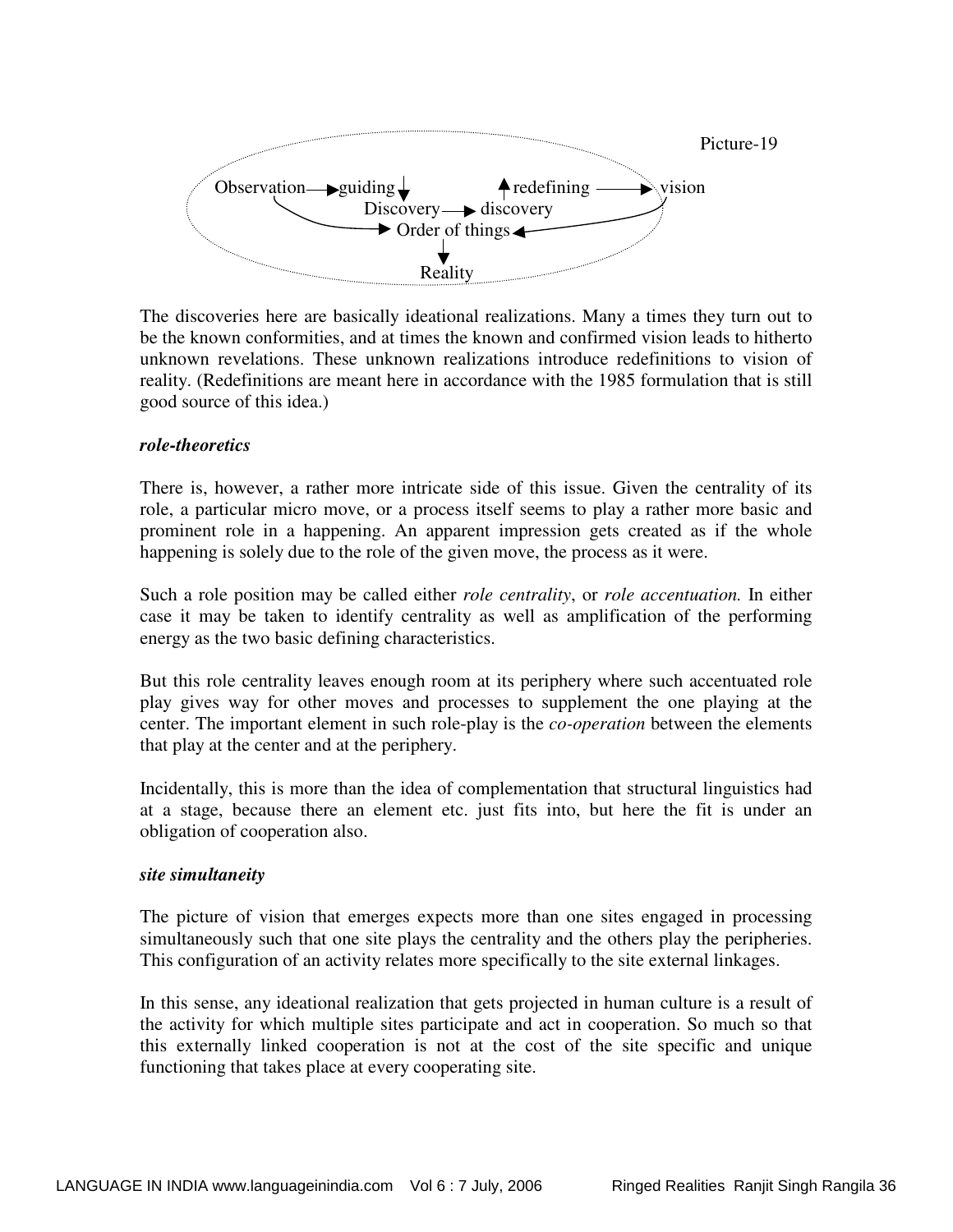This, in principle, is true of reality also – whether reality is thought of as a visual display that leads to showcasing, or as an ideational accomplishment, or as *cultural praxis* where all that is ever created, constructed and construed just gets related to conceptual positions and to vision of civilization. Life making vision of every human being goes on modulated through these contingents of the vision. The Picture-20 has it:



It goes without saying that even though the immediate reference to praxis in the above statement is to culture, and hence the expression *cultural praxis*, yet it must not be forgotten that the ultimate reference point in C-semiological vision is civilization.

However, it may be added that the picture-20 presents just the minimum facility that may define the bare minimum of *the human* of human being. C-semiology has yet to create the vision that may sustain individuals and happenings of rare and unique nature. Perhaps, that vision may have further rounds, spread into the vastness and of subtle detail, beyond 'the minimum base' created here.

## *reference – the scope*

Surely there is something rather complex about the theory of reference that should support the requirements of C-semiology. The complexity arises from the fact that it is not always possible for any case of reference to civilization be directly visible.

For instance, an otherwise innocent assertion like 'he eats food' does not offer any direct reference to civilization. At the most, with some analytical facility one may discover a reference to food eating culture such that constructs a detailed anthropology of food from the very mention of the *word* 'food'.

Although this issue is developed in detail elsewhere (see forthcoming writings Rangila 2002c, 2002d and 2003), yet it makes sense to believe that it is quite possible to develop a *conceptual archeology* (see Rangila 1988 for a preliminary insight) that relates any expression, fact, act, concept, percept, happening and accomplishment to its base in civilization.

A detailed formulation of this issue is beyond the scope of this limited writing. It suffices, however, to note that there is a real problem, and that it is quite possible to develop a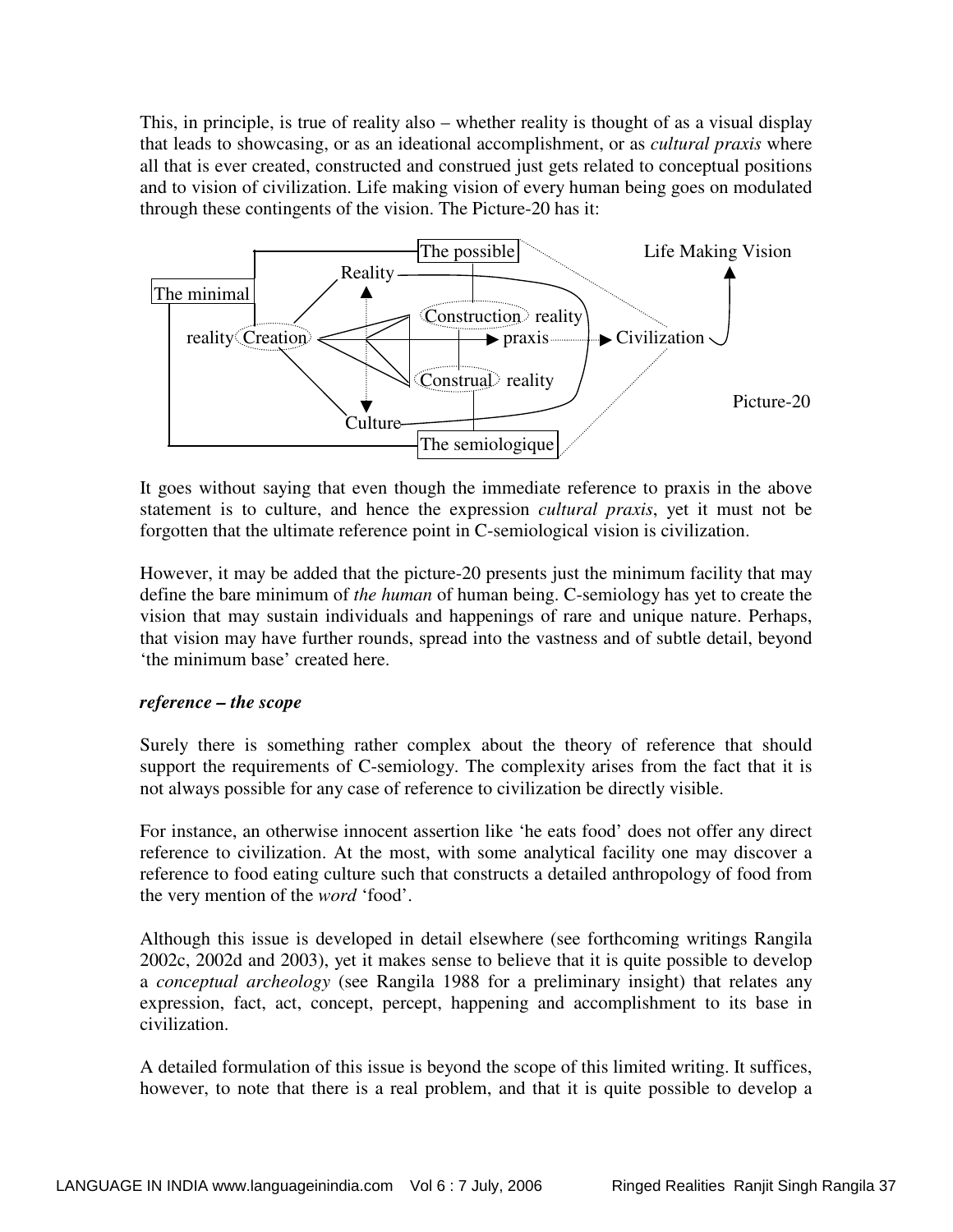rigorous analytical tool called 'conceptual archeology' within the C-semiological framework to deal with the problem.

To have multiple theories working within the broader vision is not surprising, because the vision develops provisions for meta-theory as well as for para-theoretics (see the Picture-21 below, as well as, Rangila 2001b). In fact this goes very well with the spirit of this present writing also.

The point of immediate relevance to this writing is that both in spirit and in action the above case of reference presents a problem that may be received as the *problem of the missing other*. In statistically oriented disciplines it may be called the problem of the N+1 (the unknown).

It makes sense to note that this is a single problem that goes on surfacing in different hues and shapes in different zones of reality, over different localities, and on different sites that host them. Therefore, it may as well be identified as the *problem of the unknown determinant*.

Within this vision then, it would mean that at any site that hosts an event, there is always some unknown layer of the total engagement at which some unknown action keeps taking place, and this action does participate in determining the nature of the realization of the event. This is how deep consciousness works (see also Rangila 2001b on the issue).

To host an element, call it even 'intellection' (Gill), at a site, it is just not sufficient to activate what is known as *cognition* among certain quarters of theory building. As already indicated, the event also requires taping up of the detailed resources present in the deep consciousness so as to sustain its site(s) engaged in the hosting.

 Further, to sustain the event through and through it is also not sufficient to count on the role of those facilities that sustain awareness rather actively. An equally important role is played by unconsciousness, i.e. the zone-layer of the body-brain that is not directly assessable to awareness. Given the known functioning of the body-brain these computing contingencies seem quite possible.

## **The Rings**

The detailed consideration of the creative process may now lead to some of the plain truths about human observation. It goes to the credit of their skills of observation that human beings identify types among the materials that they create-construct-construe through their negotiation.

The representation directed drive that sets in brings forth such *representationals* that may be identified as the tokens (in Pierce's sense) of the types established. These representationsls are also grasped as wise distinctions, the localities (in the sense of Rangila 2001b) that may serve as the taxonomic awareness within real life routines, and do stand as the sties to house the created wisdom.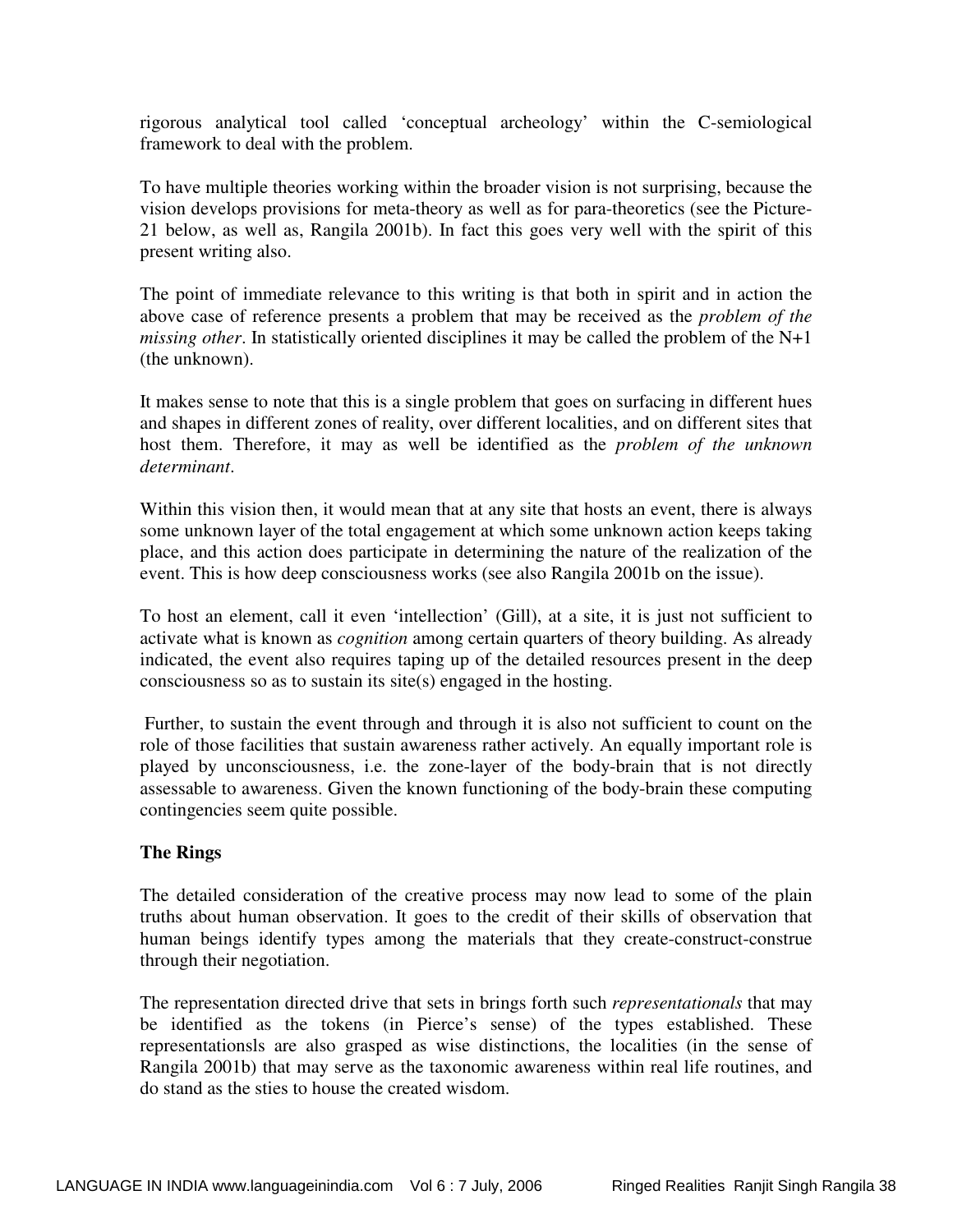It makes considerable sense now to say, for instance, that all the three facets of the 'play of reality' must have some principled cooperation among them if they have to be regulated by the same creative process, especially if and when they may workout a single problematic. It is in this principled cooperation that the phenomenon of *rings* is being grounded.

That is, observational schemes of sufficient depth may be seen as mega cooperatives where considered elements participate in ideational games. The elements get regulated through some cooperative scheme to form ideationally defined mega cooperatives.

One should be careful in noting that the elements that are talked about here do participate to form observational scheme that may be construed as a code, at times, though as a matter of fact such a scheme may be more than a code normally. The elements, therefore, are definable differently as compared to the ones that form codes. These elements are more of various forms of reality that constitute mega *conceptuals* (the cooperatives as they may be).

There is a subtle distinction worth noting: *code creating elements (forms) get 'structured' into codes, whereas observational scheme forming elements (forms of reality*) get 'ringed' into mega cooperatives. Besides the distinction, there is good amount of sharing in some of the computing also.

That is, despite the higher-level differences, both the *structuring* and *ringing* come up through progression. They have their localities; hold on to internal-external distinctions; and they form mega conceptuals, that is, the representationals that may stand as mega fields of experience.

It is typical of a scheme of observation that it allows a journey from a micro conceptual say an object 'pot', or even the word for the same. But this journey is to be understood between one level of theory and the other level, like for example, between pre-theory and theory, or between theory and meta-theory, or between meta-theory and para-theoretics.

But the fact that is never recognized as relevant piece of information for theory building is that a scheme of observation has to take note of is that there is a journey between and across levels, spheres and zones both of reality and of its observation. This is quite a discovery from the point of view of the vision of C-semiology.

Actually this is a journey between levels of a scheme of observation that 'rings' the levels, and the operations thereon, together. The journey works out the scheme as such into a mega cooperative.

There is one more important clarification that concerns the conceptual character of both 'cooperating' and 'ringing'. Within this scheme of observation, *to cooperate is to share material sources between/among some particular boundaries, whereas to ring is to share cross boundary relational linkages.*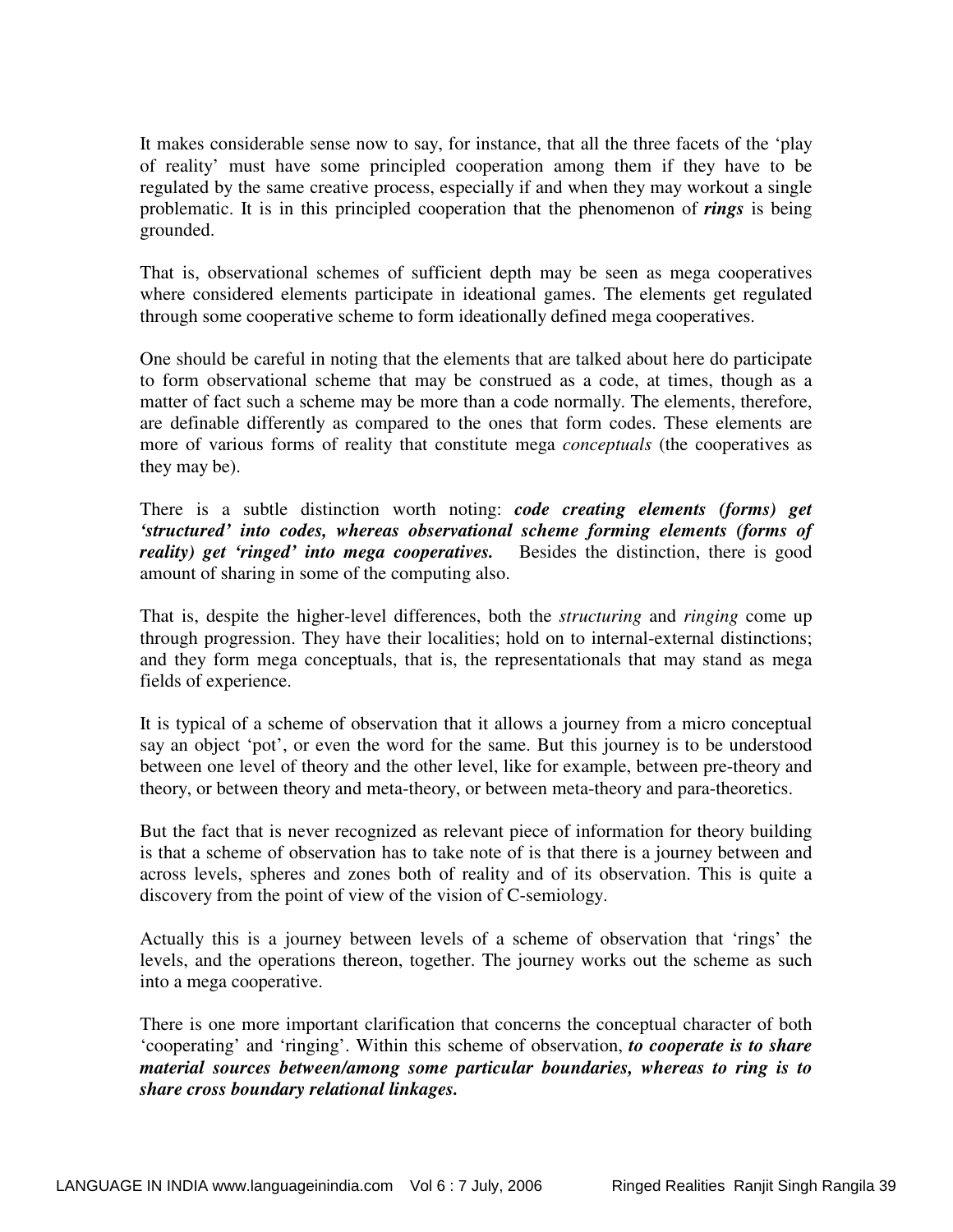Further, cooperation is motivated at pooling of the material base, and ringing is directed at forming a wider configuration. But these differences, howsoever subtle and substantive they may be, do not come in their way when both of them push their elements to enshrine them into the play of the C*-semiologique* alike.

It is yet not very clear as to why human beings should have as many rounds in their general process of creativeness? Experientially it is clear that this is really the case that they have even rounds within rounds.

May be that they are pushed into inspiration by the demands of the life making contextualities. Or, may be that they have a facility to choose their coordinates from to workout some locality and a hosting site, and thereby they get at negotiations.

This makes sense because this is how human beings seem to fix up their *unknowns.* In an important way this characterization is reversal of Panini's insight on 'nirdharn(a)'. To fix the unknowns is to take them on to a journey of knowability, and let their every successive bite of knowing equilibriate on some kind of coordinates.

This may be similar to what has been presented through the Picture-8, although the formulation there does not have the idea of coordinates build into it.

The ideational happenings thus conceptalised are not auto-operative, as the consciousness engaged in creative process keeps directing and modulating the creative process itself. Since this role of the consciousness comes specifically from the externity of the happening, especially if a happening is to be thought of an entity in its own right, with its own structure and configurational make up. In that case the role of consciousness may be thought of as external to the happening.

Therefore, the role may be termed as that of a *para-force*. Like any other conceptual in the current vision of C-semiology this force may also have a multiple character.

Call it the play of reality, and/or a C-semiological play, it is this para-force that must rule semiosis, on the one hand, and conduct the value ratings in signification, on the other, as per the directions of the consciousness. That is why it makes sense to say that *cultural praxis is ultimately a leaf of human signifying practices.* This play has a grand architecture of its own. The Picture-21 has one side of it: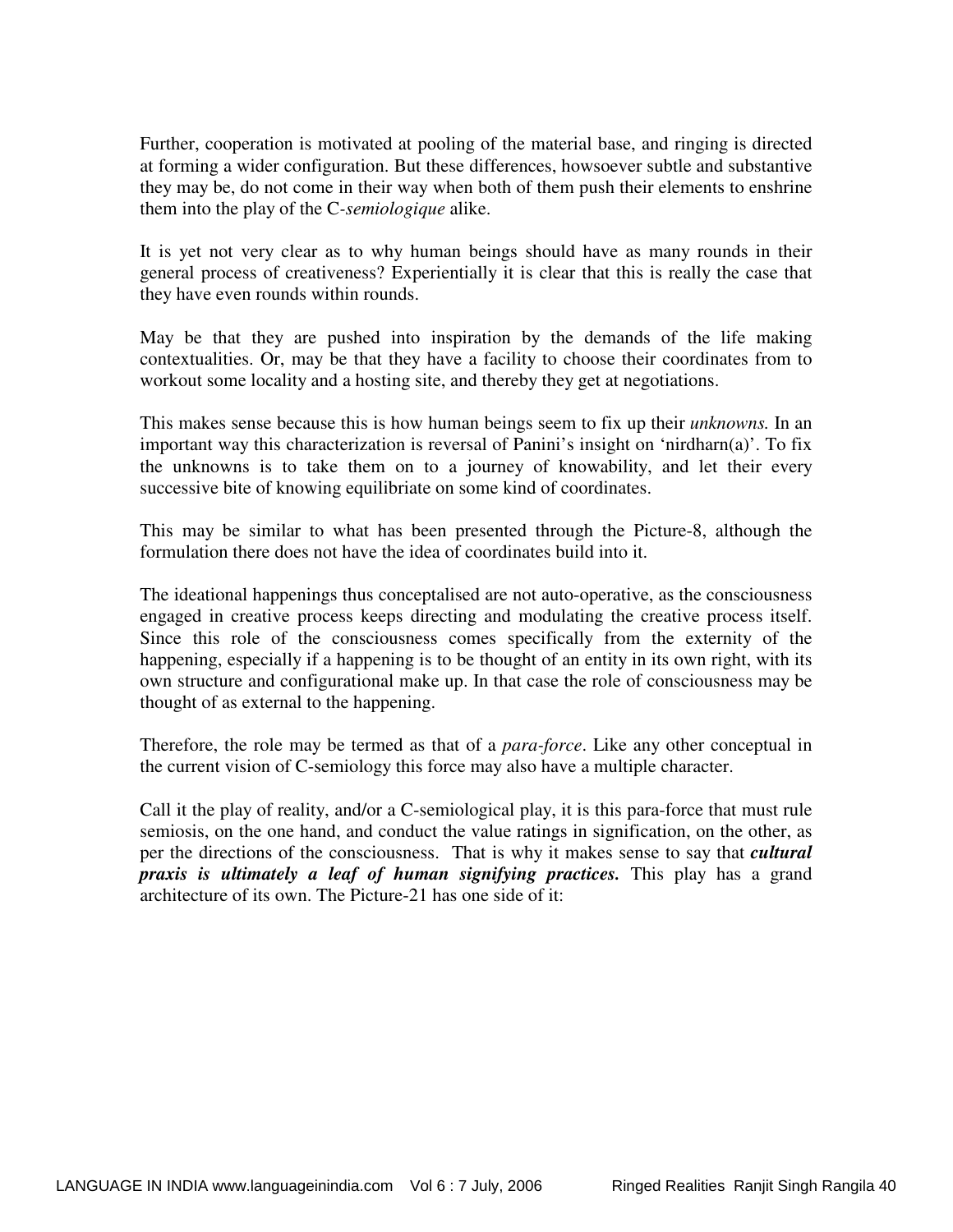

Picture-21

This grand architecture presents a vision of reality where two co-operating ends are at work, that is, (1) the micro and (2) the mega. In fact they work together to afford mutual sustenance. That is, if one exists the other survives. This is the insight that necessitates the levels that are posted. These levels are not luxuries rather they are bare necessities for a project of reality, as well as, for the whole of the universe of its manifestations.

As a matter of fact without this grand vision one can have an academic culture that may discover individual data fields and propose various disciplines to make sense of their data fields. This is precisely what we have in the contemporary institutional academics. The fact, however, remains that proliferation of disciplines is not a substitute for the grand vision of wisdom creation.

What C-semiology is searching for is a grand vision of man's struggle for creating wisdom to make its life further livable. That man ends up in making discoveries in rather more rigorous fashion is a subtle accomplishment of that grand vision.

There is then the possibility of a crucial discovery here. That is, the device of linking called *ringing* may itself take place in the care of the para-force exercised by the consciousness. This force may even regulate the creation, as well as, application of all the rules and conventions of the creative process. And, for the vision of C-semiology this very force may provide the linking assistance to all the control devices and functions. Rings are the devices that perform these function matrices.

To put it succinctly, man organizes itself and its vision by establishing linkages among the elements of the vast mass of the spread of the forms that manifest reality that human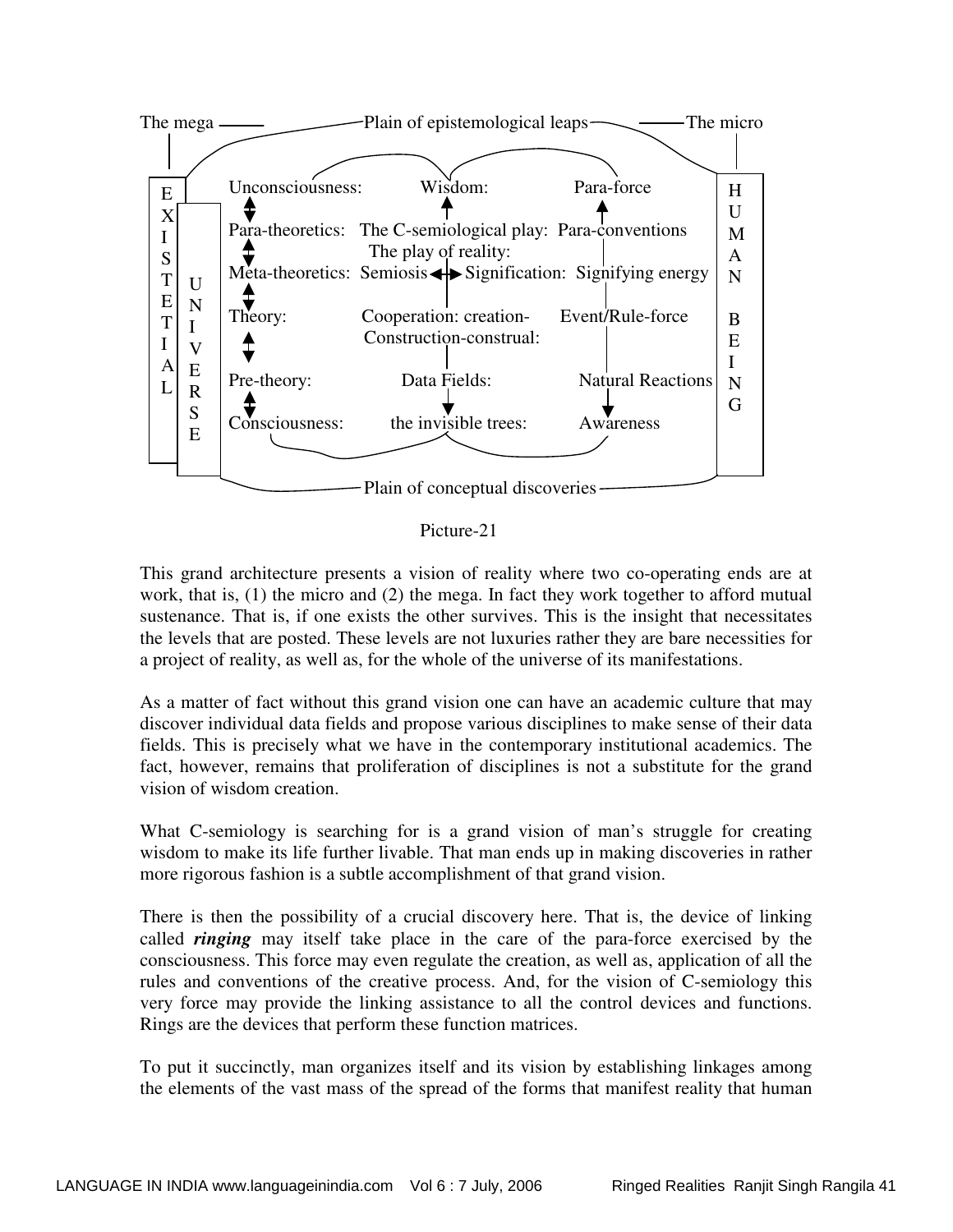beings receive and create also. This reception and these linkages are established by the para-conventions and they are operated through the para-force that has been talked about (see Picture-21 above). Rings in that sense are the regulatrives at the level of para-reality as well.

If one may so visualize, these forms cognizable at different levels of reality can be construed as realities themselves. The linkages among these realities are offered as 'rings' in this writing. It is these rings that bind various localities of reality, the realities as the may be, into a grand and mega mass called Reality. The Picture-22 has the other side of the grand architecture:



## **The Concluding Hypothesis**

It might be a good idea to end this writing with a hypothesis: *rings may be natural tool created by the consciousness to manage reality*. After all, man like any common Indian lives with multiple realities. This is not possible for human beings to make and manage their lives without a regulative vision that relates things that concern them in their real life routines.

The multiple forms may be located in various zone and localities of the existential reality, and/or they may be located in various areas of body-brain as well. But to make life with the multiplicity of forms it is apparent that human beings must possess the wisdom that puts the forms into considerable number of codes and codal categories. This is exactly what rings are proposed to do for man.

That is, rings offer two conceptual routes in a vision: to play with the existential universe it may be discovered as an essential unity (Reality), on the one hand, and the diverse forms (realities) may be ringed together to make the existential universe livable. Rings in that, perhaps, capture one of the central truths of man's creativity.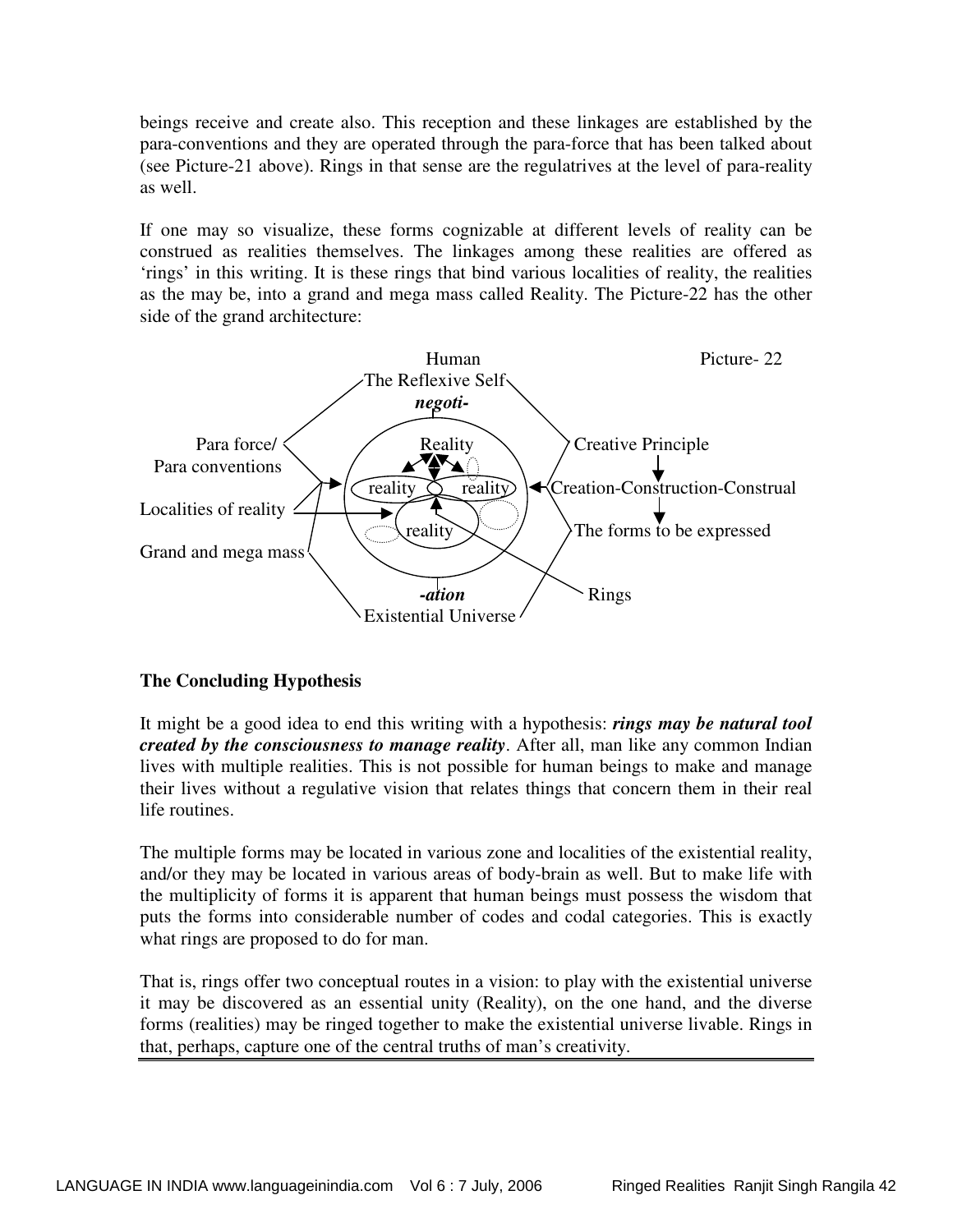#### **REFERENCES**

Cassirer, Ernest (1945). Structuralism in Modern Linguistics. Word, Vol. I: 97-120.

- Chandy, Shibi Alex (2002). When 'unflappable' Vajpayee lost his cool. *The Economic Times*, Banglore, September 15, 2002: 2.
- Chatuvedi and Mehta (2002). As quoted in *The New Indian Express*, Banglore, August 14, 2002: 17.
- Dixit, J.N. (2002). The line of return. *The New Indian Express*, Banglore, October 3, 2002: 8.
- Gill, H.S.(1979). Structuralism and Literary Critique. New Delhi, Bahari Publications.
- Gupta, Shekhar (2002). The tinpot's hollow noise. *The New Indian Express*, Banglore, September 14, 2002: 10.
- Jaitley, Arun Kumar (2002). As quoted in *The Economic Times*, Banglore, September 16,  $2002:2.$
- Naqvi, Mukhta Ababas (2002). As quoted in *The New Indian Express*, Banglore, September 14, 2002: 11.
- Rangila, Ranjit Singh (1985). Problematics of Linguistics A Case for Redefinition. Paper for the 'Indo-French Seminar on Theoretical Problems in Modern Linguistics', April-May 1985, Jawaharlal Nehru University, New Delhi.
- Rangila, Ranjit Singh (1986). *Maintenance of Panjabi Language in Delhi A Sociolinguistic Study*. Mysore, Central Institute of Indian Languages.
- Rangila, Ranjit Singh (1986). Should Sociolinguistics Base Its Theory on Social Theory Only? Paper for the '11<sup>th</sup> World Congress of Sociology', August 18-22, 1986, New Delhi.
- Rangila, Ranjit Singh (1988). Panjabi Language in the Context of Contemporary Indian Political Reality. Paper for the 'International Conference on Language and National Development', Osmania University, Hyderabad, January 4-8, 1998.
- Rangila, Ranjit Singh (1989). *PROBLEMATICS OF LINGUISTICS analytical and metatheoretical considerations*. New Delhi, Bahri Publications.
- Rangila, Ranjit Singh (1991). Counter Transitivity. Paper for the '91-Folklore Congress', Panjabi University, Patiala.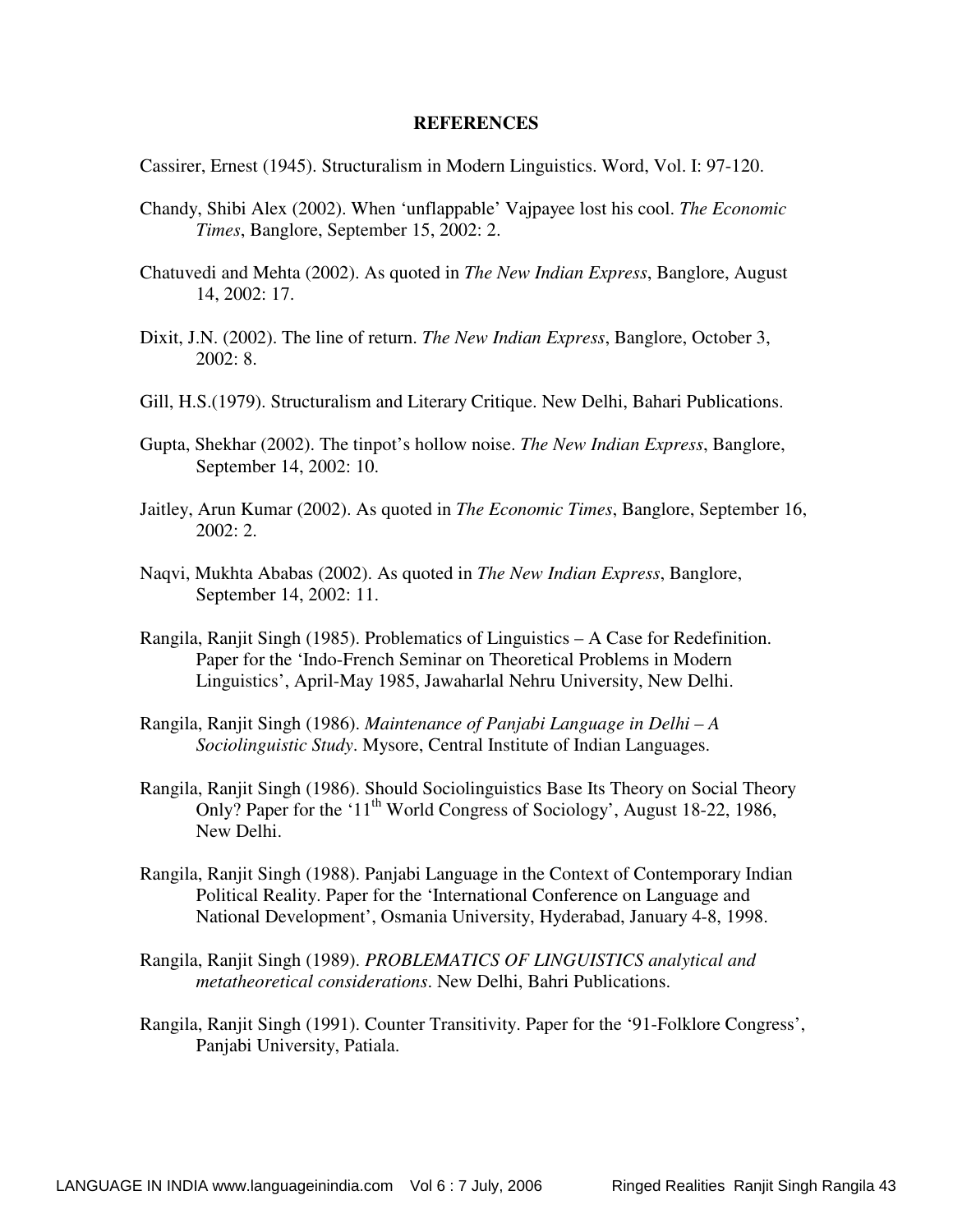- Rangila, Ranjit Singh (1995). GRAMMATICALISATION AND NARRATIVE. *Papers: Vol. IV*: 65-82. *XIth Congress of the International Society for Folk-Narrative Research, January 6-12, 1995*. Mysore, Central Institute of Indian Languages.
- Rangila, Ranjit Singh (1998a). On the bases of sociolinguistic theory reason. *Indian Alternatives in Linguistic Theory*: 78-119*.* Eds. M.R. Ranganatha at el. Mysore, Vishwamaithri Institute of Research & Rural Development.
- Rangila, Ranjit Singh (1998b). ANHADNAAD the base tonality. Paper for the 'International Conference of Structures of Significations – East and West'. Jawaharlal Nehru University, November, New Delhi.
- Rangila, Ranjit Singh, (1999). Role and Goal Negotiations. Monograph, Mysore.
- Rangila, Ranjit Singh (2000a). Site in C-semiology. A talk for the Discussion Club of the Central Institute of Indian Languages, Mysore.
- Rangila, Ranjit Singh (2000b). Paratheoretics and Discourse Systemics. Paper for the 'Seminar on New Discourse Trends Emerging Through Television', September 20-22, 2000, Central Institute of Indian Languages, Mysore.
- Rangila, Ranjit Singh (2001a). The Wise Localities. *CULTURATION*: 79-100*.* Ed. U.N.Singh. Mysore, Central Institute of Indian Languages.
- Rangila, Ranjit Singh (2001b). The Invisible Trees. Paper for the 'Seminar on Language and Modes of Interpretation and the Concepts of Tradition and Modernity', jointly organized by the Central Institute of Indian Languages, Mysore and the Centre for Cooperative Research in Social Sciences, Pune, November 27-29, 2001, held at BIAF, Pune.
- Rangila, Ranjit Singh (2002a). PARAMATRICES. Paper for the '24<sup>th</sup> Conference of the Linguistics Society of India', Central Institute of Indian Languages, Mysore, January 28-30, 2002.
- Rangila, Ranjit Singh (2002b). LORALITY. Monograph. Mysore.
- Rangila, Ranjit Singh (2002c). PRIMITIVES OF C-SEMIOLOGY. Paper for the '25<sup>th</sup> Conference of the Linguistic Society of India', Kolkuta, November 26-28, 2002.
- Rangila, Ranjit Singh (2002d). ART EXPRESSION C-SEMIOLOGICALLY. Paper for the 'National Conference on Art Expression Sociolinguistically', to be jointly organized by the Central Institute of Indian Languages, Mysore and Netaji Subhash Open University, Kolkuta, at Kolkata, November 29-December1, 2002.